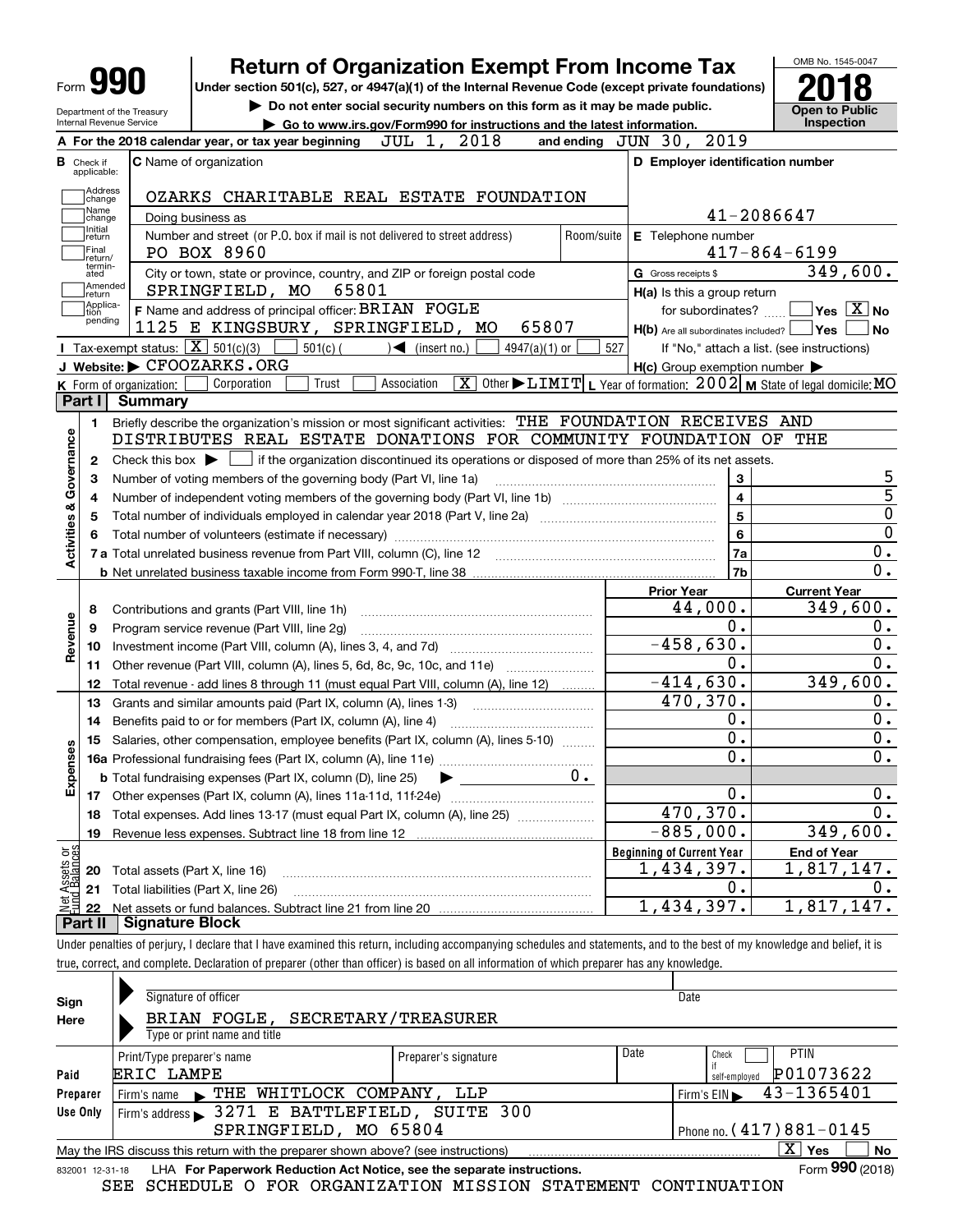| Part II      | Form 990 (2018)<br><b>Statement of Program Service Accomplishments</b>                                                                       | OZARKS CHARITABLE REAL ESTATE FOUNDATION                  |               | 41-2086647    | Page 2                                           |
|--------------|----------------------------------------------------------------------------------------------------------------------------------------------|-----------------------------------------------------------|---------------|---------------|--------------------------------------------------|
|              |                                                                                                                                              |                                                           |               |               |                                                  |
| 1.           | Briefly describe the organization's mission:                                                                                                 |                                                           |               |               |                                                  |
|              | THE FOUNDATION RECEIVES, MANAGES AND DISTRIBUTES REAL ESTATE DONATIONS                                                                       |                                                           |               |               |                                                  |
|              | FOR COMMUNITY FOUNDATION OF THE OZARKS, INC.                                                                                                 |                                                           |               |               |                                                  |
|              |                                                                                                                                              |                                                           |               |               |                                                  |
|              |                                                                                                                                              |                                                           |               |               |                                                  |
| $\mathbf{2}$ | Did the organization undertake any significant program services during the year which were not listed on the                                 |                                                           |               |               |                                                  |
|              | prior Form 990 or 990-EZ?                                                                                                                    |                                                           |               |               | $\sqrt{\mathsf{Yes}\mathord{\;\mathbb{X}}\,}$ No |
|              | If "Yes," describe these new services on Schedule O.                                                                                         |                                                           |               |               |                                                  |
| 3            | Did the organization cease conducting, or make significant changes in how it conducts, any program services?                                 |                                                           |               |               | $\sqrt{}$ Yes $\sqrt{}$ X $\sqrt{}$ No           |
|              | If "Yes," describe these changes on Schedule O.                                                                                              |                                                           |               |               |                                                  |
| 4            | Describe the organization's program service accomplishments for each of its three largest program services, as measured by expenses.         |                                                           |               |               |                                                  |
|              | Section 501(c)(3) and 501(c)(4) organizations are required to report the amount of grants and allocations to others, the total expenses, and |                                                           |               |               |                                                  |
|              | revenue, if any, for each program service reported.                                                                                          |                                                           |               |               |                                                  |
| 4a           | $\overline{a}$ ) (Expenses \$ $\overline{a}$<br>(Code:<br>THE FOUNDATION RECEIVES, MANAGES AND DISTRIBUTES REAL ESTATE DONATIONS             | including grants of \$                                    |               | ) (Revenue \$ |                                                  |
|              | FOR COMMUNITY FOUNDATION OF THE OZARKS.                                                                                                      |                                                           |               |               |                                                  |
|              |                                                                                                                                              |                                                           |               |               |                                                  |
|              |                                                                                                                                              |                                                           |               |               |                                                  |
|              |                                                                                                                                              |                                                           |               |               |                                                  |
|              |                                                                                                                                              |                                                           |               |               |                                                  |
|              |                                                                                                                                              |                                                           |               |               |                                                  |
|              |                                                                                                                                              |                                                           |               |               |                                                  |
|              |                                                                                                                                              |                                                           |               |               |                                                  |
|              |                                                                                                                                              |                                                           |               |               |                                                  |
|              |                                                                                                                                              |                                                           |               |               |                                                  |
|              |                                                                                                                                              |                                                           |               |               |                                                  |
| 4b           |                                                                                                                                              |                                                           |               |               |                                                  |
|              |                                                                                                                                              |                                                           |               |               |                                                  |
|              |                                                                                                                                              |                                                           |               |               |                                                  |
|              |                                                                                                                                              |                                                           |               |               |                                                  |
|              |                                                                                                                                              |                                                           |               |               |                                                  |
|              |                                                                                                                                              |                                                           |               |               |                                                  |
|              |                                                                                                                                              |                                                           |               |               |                                                  |
|              |                                                                                                                                              |                                                           |               |               |                                                  |
|              |                                                                                                                                              |                                                           |               |               |                                                  |
|              |                                                                                                                                              |                                                           |               |               |                                                  |
|              |                                                                                                                                              |                                                           |               |               |                                                  |
|              |                                                                                                                                              |                                                           |               |               |                                                  |
| 4c           | (Code: ) (Expenses \$                                                                                                                        | including grants of \$                      ) (Revenue \$ |               |               |                                                  |
|              |                                                                                                                                              |                                                           |               |               |                                                  |
|              |                                                                                                                                              |                                                           |               |               |                                                  |
|              |                                                                                                                                              |                                                           |               |               |                                                  |
|              |                                                                                                                                              |                                                           |               |               |                                                  |
|              |                                                                                                                                              |                                                           |               |               |                                                  |
|              |                                                                                                                                              |                                                           |               |               |                                                  |
|              |                                                                                                                                              |                                                           |               |               |                                                  |
|              |                                                                                                                                              |                                                           |               |               |                                                  |
|              |                                                                                                                                              |                                                           |               |               |                                                  |
|              |                                                                                                                                              |                                                           |               |               |                                                  |
|              |                                                                                                                                              |                                                           |               |               |                                                  |
|              |                                                                                                                                              |                                                           |               |               |                                                  |
| 4d           | Other program services (Describe in Schedule O.)                                                                                             |                                                           |               |               |                                                  |
|              | (Expenses \$<br>including grants of \$                                                                                                       |                                                           | ) (Revenue \$ |               |                                                  |
| 4e.          | Total program service expenses                                                                                                               |                                                           |               |               |                                                  |
|              |                                                                                                                                              |                                                           |               |               | Form 990 (2018)                                  |
|              | 832002 12-31-18                                                                                                                              | 2                                                         |               |               |                                                  |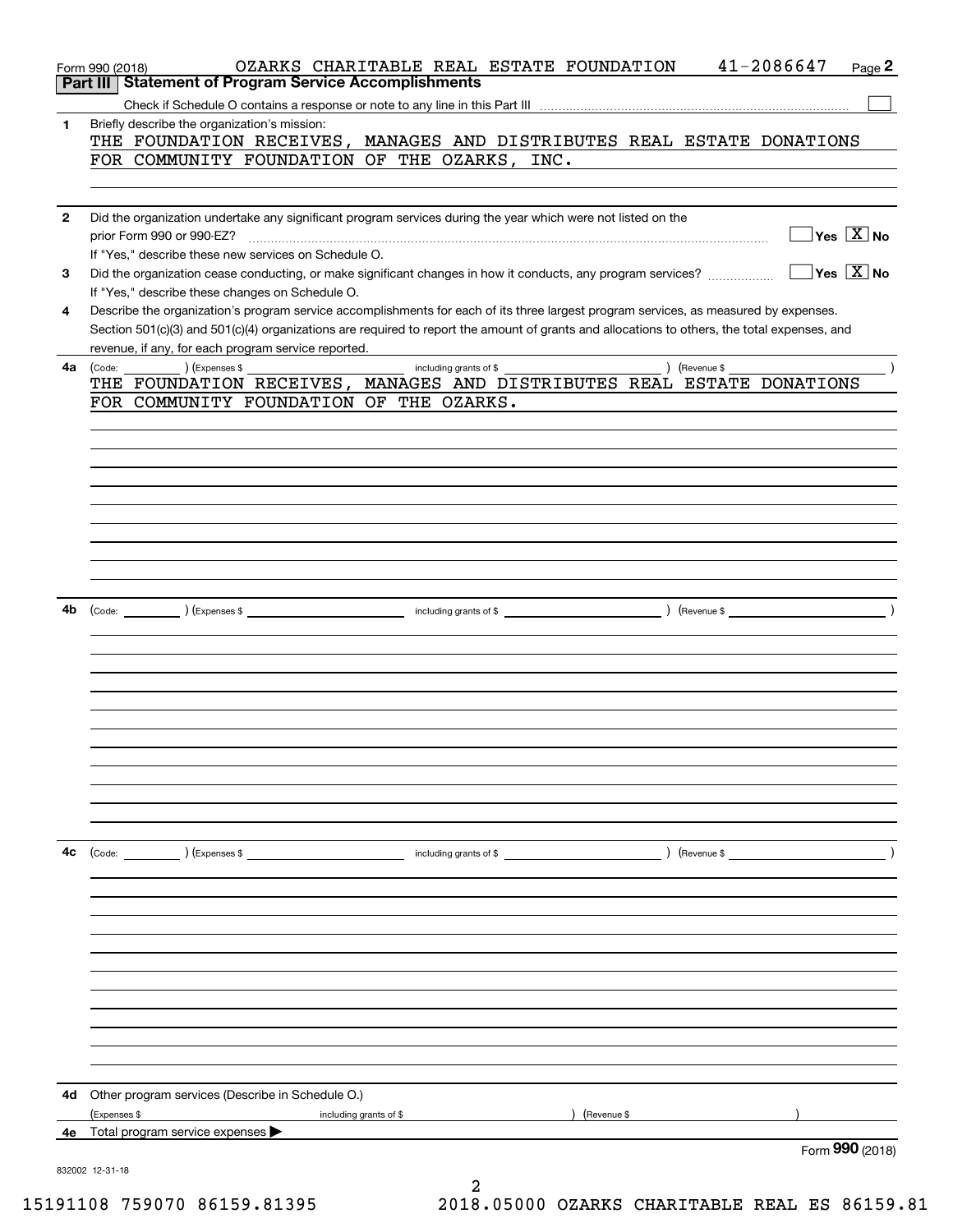|  | Form 990 (2018) |  |
|--|-----------------|--|

|     |                                                                                                                                  |                 | Yes         | No              |
|-----|----------------------------------------------------------------------------------------------------------------------------------|-----------------|-------------|-----------------|
| 1.  | Is the organization described in section $501(c)(3)$ or $4947(a)(1)$ (other than a private foundation)?                          |                 |             |                 |
|     |                                                                                                                                  | 1               | x           |                 |
| 2   |                                                                                                                                  | $\overline{2}$  | $\mathbf X$ |                 |
| З.  | Did the organization engage in direct or indirect political campaign activities on behalf of or in opposition to candidates for  |                 |             |                 |
|     |                                                                                                                                  | 3               |             | x               |
| 4   | Section 501(c)(3) organizations. Did the organization engage in lobbying activities, or have a section 501(h) election in effect |                 |             |                 |
|     |                                                                                                                                  | 4               |             | x               |
| 5   | Is the organization a section 501(c)(4), 501(c)(5), or 501(c)(6) organization that receives membership dues, assessments, or     |                 |             |                 |
|     |                                                                                                                                  | 5               |             | x               |
| 6   | Did the organization maintain any donor advised funds or any similar funds or accounts for which donors have the right to        |                 |             |                 |
|     | provide advice on the distribution or investment of amounts in such funds or accounts? If "Yes," complete Schedule D, Part I     | 6               |             | x               |
| 7   | Did the organization receive or hold a conservation easement, including easements to preserve open space,                        |                 |             |                 |
|     |                                                                                                                                  | $\overline{7}$  |             | x               |
| 8   | Did the organization maintain collections of works of art, historical treasures, or other similar assets? If "Yes," complete     |                 |             |                 |
|     |                                                                                                                                  | 8               |             | x               |
| 9   | Did the organization report an amount in Part X, line 21, for escrow or custodial account liability, serve as a custodian for    |                 |             |                 |
|     | amounts not listed in Part X; or provide credit counseling, debt management, credit repair, or debt negotiation services?        |                 |             |                 |
|     | If "Yes," complete Schedule D, Part IV                                                                                           | 9               |             | x               |
| 10  | Did the organization, directly or through a related organization, hold assets in temporarily restricted endowments, permanent    |                 |             |                 |
|     |                                                                                                                                  | 10              |             | x               |
| 11  | If the organization's answer to any of the following questions is "Yes," then complete Schedule D, Parts VI, VII, VIII, IX, or X |                 |             |                 |
|     | as applicable.                                                                                                                   |                 |             |                 |
|     | a Did the organization report an amount for land, buildings, and equipment in Part X, line 10? If "Yes," complete Schedule D,    |                 | X           |                 |
|     |                                                                                                                                  | 11a             |             |                 |
| b   | Did the organization report an amount for investments - other securities in Part X, line 12 that is 5% or more of its total      |                 | X           |                 |
|     |                                                                                                                                  | 11 <sub>b</sub> |             |                 |
| c   | Did the organization report an amount for investments - program related in Part X, line 13 that is 5% or more of its total       | 11c             |             | x               |
|     | d Did the organization report an amount for other assets in Part X, line 15 that is 5% or more of its total assets reported in   |                 |             |                 |
|     |                                                                                                                                  | <b>11d</b>      |             | х               |
|     | e Did the organization report an amount for other liabilities in Part X, line 25? If "Yes," complete Schedule D, Part X          | 11e             |             | X               |
| f   | Did the organization's separate or consolidated financial statements for the tax year include a footnote that addresses          |                 |             |                 |
|     | the organization's liability for uncertain tax positions under FIN 48 (ASC 740)? If "Yes," complete Schedule D, Part X           | 11f             |             | x               |
|     | 12a Did the organization obtain separate, independent audited financial statements for the tax year? If "Yes," complete          |                 |             |                 |
|     | Schedule D, Parts XI and XII                                                                                                     | 12a             |             | x               |
|     | <b>b</b> Was the organization included in consolidated, independent audited financial statements for the tax year?               |                 |             |                 |
|     | If "Yes," and if the organization answered "No" to line 12a, then completing Schedule D, Parts XI and XII is optional matures    | 12b             |             | X               |
| 13  |                                                                                                                                  | 13              |             | х               |
| 14a | Did the organization maintain an office, employees, or agents outside of the United States?                                      | 14a             |             | x               |
| b   | Did the organization have aggregate revenues or expenses of more than \$10,000 from grantmaking, fundraising, business,          |                 |             |                 |
|     | investment, and program service activities outside the United States, or aggregate foreign investments valued at \$100,000       |                 |             |                 |
|     |                                                                                                                                  | 14b             |             | x               |
| 15  | Did the organization report on Part IX, column (A), line 3, more than \$5,000 of grants or other assistance to or for any        |                 |             |                 |
|     |                                                                                                                                  | 15              |             | x               |
| 16  | Did the organization report on Part IX, column (A), line 3, more than \$5,000 of aggregate grants or other assistance to         |                 |             |                 |
|     |                                                                                                                                  | 16              |             | x               |
| 17  | Did the organization report a total of more than \$15,000 of expenses for professional fundraising services on Part IX,          |                 |             |                 |
|     |                                                                                                                                  | 17              |             | x               |
| 18  | Did the organization report more than \$15,000 total of fundraising event gross income and contributions on Part VIII, lines     |                 |             |                 |
|     |                                                                                                                                  | 18              |             | x               |
| 19  | Did the organization report more than \$15,000 of gross income from gaming activities on Part VIII, line 9a? If "Yes."           |                 |             |                 |
|     |                                                                                                                                  | 19              |             | X               |
| 20a |                                                                                                                                  | 20a             |             | x               |
| b   | If "Yes" to line 20a, did the organization attach a copy of its audited financial statements to this return?                     | 20 <sub>b</sub> |             |                 |
| 21  | Did the organization report more than \$5,000 of grants or other assistance to any domestic organization or                      |                 |             |                 |
|     |                                                                                                                                  | 21              |             | X.              |
|     | 832003 12-31-18                                                                                                                  |                 |             | Form 990 (2018) |

832003 12-31-18

15191108 759070 86159.81395 2018.05000 OZARKS CHARITABLE REAL ES 86159.81

3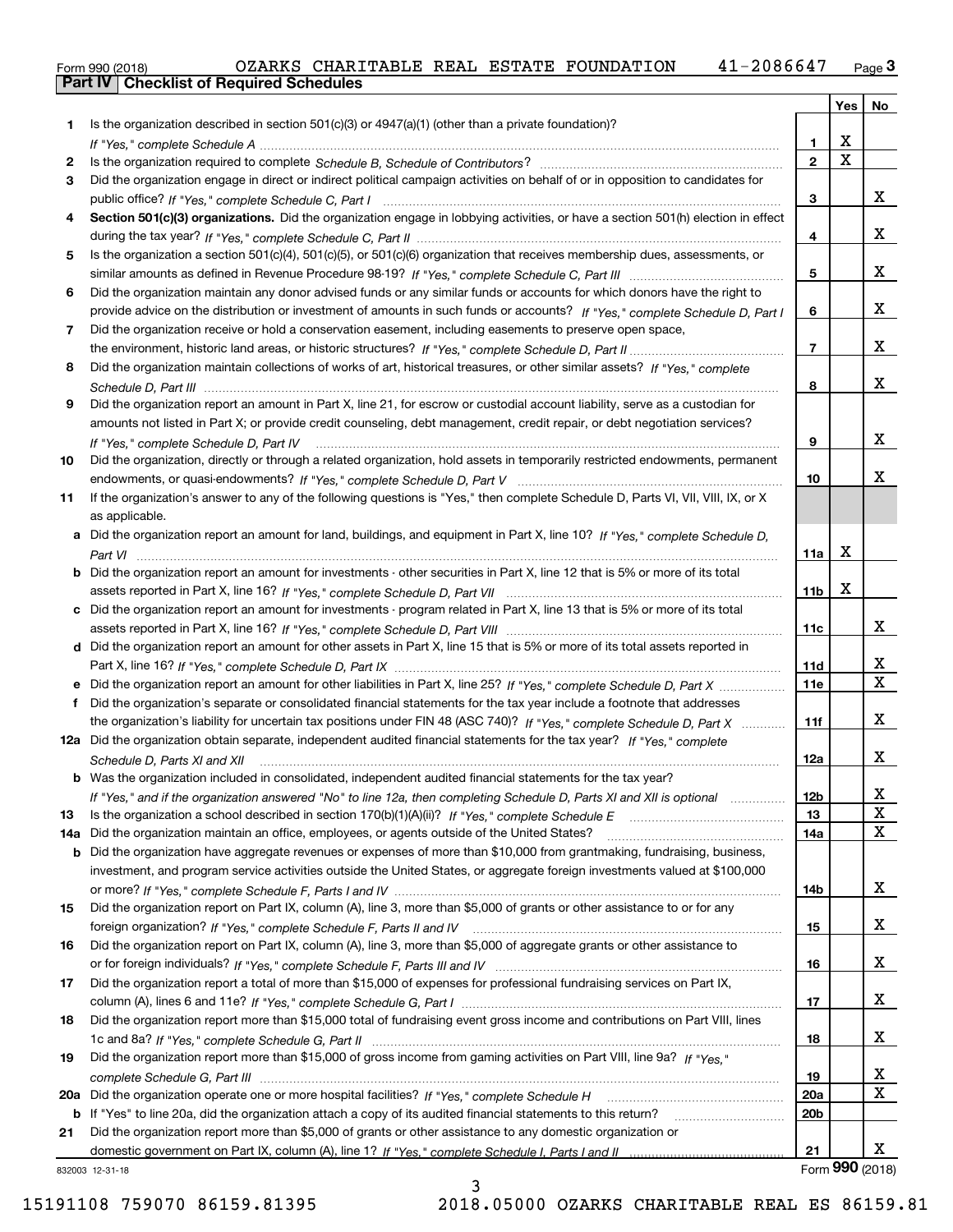Form 990 (2018) OZARKS CHARITABLE REAL ESTATE FOUNDATION 41-2 0 8 6 6 47 <sub>Page</sub> 4<br>**Part IV | Checklist of Required Schedules** <sub>(continued)</sub>

*(continued)*

|                            |                                                                                                                                                                                                                |        | Yes   No        |                         |
|----------------------------|----------------------------------------------------------------------------------------------------------------------------------------------------------------------------------------------------------------|--------|-----------------|-------------------------|
| 22                         | Did the organization report more than \$5,000 of grants or other assistance to or for domestic individuals on                                                                                                  |        |                 |                         |
|                            |                                                                                                                                                                                                                | $22\,$ |                 | X                       |
| 23                         | Did the organization answer "Yes" to Part VII, Section A, line 3, 4, or 5 about compensation of the organization's current                                                                                     |        |                 |                         |
|                            | and former officers, directors, trustees, key employees, and highest compensated employees? If "Yes." complete                                                                                                 |        |                 |                         |
|                            |                                                                                                                                                                                                                | 23     |                 | X                       |
|                            | 24a Did the organization have a tax-exempt bond issue with an outstanding principal amount of more than \$100,000 as of the                                                                                    |        |                 |                         |
|                            | last day of the year, that was issued after December 31, 2002? If "Yes," answer lines 24b through 24d and complete                                                                                             |        |                 |                         |
|                            |                                                                                                                                                                                                                | 24a    |                 | X                       |
|                            |                                                                                                                                                                                                                | 24b    |                 |                         |
|                            | c Did the organization maintain an escrow account other than a refunding escrow at any time during the year to defease                                                                                         |        |                 |                         |
|                            |                                                                                                                                                                                                                | 24c    |                 |                         |
|                            |                                                                                                                                                                                                                | 24d    |                 |                         |
|                            | 25a Section 501(c)(3), 501(c)(4), and 501(c)(29) organizations. Did the organization engage in an excess benefit                                                                                               |        |                 |                         |
|                            |                                                                                                                                                                                                                | 25a    |                 | X                       |
|                            | b Is the organization aware that it engaged in an excess benefit transaction with a disqualified person in a prior year, and                                                                                   |        |                 |                         |
|                            | that the transaction has not been reported on any of the organization's prior Forms 990 or 990-EZ? If "Yes," complete                                                                                          |        |                 |                         |
|                            | Schedule L. Part I                                                                                                                                                                                             | 25b    |                 | X                       |
| 26                         | Did the organization report any amount on Part X, line 5, 6, or 22 for receivables from or payables to any current or                                                                                          |        |                 |                         |
|                            | former officers, directors, trustees, key employees, highest compensated employees, or disqualified persons? If "Yes."                                                                                         |        |                 |                         |
|                            |                                                                                                                                                                                                                | 26     |                 | X                       |
| 27                         | Did the organization provide a grant or other assistance to an officer, director, trustee, key employee, substantial                                                                                           |        |                 |                         |
|                            | contributor or employee thereof, a grant selection committee member, or to a 35% controlled entity or family member                                                                                            |        |                 |                         |
|                            |                                                                                                                                                                                                                | 27     |                 | X                       |
| 28                         | Was the organization a party to a business transaction with one of the following parties (see Schedule L, Part IV                                                                                              |        |                 |                         |
|                            | instructions for applicable filing thresholds, conditions, and exceptions):                                                                                                                                    |        |                 |                         |
|                            |                                                                                                                                                                                                                | 28a    |                 | X                       |
| b                          | A family member of a current or former officer, director, trustee, or key employee? If "Yes," complete Schedule L, Part IV                                                                                     | 28b    |                 | $\overline{\textbf{X}}$ |
|                            | c An entity of which a current or former officer, director, trustee, or key employee (or a family member thereof) was an officer,                                                                              |        |                 |                         |
|                            |                                                                                                                                                                                                                | 28c    |                 | X                       |
| 29                         |                                                                                                                                                                                                                | 29     | X               |                         |
| 30                         | Did the organization receive contributions of art, historical treasures, or other similar assets, or qualified conservation                                                                                    |        |                 |                         |
|                            |                                                                                                                                                                                                                | 30     |                 | X                       |
| 31                         | Did the organization liquidate, terminate, or dissolve and cease operations?                                                                                                                                   |        |                 |                         |
|                            |                                                                                                                                                                                                                | 31     |                 | X                       |
| 32                         | Did the organization sell, exchange, dispose of, or transfer more than 25% of its net assets? If "Yes," complete                                                                                               |        |                 |                         |
|                            |                                                                                                                                                                                                                |        |                 | X                       |
|                            |                                                                                                                                                                                                                |        |                 |                         |
|                            |                                                                                                                                                                                                                | 32     |                 |                         |
|                            | Did the organization own 100% of an entity disregarded as separate from the organization under Regulations                                                                                                     |        |                 |                         |
|                            |                                                                                                                                                                                                                | 33     |                 | х                       |
|                            | Was the organization related to any tax-exempt or taxable entity? If "Yes," complete Schedule R, Part II, III, or IV, and                                                                                      |        |                 |                         |
|                            |                                                                                                                                                                                                                | 34     | X               |                         |
|                            | 35a Did the organization have a controlled entity within the meaning of section 512(b)(13)?<br>and a series of the contract of the contract of the contract of the contract of the contract of the contract of | 35а    |                 | X                       |
|                            | b If "Yes" to line 35a, did the organization receive any payment from or engage in any transaction with a controlled entity                                                                                    |        |                 |                         |
|                            |                                                                                                                                                                                                                | 35b    |                 |                         |
|                            | Section 501(c)(3) organizations. Did the organization make any transfers to an exempt non-charitable related organization?                                                                                     |        |                 |                         |
|                            |                                                                                                                                                                                                                | 36     |                 |                         |
|                            | Did the organization conduct more than 5% of its activities through an entity that is not a related organization                                                                                               |        |                 | х                       |
|                            |                                                                                                                                                                                                                | 37     |                 | х                       |
|                            | Did the organization complete Schedule O and provide explanations in Schedule O for Part VI, lines 11b and 19?                                                                                                 |        |                 |                         |
|                            |                                                                                                                                                                                                                | 38     | X               |                         |
|                            | <b>Statements Regarding Other IRS Filings and Tax Compliance</b>                                                                                                                                               |        |                 |                         |
|                            | Check if Schedule O contains a response or note to any line in this Part V                                                                                                                                     |        |                 |                         |
|                            |                                                                                                                                                                                                                |        | Yes             | No                      |
|                            | 1a Enter the number reported in Box 3 of Form 1096. Enter -0- if not applicable<br>1a                                                                                                                          |        |                 |                         |
| <b>Part V</b>              | 0<br><b>b</b> Enter the number of Forms W-2G included in line 1a. Enter -0- if not applicable<br>1b                                                                                                            |        |                 |                         |
|                            | c Did the organization comply with backup withholding rules for reportable payments to vendors and reportable gaming                                                                                           |        |                 |                         |
| 33<br>34<br>36<br>37<br>38 |                                                                                                                                                                                                                | 1c     | Form 990 (2018) |                         |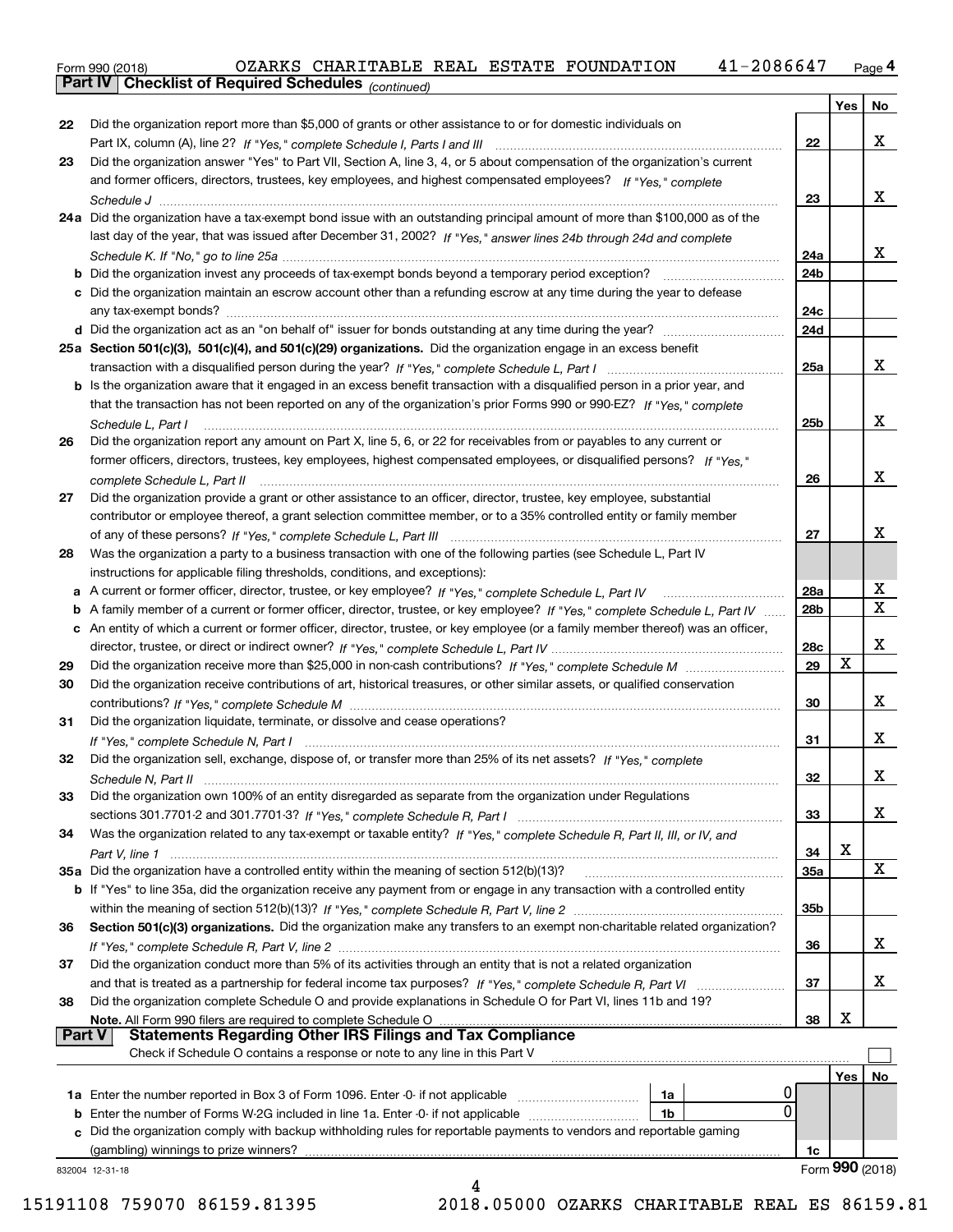|               | 41-2086647<br>OZARKS CHARITABLE REAL ESTATE FOUNDATION<br>Form 990 (2018)                                                                                                                   |     |     | $Page$ <sup>5</sup> |
|---------------|---------------------------------------------------------------------------------------------------------------------------------------------------------------------------------------------|-----|-----|---------------------|
| <b>Part V</b> | Statements Regarding Other IRS Filings and Tax Compliance (continued)                                                                                                                       |     |     |                     |
|               |                                                                                                                                                                                             |     | Yes | No                  |
|               | 2a Enter the number of employees reported on Form W-3, Transmittal of Wage and Tax Statements,                                                                                              |     |     |                     |
|               | 0<br>filed for the calendar year ending with or within the year covered by this return <i>manumumumum</i><br>2a                                                                             |     |     |                     |
|               |                                                                                                                                                                                             | 2b  |     |                     |
|               |                                                                                                                                                                                             |     |     |                     |
|               | 3a Did the organization have unrelated business gross income of \$1,000 or more during the year?                                                                                            | 3a  |     | х                   |
|               |                                                                                                                                                                                             | 3b  |     |                     |
|               | 4a At any time during the calendar year, did the organization have an interest in, or a signature or other authority over, a                                                                |     |     |                     |
|               |                                                                                                                                                                                             | 4a  |     | х                   |
|               | <b>b</b> If "Yes," enter the name of the foreign country: $\blacktriangleright$                                                                                                             |     |     |                     |
|               | See instructions for filing requirements for FinCEN Form 114, Report of Foreign Bank and Financial Accounts (FBAR).                                                                         |     |     |                     |
|               |                                                                                                                                                                                             | 5a  |     | х                   |
| b             |                                                                                                                                                                                             | 5b  |     | х                   |
| с             |                                                                                                                                                                                             | 5c  |     |                     |
|               | 6a Does the organization have annual gross receipts that are normally greater than \$100,000, and did the organization solicit                                                              |     |     |                     |
|               |                                                                                                                                                                                             | 6a  |     | х                   |
|               | <b>b</b> If "Yes," did the organization include with every solicitation an express statement that such contributions or gifts                                                               |     |     |                     |
|               | were not tax deductible?                                                                                                                                                                    | 6b  |     |                     |
| 7             | Organizations that may receive deductible contributions under section 170(c).                                                                                                               |     |     |                     |
| a             | Did the organization receive a payment in excess of \$75 made partly as a contribution and partly for goods and services provided to the payor?                                             | 7a  |     | х                   |
|               | <b>b</b> If "Yes," did the organization notify the donor of the value of the goods or services provided?                                                                                    | 7b  |     |                     |
|               | c Did the organization sell, exchange, or otherwise dispose of tangible personal property for which it was required                                                                         |     |     |                     |
|               |                                                                                                                                                                                             | 7c  |     | x                   |
|               | 7d                                                                                                                                                                                          |     |     |                     |
| е             | Did the organization receive any funds, directly or indirectly, to pay premiums on a personal benefit contract?                                                                             | 7e  |     |                     |
| f             | Did the organization, during the year, pay premiums, directly or indirectly, on a personal benefit contract?                                                                                | 7f  |     |                     |
| g             | If the organization received a contribution of qualified intellectual property, did the organization file Form 8899 as required?                                                            | 7g  |     |                     |
| h.            | If the organization received a contribution of cars, boats, airplanes, or other vehicles, did the organization file a Form 1098-C?                                                          | 7h  |     |                     |
| 8             | Sponsoring organizations maintaining donor advised funds. Did a donor advised fund maintained by the                                                                                        |     |     |                     |
|               | sponsoring organization have excess business holdings at any time during the year?                                                                                                          | 8   |     |                     |
| 9             | Sponsoring organizations maintaining donor advised funds.                                                                                                                                   |     |     |                     |
| а             | Did the sponsoring organization make any taxable distributions under section 4966?                                                                                                          | 9а  |     |                     |
| b             | Did the sponsoring organization make a distribution to a donor, donor advisor, or related person?                                                                                           | 9b  |     |                     |
| 10            | Section 501(c)(7) organizations. Enter:                                                                                                                                                     |     |     |                     |
|               | 10a                                                                                                                                                                                         |     |     |                     |
|               | 10b <br>Gross receipts, included on Form 990, Part VIII, line 12, for public use of club facilities                                                                                         |     |     |                     |
| 11            | Section 501(c)(12) organizations. Enter:                                                                                                                                                    |     |     |                     |
| a             | Gross income from members or shareholders<br>11a                                                                                                                                            |     |     |                     |
|               | b Gross income from other sources (Do not net amounts due or paid to other sources against                                                                                                  |     |     |                     |
|               | 11b                                                                                                                                                                                         |     |     |                     |
|               | 12a Section 4947(a)(1) non-exempt charitable trusts. Is the organization filing Form 990 in lieu of Form 1041?                                                                              | 12a |     |                     |
|               | 12b<br><b>b</b> If "Yes," enter the amount of tax-exempt interest received or accrued during the year                                                                                       |     |     |                     |
| 13            | Section 501(c)(29) qualified nonprofit health insurance issuers.                                                                                                                            |     |     |                     |
|               | a Is the organization licensed to issue qualified health plans in more than one state?<br>Note. See the instructions for additional information the organization must report on Schedule O. | 13а |     |                     |
|               | <b>b</b> Enter the amount of reserves the organization is required to maintain by the states in which the                                                                                   |     |     |                     |
|               | 13 <sub>b</sub>                                                                                                                                                                             |     |     |                     |
|               | 13с                                                                                                                                                                                         |     |     |                     |
| 14a           | Did the organization receive any payments for indoor tanning services during the tax year?                                                                                                  | 14a |     | x                   |
|               |                                                                                                                                                                                             | 14b |     |                     |
| 15            | Is the organization subject to the section 4960 tax on payment(s) of more than \$1,000,000 in remuneration or                                                                               |     |     |                     |
|               |                                                                                                                                                                                             | 15  |     | x                   |
|               | If "Yes," see instructions and file Form 4720, Schedule N.                                                                                                                                  |     |     |                     |
| 16            | Is the organization an educational institution subject to the section 4968 excise tax on net investment income?                                                                             | 16  |     | х                   |
|               | If "Yes," complete Form 4720, Schedule O.                                                                                                                                                   |     |     |                     |
|               |                                                                                                                                                                                             |     |     |                     |

Form (2018) **990**

832005 12-31-18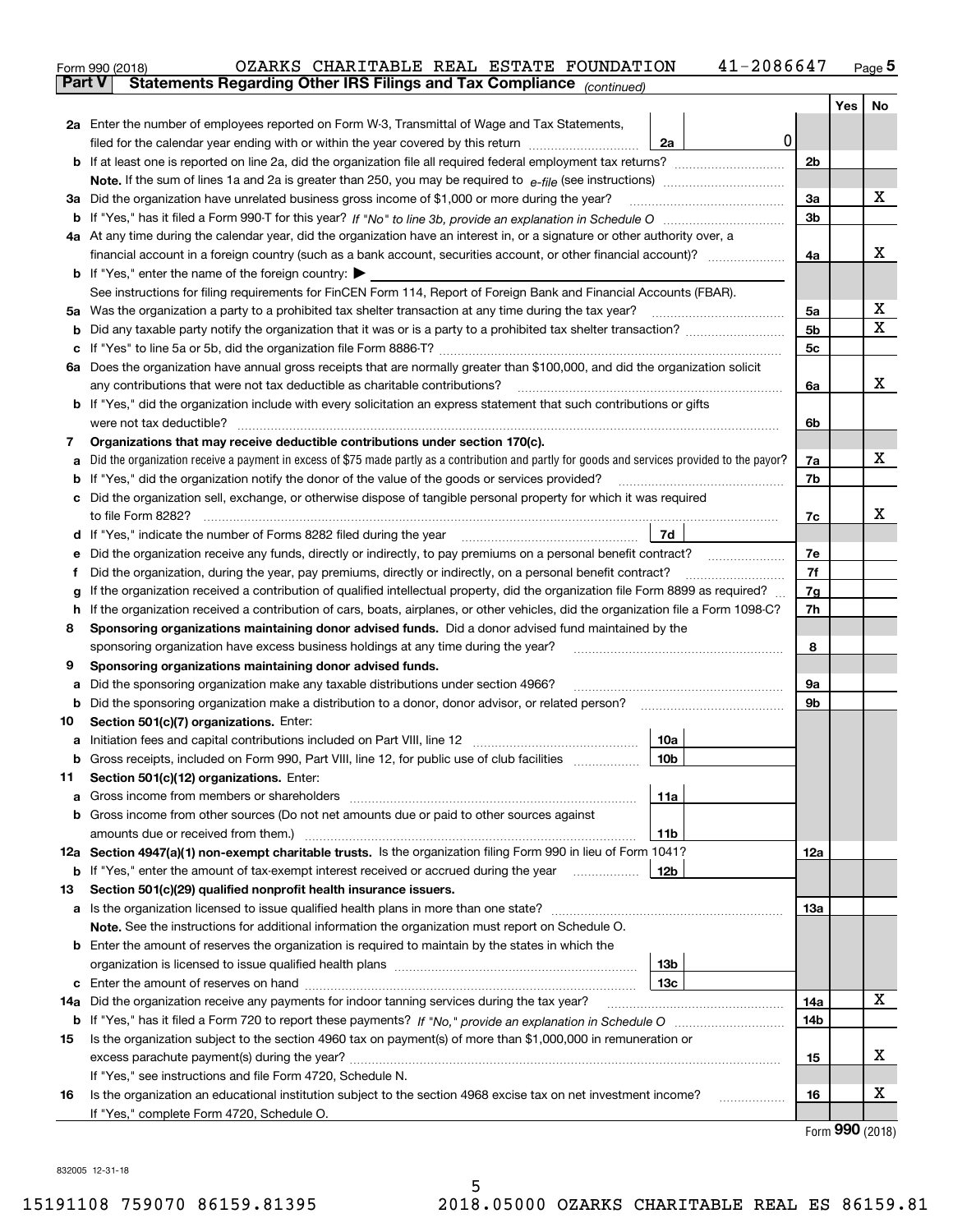| Form 990 (2018) |  |  |
|-----------------|--|--|
|                 |  |  |

#### $_{\rm Form}$ 990 (2018) OZARKS CHARITABLE REAL ESTATE FOUNDATION 4 $1$ -2086647  $_{\rm Page}$

orm 990 (2018) OZARKS CHARITABLE REAL ESTATE FOUNDATION 41-2086647 <sub>Page</sub> 6<br><mark>Part VI | Governance, Management, and Disclosure</mark> <sub>For each "Yes" response to lines 2 through 7b below, and for a "No" response</sub> *to line 8a, 8b, or 10b below, describe the circumstances, processes, or changes in Schedule O. See instructions.*

|    | 1a                                                                                                                                                                                                                             | 5               |                 | Yes   No                |
|----|--------------------------------------------------------------------------------------------------------------------------------------------------------------------------------------------------------------------------------|-----------------|-----------------|-------------------------|
|    | <b>1a</b> Enter the number of voting members of the governing body at the end of the tax year<br>If there are material differences in voting rights among members of the governing body, or if the governing                   |                 |                 |                         |
|    | body delegated broad authority to an executive committee or similar committee, explain in Schedule O.                                                                                                                          |                 |                 |                         |
| b  | Enter the number of voting members included in line 1a, above, who are independent<br>1b                                                                                                                                       | 5               |                 |                         |
|    | Did any officer, director, trustee, or key employee have a family relationship or a business relationship with any other                                                                                                       |                 |                 |                         |
| 2  | officer, director, trustee, or key employee?                                                                                                                                                                                   | $\mathbf{2}$    |                 | X                       |
|    | Did the organization delegate control over management duties customarily performed by or under the direct supervision                                                                                                          |                 |                 |                         |
| 3  |                                                                                                                                                                                                                                |                 |                 | $\mathbf{X}$            |
|    |                                                                                                                                                                                                                                | 3               |                 | $\overline{\textbf{x}}$ |
| 4  | Did the organization make any significant changes to its governing documents since the prior Form 990 was filed?                                                                                                               | 4<br>5          |                 | $\overline{\mathbf{x}}$ |
| 5  |                                                                                                                                                                                                                                | 6               |                 | $\overline{\mathbf{x}}$ |
| 6  | Did the organization have members or stockholders?<br>Did the organization have members, stockholders, or other persons who had the power to elect or appoint one or                                                           |                 |                 |                         |
| 7a |                                                                                                                                                                                                                                |                 |                 | X                       |
|    |                                                                                                                                                                                                                                | 7a              |                 |                         |
|    | <b>b</b> Are any governance decisions of the organization reserved to (or subject to approval by) members, stockholders, or                                                                                                    |                 |                 | X                       |
|    | persons other than the governing body?                                                                                                                                                                                         | 7b              |                 |                         |
| 8  | Did the organization contemporaneously document the meetings held or written actions undertaken during the year by the following:                                                                                              |                 |                 |                         |
| a  |                                                                                                                                                                                                                                | 8а              | X               |                         |
|    |                                                                                                                                                                                                                                | 8b              | X               |                         |
| 9  | Is there any officer, director, trustee, or key employee listed in Part VII, Section A, who cannot be reached at the                                                                                                           |                 |                 |                         |
|    |                                                                                                                                                                                                                                | 9               |                 | X                       |
|    | Section B. Policies <sub>(This</sub> Section B requests information about policies not required by the Internal Revenue Code.)                                                                                                 |                 |                 |                         |
|    |                                                                                                                                                                                                                                |                 | Yes             | No                      |
|    |                                                                                                                                                                                                                                | 10a             |                 | X                       |
|    | <b>b</b> If "Yes," did the organization have written policies and procedures governing the activities of such chapters, affiliates,                                                                                            |                 |                 |                         |
|    |                                                                                                                                                                                                                                | 10 <sub>b</sub> |                 |                         |
|    | 11a Has the organization provided a complete copy of this Form 990 to all members of its governing body before filing the form?                                                                                                | 11a             | X               |                         |
|    | <b>b</b> Describe in Schedule O the process, if any, used by the organization to review this Form 990.                                                                                                                         |                 |                 |                         |
|    |                                                                                                                                                                                                                                | 12a             | X               |                         |
| b  |                                                                                                                                                                                                                                | 12 <sub>b</sub> | X               |                         |
|    | c Did the organization regularly and consistently monitor and enforce compliance with the policy? If "Yes," describe                                                                                                           |                 |                 |                         |
|    | in Schedule O how this was done measured and the control of the control of the state of the control of the control of the control of the control of the control of the control of the control of the control of the control of | 12c             | X               |                         |
| 13 |                                                                                                                                                                                                                                | 13              | $\mathbf x$     |                         |
| 14 |                                                                                                                                                                                                                                | 14              | X               |                         |
| 15 | Did the process for determining compensation of the following persons include a review and approval by independent                                                                                                             |                 |                 |                         |
|    | persons, comparability data, and contemporaneous substantiation of the deliberation and decision?                                                                                                                              |                 |                 |                         |
|    |                                                                                                                                                                                                                                | 15a             |                 | X                       |
|    |                                                                                                                                                                                                                                | 15b             |                 | $\overline{\mathbf{x}}$ |
|    | If "Yes" to line 15a or 15b, describe the process in Schedule O (see instructions).                                                                                                                                            |                 |                 |                         |
|    | 16a Did the organization invest in, contribute assets to, or participate in a joint venture or similar arrangement with a                                                                                                      |                 |                 |                         |
|    | taxable entity during the year?                                                                                                                                                                                                | 16a             |                 | $\mathbf X$             |
|    | b If "Yes," did the organization follow a written policy or procedure requiring the organization to evaluate its participation                                                                                                 |                 |                 |                         |
|    | in joint venture arrangements under applicable federal tax law, and take steps to safeguard the organization's                                                                                                                 |                 |                 |                         |
|    |                                                                                                                                                                                                                                | 16b             |                 |                         |
|    | <b>Section C. Disclosure</b>                                                                                                                                                                                                   |                 |                 |                         |
| 17 | <b>NONE</b><br>List the states with which a copy of this Form 990 is required to be filed $\blacktriangleright$                                                                                                                |                 |                 |                         |
| 18 | Section 6104 requires an organization to make its Forms 1023 (1024 or 1024-A if applicable), 990, and 990-T (Section 501(c)(3)s only) available                                                                                |                 |                 |                         |
|    | for public inspection. Indicate how you made these available. Check all that apply.                                                                                                                                            |                 |                 |                         |
|    | $\lfloor x \rfloor$ Upon request<br>$\vert X \vert$ Another's website<br>Own website<br>Other (explain in Schedule O)                                                                                                          |                 |                 |                         |
| 19 | Describe in Schedule O whether (and if so, how) the organization made its governing documents, conflict of interest policy, and financial                                                                                      |                 |                 |                         |
|    | statements available to the public during the tax year.                                                                                                                                                                        |                 |                 |                         |
| 20 | State the name, address, and telephone number of the person who possesses the organization's books and records                                                                                                                 |                 |                 |                         |
|    | SUSANNE GRAY - 417-864-6199                                                                                                                                                                                                    |                 |                 |                         |
|    | 65806<br>425 E TRAFFICWAY, SPRINGFIELD,<br>MO                                                                                                                                                                                  |                 |                 |                         |
|    |                                                                                                                                                                                                                                |                 | Form 990 (2018) |                         |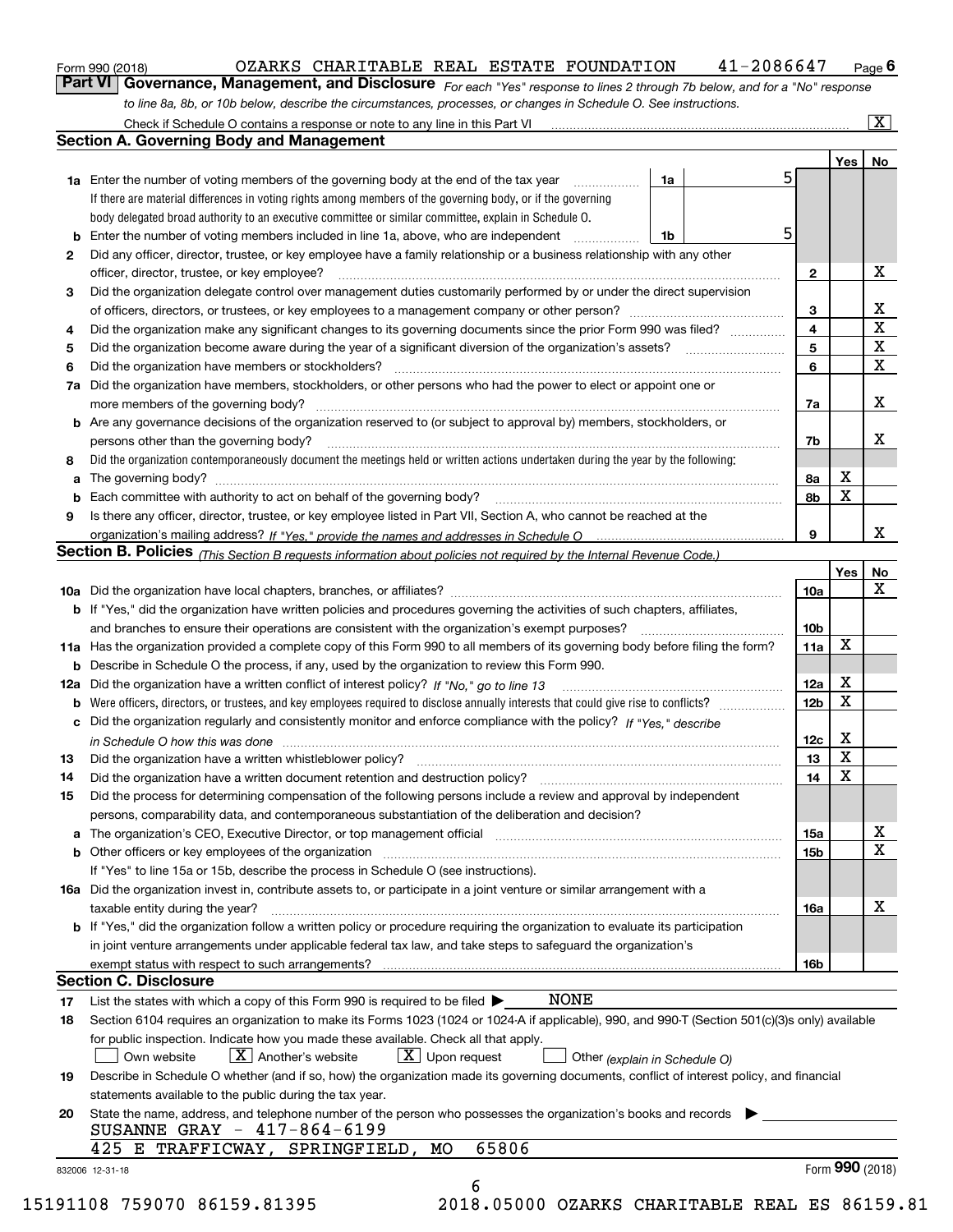### $_{\rm Form}$ 990 (2018) OZARKS CHARITABLE REAL ESTATE FOUNDATION 4 $1$ -2086647  $_{\rm Page}$

**7Part VII Compensation of Officers, Directors, Trustees, Key Employees, Highest Compensated Employees, and Independent Contractors**

Check if Schedule O contains a response or note to any line in this Part VII

**Section A. Officers, Directors, Trustees, Key Employees, and Highest Compensated Employees**

**1a**  Complete this table for all persons required to be listed. Report compensation for the calendar year ending with or within the organization's tax year.

**•** List all of the organization's current officers, directors, trustees (whether individuals or organizations), regardless of amount of compensation. Enter -0- in columns  $(D)$ ,  $(E)$ , and  $(F)$  if no compensation was paid.

● List all of the organization's **current** key employees, if any. See instructions for definition of "key employee."

**•** List the organization's five current highest compensated employees (other than an officer, director, trustee, or key employee) who received reportable compensation (Box 5 of Form W-2 and/or Box 7 of Form 1099-MISC) of more than \$100,000 from the organization and any related organizations.

 $\bullet$  List all of the organization's **former** officers, key employees, and highest compensated employees who received more than \$100,000 of reportable compensation from the organization and any related organizations.

**•** List all of the organization's former directors or trustees that received, in the capacity as a former director or trustee of the organization, more than \$10,000 of reportable compensation from the organization and any related organizations.

List persons in the following order: individual trustees or directors; institutional trustees; officers; key employees; highest compensated employees; and former such persons.

 $\boxed{\textbf{X}}$  Check this box if neither the organization nor any related organization compensated any current officer, director, or trustee.

| (A)                    | (B)                    |                                |                       |          | (C)          |                                 |        | (D)             | (E)             | (F)                          |
|------------------------|------------------------|--------------------------------|-----------------------|----------|--------------|---------------------------------|--------|-----------------|-----------------|------------------------------|
| Name and Title         | Average                |                                |                       | Position |              | (do not check more than one     |        | Reportable      | Reportable      | Estimated                    |
|                        | hours per              |                                |                       |          |              | box, unless person is both an   |        | compensation    | compensation    | amount of                    |
|                        | week                   |                                |                       |          |              | officer and a director/trustee) |        | from            | from related    | other                        |
|                        | (list any              |                                |                       |          |              |                                 |        | the             | organizations   | compensation                 |
|                        | hours for              |                                |                       |          |              |                                 |        | organization    | (W-2/1099-MISC) | from the                     |
|                        | related                |                                |                       |          |              |                                 |        | (W-2/1099-MISC) |                 | organization                 |
|                        | organizations<br>below |                                |                       |          |              |                                 |        |                 |                 | and related<br>organizations |
|                        | line)                  | Individual trustee or director | Institutional trustee | Officer  | Key employee | Highest compensated<br>employee | Former |                 |                 |                              |
| (1) KEITH ROBERTS      | 2.00                   |                                |                       |          |              |                                 |        |                 |                 |                              |
| BOARD OF DIRECTORS     |                        | $\mathbf X$                    |                       |          |              |                                 |        | $\mathbf 0$ .   | 0.              | 0.                           |
| (2) ABRAM MCGULL II    | 2.00                   |                                |                       |          |              |                                 |        |                 |                 |                              |
| BOARD OF DIRECTORS     |                        | $\mathbf X$                    |                       |          |              |                                 |        | $\mathfrak o$ . | $\mathbf 0$ .   | 0.                           |
| (3) JEFF FRYE          | 2.00                   |                                |                       |          |              |                                 |        |                 |                 |                              |
| BOARD OF DIRECTORS     |                        | $\mathbf X$                    |                       |          |              |                                 |        | 0.              | 0.              | $\mathbf 0$ .                |
| (4) ROBIN WALKER       | 2.00                   |                                |                       |          |              |                                 |        |                 |                 |                              |
| BOARD OF DIRECTORS     |                        | $\mathbf x$                    |                       |          |              |                                 |        | $\mathbf 0$ .   | 0.              | $0_{.}$                      |
| (5) RHONDA CHRISTOPHER | 2.00                   |                                |                       |          |              |                                 |        |                 |                 |                              |
| BOARD OF DIRECTORS     |                        | $\mathbf x$                    |                       |          |              |                                 |        | $\mathbf 0$ .   | 0.              | $0_{.}$                      |
| (6) TOM RANKIN         | 2.00                   |                                |                       |          |              |                                 |        |                 |                 |                              |
| BOARD OF DIRECTORS     |                        | $\mathbf X$                    |                       |          |              |                                 |        | 0.              | 0.              | 0.                           |
|                        |                        |                                |                       |          |              |                                 |        |                 |                 |                              |
|                        |                        |                                |                       |          |              |                                 |        |                 |                 |                              |
|                        |                        |                                |                       |          |              |                                 |        |                 |                 |                              |
|                        |                        |                                |                       |          |              |                                 |        |                 |                 |                              |
|                        |                        |                                |                       |          |              |                                 |        |                 |                 |                              |
|                        |                        |                                |                       |          |              |                                 |        |                 |                 |                              |
|                        |                        |                                |                       |          |              |                                 |        |                 |                 |                              |
|                        |                        |                                |                       |          |              |                                 |        |                 |                 |                              |
|                        |                        |                                |                       |          |              |                                 |        |                 |                 |                              |
|                        |                        |                                |                       |          |              |                                 |        |                 |                 |                              |
|                        |                        |                                |                       |          |              |                                 |        |                 |                 |                              |
|                        |                        |                                |                       |          |              |                                 |        |                 |                 |                              |
|                        |                        |                                |                       |          |              |                                 |        |                 |                 |                              |
|                        |                        |                                |                       |          |              |                                 |        |                 |                 |                              |
|                        |                        |                                |                       |          |              |                                 |        |                 |                 |                              |
|                        |                        |                                |                       |          |              |                                 |        |                 |                 |                              |
|                        |                        |                                |                       |          |              |                                 |        |                 |                 |                              |
|                        |                        |                                |                       |          |              |                                 |        |                 |                 |                              |
|                        |                        |                                |                       |          |              |                                 |        |                 |                 |                              |
|                        |                        |                                |                       |          |              |                                 |        |                 |                 |                              |
|                        |                        |                                |                       |          |              |                                 |        |                 |                 |                              |

7

Form (2018) **990**

 $\mathcal{L}^{\text{max}}$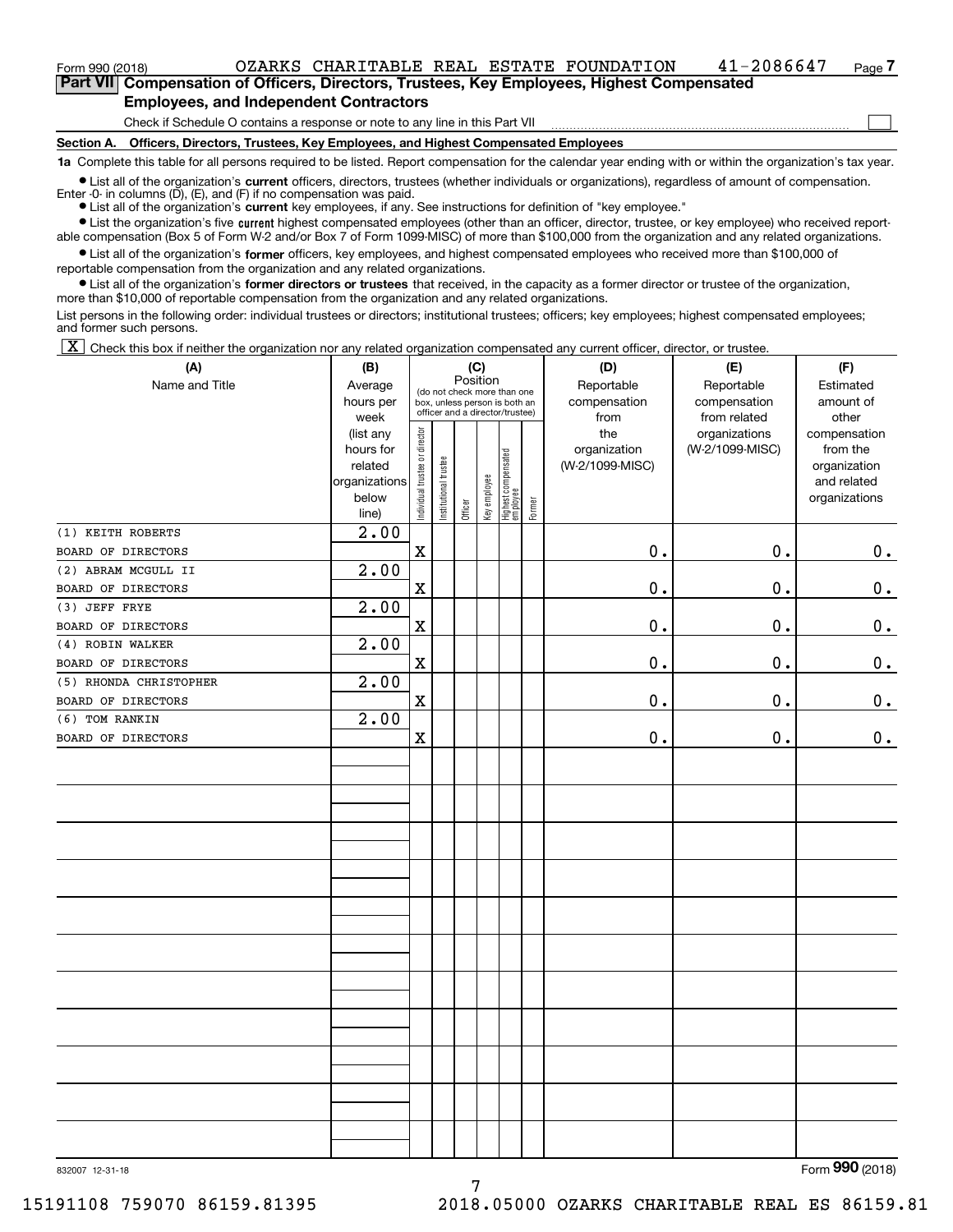|                 | Form 990 (2018)                                                                                                                                                                                                                                                                                                                                                    |                                                                      |                                |                       |          |              |                                                                                                 |        | OZARKS CHARITABLE REAL ESTATE FOUNDATION       | 41-2086647                                       |          |                     |                                                                                   | Page 8      |
|-----------------|--------------------------------------------------------------------------------------------------------------------------------------------------------------------------------------------------------------------------------------------------------------------------------------------------------------------------------------------------------------------|----------------------------------------------------------------------|--------------------------------|-----------------------|----------|--------------|-------------------------------------------------------------------------------------------------|--------|------------------------------------------------|--------------------------------------------------|----------|---------------------|-----------------------------------------------------------------------------------|-------------|
| <b>Part VII</b> | Section A. Officers, Directors, Trustees, Key Employees, and Highest Compensated Employees (continued)                                                                                                                                                                                                                                                             |                                                                      |                                |                       |          |              |                                                                                                 |        |                                                |                                                  |          |                     |                                                                                   |             |
|                 | (A)<br>Name and title                                                                                                                                                                                                                                                                                                                                              | (B)<br>Average<br>hours per<br>week                                  |                                |                       | Position | (C)          | (do not check more than one<br>box, unless person is both an<br>officer and a director/trustee) |        | (D)<br>Reportable<br>compensation              | (E)<br>Reportable<br>compensation                |          |                     | (F)<br>Estimated<br>amount of                                                     |             |
|                 |                                                                                                                                                                                                                                                                                                                                                                    | (list any<br>hours for<br>related<br>organizations<br>below<br>line) | Individual trustee or director | Institutional trustee | Officer  | Key employee | Highest compensated<br>  employee                                                               | Former | from<br>the<br>organization<br>(W-2/1099-MISC) | from related<br>organizations<br>(W-2/1099-MISC) |          |                     | other<br>compensation<br>from the<br>organization<br>and related<br>organizations |             |
|                 |                                                                                                                                                                                                                                                                                                                                                                    |                                                                      |                                |                       |          |              |                                                                                                 |        |                                                |                                                  |          |                     |                                                                                   |             |
|                 |                                                                                                                                                                                                                                                                                                                                                                    |                                                                      |                                |                       |          |              |                                                                                                 |        |                                                |                                                  |          |                     |                                                                                   |             |
|                 |                                                                                                                                                                                                                                                                                                                                                                    |                                                                      |                                |                       |          |              |                                                                                                 |        |                                                |                                                  |          |                     |                                                                                   |             |
|                 |                                                                                                                                                                                                                                                                                                                                                                    |                                                                      |                                |                       |          |              |                                                                                                 |        |                                                |                                                  |          |                     |                                                                                   |             |
|                 |                                                                                                                                                                                                                                                                                                                                                                    |                                                                      |                                |                       |          |              |                                                                                                 |        |                                                |                                                  |          |                     |                                                                                   |             |
|                 |                                                                                                                                                                                                                                                                                                                                                                    |                                                                      |                                |                       |          |              |                                                                                                 |        |                                                |                                                  |          |                     |                                                                                   |             |
|                 |                                                                                                                                                                                                                                                                                                                                                                    |                                                                      |                                |                       |          |              |                                                                                                 |        | 0.                                             |                                                  | 0.       |                     |                                                                                   | $0$ .       |
|                 | c Total from continuation sheets to Part VII, Section A manufactured by                                                                                                                                                                                                                                                                                            |                                                                      |                                |                       |          |              |                                                                                                 |        | 0.<br>0.                                       |                                                  | 0.<br>0. |                     |                                                                                   | 0.<br>$0$ . |
| $\mathbf{2}$    | Total number of individuals (including but not limited to those listed above) who received more than \$100,000 of reportable<br>compensation from the organization                                                                                                                                                                                                 |                                                                      |                                |                       |          |              |                                                                                                 |        |                                                |                                                  |          |                     | Yes                                                                               | 0<br>No     |
| 3               | Did the organization list any former officer, director, or trustee, key employee, or highest compensated employee on<br>line 1a? If "Yes," complete Schedule J for such individual manumanamental contents and the numerous manumaname<br>For any individual listed on line 1a, is the sum of reportable compensation and other compensation from the organization |                                                                      |                                |                       |          |              |                                                                                                 |        |                                                |                                                  |          | 3                   |                                                                                   | х           |
| 5               | Did any person listed on line 1a receive or accrue compensation from any unrelated organization or individual for services                                                                                                                                                                                                                                         |                                                                      |                                |                       |          |              |                                                                                                 |        |                                                |                                                  |          | 4                   |                                                                                   | X           |
|                 | <b>Section B. Independent Contractors</b>                                                                                                                                                                                                                                                                                                                          |                                                                      |                                |                       |          |              |                                                                                                 |        |                                                |                                                  |          | 5                   |                                                                                   | х           |
| 1               | Complete this table for your five highest compensated independent contractors that received more than \$100,000 of compensation from<br>the organization. Report compensation for the calendar year ending with or within the organization's tax year.                                                                                                             |                                                                      |                                |                       |          |              |                                                                                                 |        |                                                |                                                  |          |                     |                                                                                   |             |
|                 | (A)<br>Name and business address                                                                                                                                                                                                                                                                                                                                   |                                                                      |                                | <b>NONE</b>           |          |              |                                                                                                 |        | (B)<br>Description of services                 |                                                  |          | (C)<br>Compensation |                                                                                   |             |
|                 |                                                                                                                                                                                                                                                                                                                                                                    |                                                                      |                                |                       |          |              |                                                                                                 |        |                                                |                                                  |          |                     |                                                                                   |             |
|                 |                                                                                                                                                                                                                                                                                                                                                                    |                                                                      |                                |                       |          |              |                                                                                                 |        |                                                |                                                  |          |                     |                                                                                   |             |
|                 |                                                                                                                                                                                                                                                                                                                                                                    |                                                                      |                                |                       |          |              |                                                                                                 |        |                                                |                                                  |          |                     |                                                                                   |             |
| 2               | Total number of independent contractors (including but not limited to those listed above) who received more than                                                                                                                                                                                                                                                   |                                                                      |                                |                       |          |              |                                                                                                 |        |                                                |                                                  |          |                     |                                                                                   |             |
|                 | \$100,000 of compensation from the organization                                                                                                                                                                                                                                                                                                                    |                                                                      |                                |                       |          | 0            |                                                                                                 |        |                                                |                                                  |          | Form 990 (2018)     |                                                                                   |             |

8

832008 12-31-18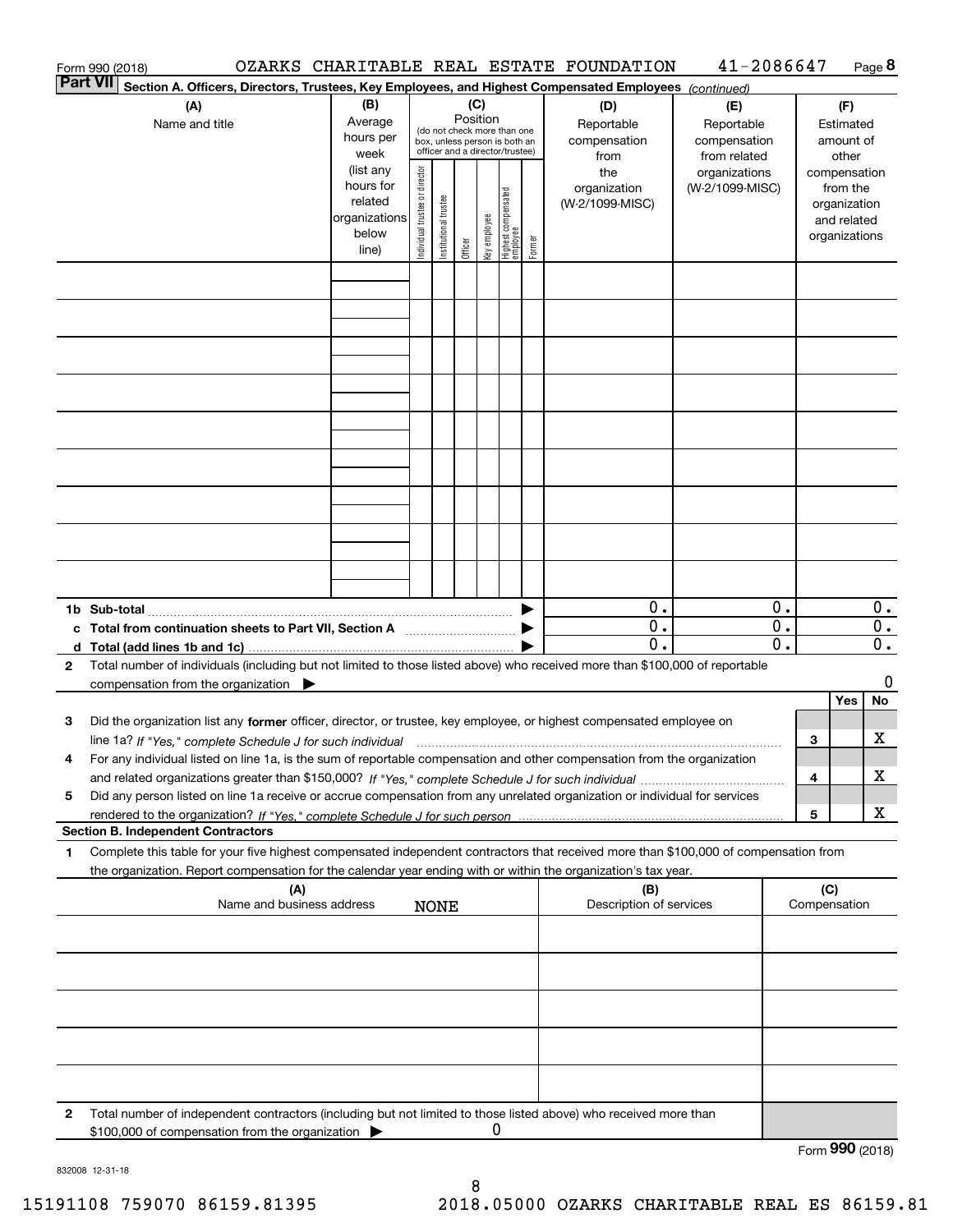| <b>Part VIII</b>                                          | Form 990 (2018)                                                                                                       |                |                      | OZARKS CHARITABLE REAL ESTATE FOUNDATION |                                                              | 41-2086647                                           | Page 9                                                             |
|-----------------------------------------------------------|-----------------------------------------------------------------------------------------------------------------------|----------------|----------------------|------------------------------------------|--------------------------------------------------------------|------------------------------------------------------|--------------------------------------------------------------------|
|                                                           | <b>Statement of Revenue</b>                                                                                           |                |                      |                                          |                                                              |                                                      |                                                                    |
|                                                           | Check if Schedule O contains a response or note to any line in this Part VIII                                         |                |                      | (A)<br>Total revenue                     | $\overline{(B)}$<br>Related or<br>exempt function<br>revenue | $\overline{(C)}$<br>Unrelated<br>business<br>revenue | (D)<br>Revenue excluded<br>from tax under<br>sections<br>512 - 514 |
|                                                           | 1 a Federated campaigns                                                                                               | 1a             |                      |                                          |                                                              |                                                      |                                                                    |
| Contributions, Gifts, Grants<br>and Other Similar Amounts | <b>b</b> Membership dues                                                                                              | 1 <sub>b</sub> |                      |                                          |                                                              |                                                      |                                                                    |
|                                                           | c Fundraising events                                                                                                  | 1c             |                      |                                          |                                                              |                                                      |                                                                    |
|                                                           | d Related organizations                                                                                               | 1d             |                      |                                          |                                                              |                                                      |                                                                    |
|                                                           | e Government grants (contributions)                                                                                   | 1e             |                      |                                          |                                                              |                                                      |                                                                    |
|                                                           | f All other contributions, gifts, grants, and                                                                         |                |                      |                                          |                                                              |                                                      |                                                                    |
|                                                           | similar amounts not included above                                                                                    | 1f             | 349,600.             |                                          |                                                              |                                                      |                                                                    |
|                                                           | g Noncash contributions included in lines 1a-1f: \$                                                                   |                | 349,600.             |                                          |                                                              |                                                      |                                                                    |
|                                                           |                                                                                                                       |                |                      | 349,600.                                 |                                                              |                                                      |                                                                    |
|                                                           |                                                                                                                       |                | <b>Business Code</b> |                                          |                                                              |                                                      |                                                                    |
| 2a                                                        | the contract of the contract of the contract of the contract of the contract of                                       |                |                      |                                          |                                                              |                                                      |                                                                    |
| b                                                         | <u> 1989 - Johann John Stone, meil in der Stone aus der Stone aus der Stone aus der Stone aus der Stone anderen S</u> |                |                      |                                          |                                                              |                                                      |                                                                    |
| с                                                         | <u> 1989 - John Harry Harry Harry Harry Harry Harry Harry Harry Harry Harry Harry Harry Harry Harry Harry Harry H</u> |                |                      |                                          |                                                              |                                                      |                                                                    |
| d                                                         | <u> 1989 - Johann Barn, mars and de Branch Barn, mars and de Branch Barn, mars and de Branch Barn, mars and de Br</u> |                |                      |                                          |                                                              |                                                      |                                                                    |
| Program Service<br>Revenue<br>е                           |                                                                                                                       |                |                      |                                          |                                                              |                                                      |                                                                    |
|                                                           | f All other program service revenue                                                                                   |                |                      |                                          |                                                              |                                                      |                                                                    |
| a                                                         |                                                                                                                       |                | ▶                    |                                          |                                                              |                                                      |                                                                    |
| 3                                                         | Investment income (including dividends, interest, and                                                                 |                |                      |                                          |                                                              |                                                      |                                                                    |
|                                                           |                                                                                                                       |                | ▶                    |                                          |                                                              |                                                      |                                                                    |
| 4                                                         | Income from investment of tax-exempt bond proceeds                                                                    |                |                      |                                          |                                                              |                                                      |                                                                    |
| 5                                                         |                                                                                                                       |                |                      |                                          |                                                              |                                                      |                                                                    |
|                                                           |                                                                                                                       | (i) Real       | (ii) Personal        |                                          |                                                              |                                                      |                                                                    |
|                                                           | 6 a Gross rents                                                                                                       |                |                      |                                          |                                                              |                                                      |                                                                    |
|                                                           | <b>b</b> Less: rental expenses                                                                                        |                |                      |                                          |                                                              |                                                      |                                                                    |
|                                                           | c Rental income or (loss)                                                                                             |                |                      |                                          |                                                              |                                                      |                                                                    |
|                                                           |                                                                                                                       |                |                      |                                          |                                                              |                                                      |                                                                    |
|                                                           | 7 a Gross amount from sales of                                                                                        | (i) Securities | (ii) Other           |                                          |                                                              |                                                      |                                                                    |
|                                                           | assets other than inventory<br><b>b</b> Less: cost or other basis                                                     |                |                      |                                          |                                                              |                                                      |                                                                    |
|                                                           | and sales expenses                                                                                                    |                |                      |                                          |                                                              |                                                      |                                                                    |
|                                                           |                                                                                                                       |                |                      |                                          |                                                              |                                                      |                                                                    |
|                                                           |                                                                                                                       |                |                      |                                          |                                                              |                                                      |                                                                    |
|                                                           | 8 a Gross income from fundraising events (not                                                                         |                |                      |                                          |                                                              |                                                      |                                                                    |
|                                                           |                                                                                                                       |                |                      |                                          |                                                              |                                                      |                                                                    |
|                                                           | contributions reported on line 1c). See                                                                               |                |                      |                                          |                                                              |                                                      |                                                                    |
|                                                           |                                                                                                                       |                | b                    |                                          |                                                              |                                                      |                                                                    |
|                                                           | c Net income or (loss) from fundraising events                                                                        |                | ▶<br>.               |                                          |                                                              |                                                      |                                                                    |
|                                                           | 9 a Gross income from gaming activities. See                                                                          |                |                      |                                          |                                                              |                                                      |                                                                    |
|                                                           |                                                                                                                       |                |                      |                                          |                                                              |                                                      |                                                                    |
|                                                           |                                                                                                                       |                | $\mathbf b$          |                                          |                                                              |                                                      |                                                                    |
|                                                           |                                                                                                                       |                | ▶                    |                                          |                                                              |                                                      |                                                                    |
|                                                           | 10 a Gross sales of inventory, less returns                                                                           |                |                      |                                          |                                                              |                                                      |                                                                    |
|                                                           |                                                                                                                       |                |                      |                                          |                                                              |                                                      |                                                                    |
|                                                           | <b>b</b> Less: cost of goods sold $\ldots$ <b>b</b>                                                                   |                |                      |                                          |                                                              |                                                      |                                                                    |
|                                                           | <b>c</b> Net income or (loss) from sales of inventory                                                                 |                | ▶                    |                                          |                                                              |                                                      |                                                                    |
|                                                           | Miscellaneous Revenue                                                                                                 |                | <b>Business Code</b> |                                          |                                                              |                                                      |                                                                    |
| 11a                                                       | <u> 1989 - Johann Barn, mars eta biztanleria (h. 1989).</u>                                                           |                |                      |                                          |                                                              |                                                      |                                                                    |
| b                                                         | <u> 1989 - Johann Barbara, martxa eta idazlea (h. 1989).</u>                                                          |                |                      |                                          |                                                              |                                                      |                                                                    |
| с                                                         | the contract of the contract of the contract of the contract of the contract of                                       |                |                      |                                          |                                                              |                                                      |                                                                    |
|                                                           |                                                                                                                       |                |                      |                                          |                                                              |                                                      |                                                                    |
|                                                           |                                                                                                                       |                |                      |                                          |                                                              |                                                      |                                                                    |
|                                                           |                                                                                                                       |                |                      | 349,600.                                 | 0.                                                           | $0$ .                                                | $0$ .                                                              |

9

832009 12-31-18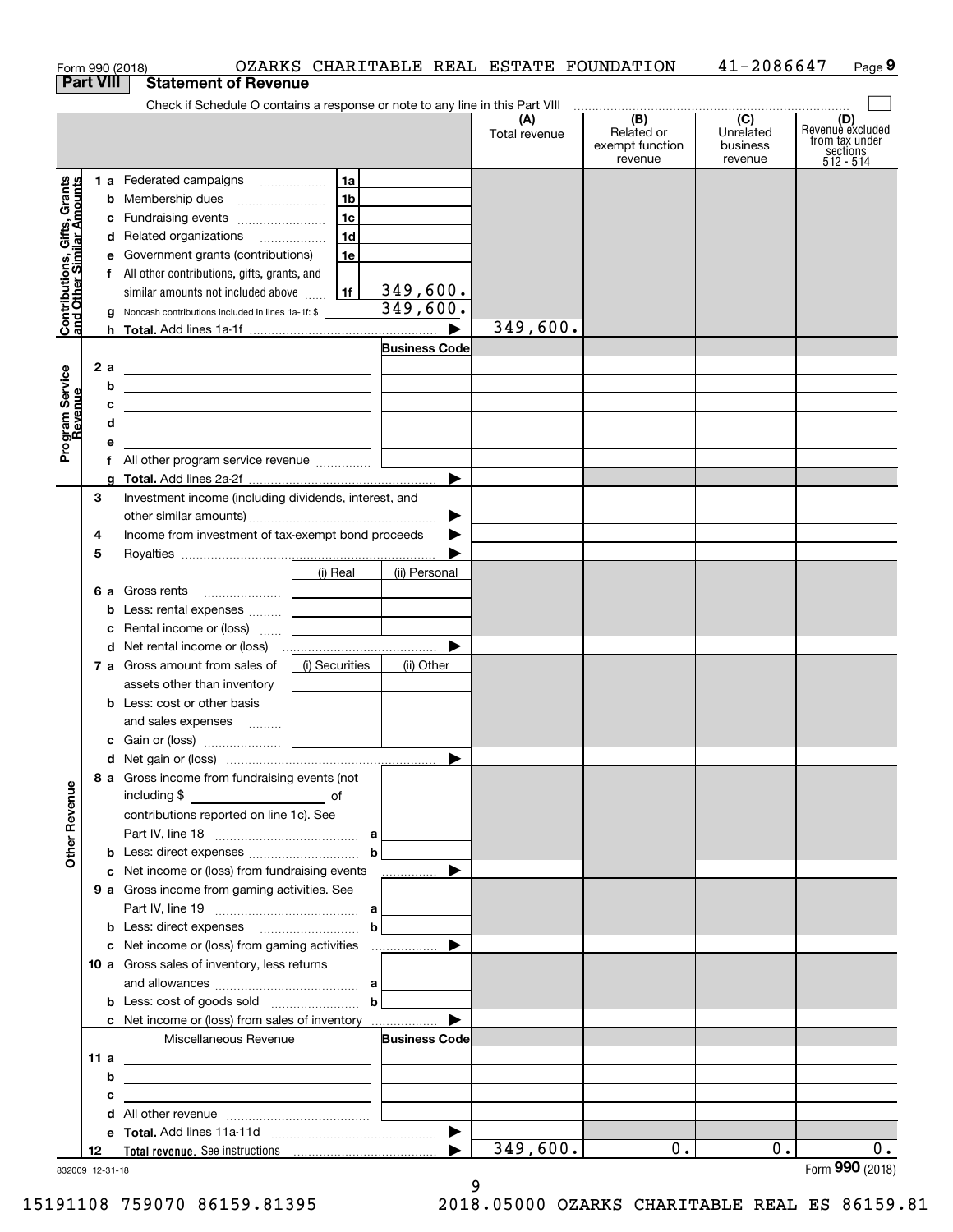| Form 990 (2018) |                                                   |  |  | OZARKS CHARITABLE REAL ESTATE FOUNDATION | $41 - 2086647$ Page 10 |  |
|-----------------|---------------------------------------------------|--|--|------------------------------------------|------------------------|--|
|                 | <b>Part IX   Statement of Functional Expenses</b> |  |  |                                          |                        |  |

 $\overline{\Box}$ 

*Section 501(c)(3) and 501(c)(4) organizations must complete all columns. All other organizations must complete column (A).* Check if Schedule O contains a response or note to any line in this Part IX

|    | Do not include amounts reported on lines 6b,<br>7b, 8b, 9b, and 10b of Part VIII.                                                                                                                           | (A)<br>Total expenses | (B)<br>Program service<br>expenses | (C)<br>Management and<br>general expenses | (D)<br>Fundraising<br>expenses |
|----|-------------------------------------------------------------------------------------------------------------------------------------------------------------------------------------------------------------|-----------------------|------------------------------------|-------------------------------------------|--------------------------------|
| 1  | Grants and other assistance to domestic organizations                                                                                                                                                       |                       |                                    |                                           |                                |
|    | and domestic governments. See Part IV, line 21                                                                                                                                                              |                       |                                    |                                           |                                |
| 2  | Grants and other assistance to domestic                                                                                                                                                                     |                       |                                    |                                           |                                |
|    | individuals. See Part IV, line 22                                                                                                                                                                           |                       |                                    |                                           |                                |
| з  | Grants and other assistance to foreign                                                                                                                                                                      |                       |                                    |                                           |                                |
|    | organizations, foreign governments, and foreign                                                                                                                                                             |                       |                                    |                                           |                                |
|    | individuals. See Part IV, lines 15 and 16                                                                                                                                                                   |                       |                                    |                                           |                                |
| 4  | Benefits paid to or for members                                                                                                                                                                             |                       |                                    |                                           |                                |
| 5  | Compensation of current officers, directors,                                                                                                                                                                |                       |                                    |                                           |                                |
|    | trustees, and key employees                                                                                                                                                                                 |                       |                                    |                                           |                                |
| 6  | Compensation not included above, to disqualified                                                                                                                                                            |                       |                                    |                                           |                                |
|    | persons (as defined under section $4958(f)(1)$ ) and                                                                                                                                                        |                       |                                    |                                           |                                |
|    | persons described in section 4958(c)(3)(B)                                                                                                                                                                  |                       |                                    |                                           |                                |
| 7  |                                                                                                                                                                                                             |                       |                                    |                                           |                                |
| 8  | Pension plan accruals and contributions (include                                                                                                                                                            |                       |                                    |                                           |                                |
|    | section 401(k) and 403(b) employer contributions)                                                                                                                                                           |                       |                                    |                                           |                                |
| 9  |                                                                                                                                                                                                             |                       |                                    |                                           |                                |
| 10 |                                                                                                                                                                                                             |                       |                                    |                                           |                                |
| 11 | Fees for services (non-employees):                                                                                                                                                                          |                       |                                    |                                           |                                |
| a  |                                                                                                                                                                                                             |                       |                                    |                                           |                                |
| b  |                                                                                                                                                                                                             |                       |                                    |                                           |                                |
| c  |                                                                                                                                                                                                             |                       |                                    |                                           |                                |
| d  |                                                                                                                                                                                                             |                       |                                    |                                           |                                |
| e  | Professional fundraising services. See Part IV, line 17                                                                                                                                                     |                       |                                    |                                           |                                |
| f  | Investment management fees                                                                                                                                                                                  |                       |                                    |                                           |                                |
| g  | Other. (If line 11g amount exceeds 10% of line 25,                                                                                                                                                          |                       |                                    |                                           |                                |
|    | column (A) amount, list line 11g expenses on Sch 0.)                                                                                                                                                        |                       |                                    |                                           |                                |
| 12 |                                                                                                                                                                                                             |                       |                                    |                                           |                                |
| 13 |                                                                                                                                                                                                             |                       |                                    |                                           |                                |
| 14 |                                                                                                                                                                                                             |                       |                                    |                                           |                                |
| 15 |                                                                                                                                                                                                             |                       |                                    |                                           |                                |
| 16 |                                                                                                                                                                                                             |                       |                                    |                                           |                                |
| 17 | Travel                                                                                                                                                                                                      |                       |                                    |                                           |                                |
| 18 | Payments of travel or entertainment expenses                                                                                                                                                                |                       |                                    |                                           |                                |
|    | for any federal, state, or local public officials                                                                                                                                                           |                       |                                    |                                           |                                |
| 19 | Conferences, conventions, and meetings                                                                                                                                                                      |                       |                                    |                                           |                                |
| 20 | Interest                                                                                                                                                                                                    |                       |                                    |                                           |                                |
| 21 |                                                                                                                                                                                                             |                       |                                    |                                           |                                |
| 22 | Depreciation, depletion, and amortization                                                                                                                                                                   |                       |                                    |                                           |                                |
| 23 | Insurance                                                                                                                                                                                                   |                       |                                    |                                           |                                |
| 24 | Other expenses. Itemize expenses not covered<br>above. (List miscellaneous expenses in line 24e. If line<br>24e amount exceeds 10% of line 25, column (A)<br>amount, list line 24e expenses on Schedule O.) |                       |                                    |                                           |                                |
| а  |                                                                                                                                                                                                             |                       |                                    |                                           |                                |
| b  | <u> 1989 - Johann Stein, marwolaethau a bhann an t-Amhainn an t-Amhainn an t-Amhainn an t-Amhainn an t-Amhainn a</u>                                                                                        |                       |                                    |                                           |                                |
| c  |                                                                                                                                                                                                             |                       |                                    |                                           |                                |
| d  | <u> 1989 - Johann Stein, mars an t-Amerikaansk ferskeiz (* 1958)</u>                                                                                                                                        |                       |                                    |                                           |                                |
| е  | All other expenses                                                                                                                                                                                          |                       |                                    |                                           |                                |
| 25 | Total functional expenses. Add lines 1 through 24e                                                                                                                                                          | 0.                    | 0.                                 | 0.                                        | 0.                             |
| 26 | Joint costs. Complete this line only if the organization                                                                                                                                                    |                       |                                    |                                           |                                |
|    | reported in column (B) joint costs from a combined                                                                                                                                                          |                       |                                    |                                           |                                |
|    | educational campaign and fundraising solicitation.                                                                                                                                                          |                       |                                    |                                           |                                |
|    | Check here $\blacktriangleright$<br>if following SOP 98-2 (ASC 958-720)                                                                                                                                     |                       |                                    |                                           | Form 990 (2018)                |
|    | 832010 12-31-18                                                                                                                                                                                             |                       |                                    |                                           |                                |

15191108 759070 86159.81395 2018.05000 OZARKS CHARITABLE REAL ES 86159.81

10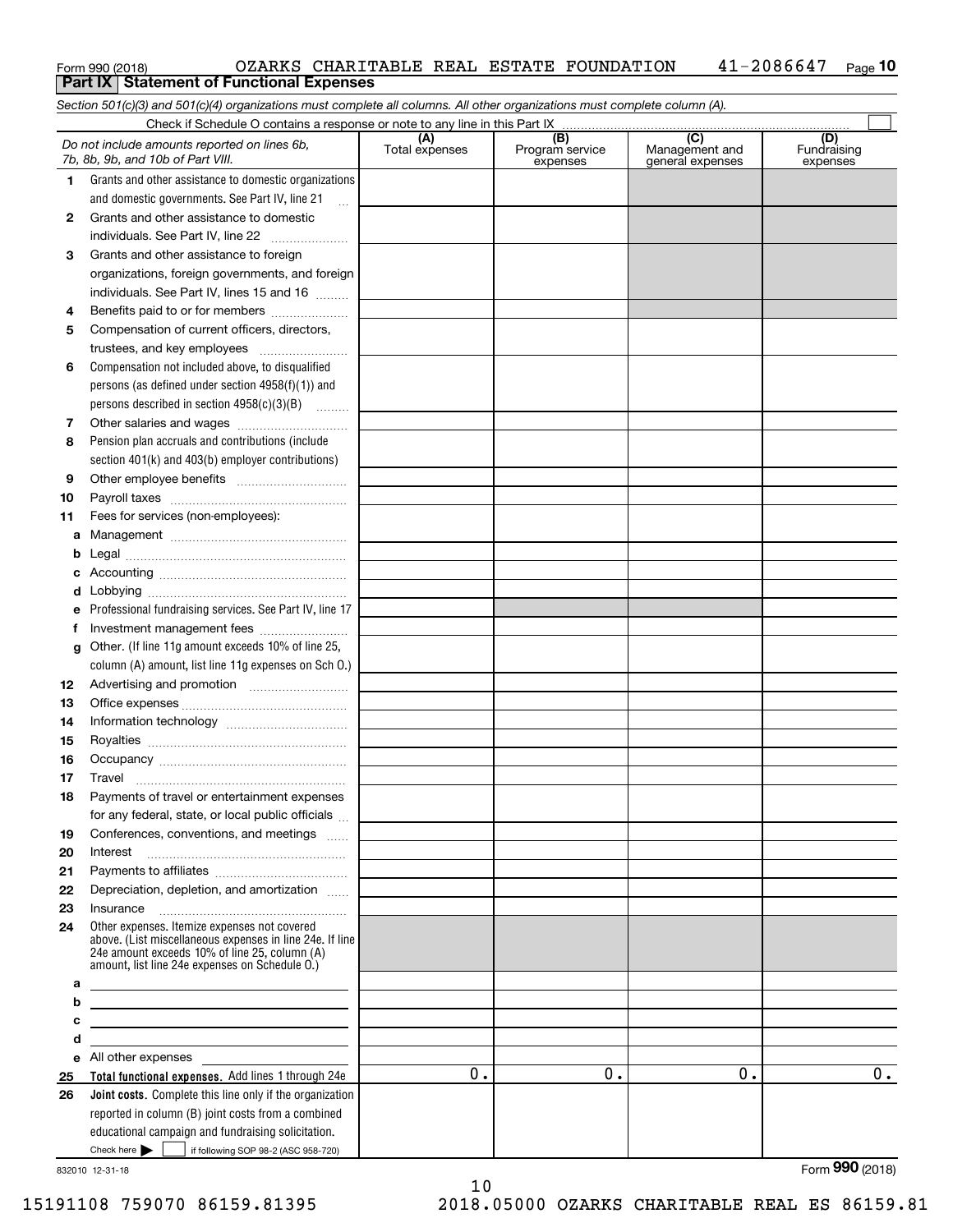| Form 990 (2018) |  | OZARKS CHARITABLE REAL ESTATE FOUNDATION |  |  | $41 - 2086647$ | Page |
|-----------------|--|------------------------------------------|--|--|----------------|------|
|-----------------|--|------------------------------------------|--|--|----------------|------|

|                             |    | Check if Schedule O contains a response or note to any line in this Part X                                                          |                          |                          |                 |                    |
|-----------------------------|----|-------------------------------------------------------------------------------------------------------------------------------------|--------------------------|--------------------------|-----------------|--------------------|
|                             |    |                                                                                                                                     |                          | (A)<br>Beginning of year |                 | (B)<br>End of year |
|                             | 1  | Cash - non-interest-bearing                                                                                                         |                          |                          | 1               |                    |
|                             | 2  |                                                                                                                                     |                          | $\mathbf{2}$             |                 |                    |
|                             | з  |                                                                                                                                     |                          | 3                        |                 |                    |
|                             | 4  |                                                                                                                                     |                          | 4                        |                 |                    |
|                             | 5  | Loans and other receivables from current and former officers, directors,                                                            |                          |                          |                 |                    |
|                             |    | trustees, key employees, and highest compensated employees. Complete                                                                |                          |                          |                 |                    |
|                             |    | Part II of Schedule L                                                                                                               |                          |                          | 5               |                    |
|                             | 6  | Loans and other receivables from other disqualified persons (as defined under                                                       |                          |                          |                 |                    |
|                             |    | section $4958(f)(1)$ , persons described in section $4958(c)(3)(B)$ , and contributing                                              |                          |                          |                 |                    |
|                             |    | employers and sponsoring organizations of section 501(c)(9) voluntary                                                               |                          |                          |                 |                    |
|                             |    | employees' beneficiary organizations (see instr). Complete Part II of Sch L                                                         |                          |                          | 6               |                    |
| Assets                      | 7  |                                                                                                                                     |                          |                          | $\overline{7}$  |                    |
|                             | 8  |                                                                                                                                     |                          |                          | 8               |                    |
|                             | 9  | Prepaid expenses and deferred charges                                                                                               |                          |                          | 9               |                    |
|                             |    | <b>10a</b> Land, buildings, and equipment: cost or other                                                                            |                          |                          |                 |                    |
|                             |    | basis. Complete Part VI of Schedule D    10a   1, 107, 600.                                                                         |                          |                          |                 |                    |
|                             |    | <u>  10b</u>  <br><b>b</b> Less: accumulated depreciation                                                                           |                          | 758,000.                 | 10 <sub>c</sub> | 1,107,600.         |
|                             | 11 |                                                                                                                                     |                          | 11                       |                 |                    |
|                             | 12 |                                                                                                                                     |                          | 676, 397.                | 12              | 709,547.           |
|                             | 13 |                                                                                                                                     |                          | 13                       |                 |                    |
|                             | 14 |                                                                                                                                     |                          | 14                       |                 |                    |
|                             | 15 |                                                                                                                                     |                          | 15                       |                 |                    |
|                             | 16 |                                                                                                                                     |                          | 1,434,397.               | 16              | 1,817,147.         |
|                             | 17 |                                                                                                                                     |                          |                          | 17              |                    |
|                             | 18 |                                                                                                                                     |                          | 18                       |                 |                    |
|                             | 19 |                                                                                                                                     |                          | 19                       |                 |                    |
|                             | 20 |                                                                                                                                     |                          | 20                       |                 |                    |
|                             | 21 | Escrow or custodial account liability. Complete Part IV of Schedule D                                                               | $\overline{\phantom{a}}$ |                          | 21              |                    |
|                             | 22 | Loans and other payables to current and former officers, directors, trustees,                                                       |                          |                          |                 |                    |
| bilities                    |    | key employees, highest compensated employees, and disqualified persons.                                                             |                          |                          |                 |                    |
|                             |    | Complete Part II of Schedule L                                                                                                      |                          |                          | 22              |                    |
| ھ∃<br>⊑                     | 23 | Secured mortgages and notes payable to unrelated third parties                                                                      |                          |                          | 23              |                    |
|                             | 24 |                                                                                                                                     |                          |                          | 24              |                    |
|                             | 25 | Other liabilities (including federal income tax, payables to related third                                                          |                          |                          |                 |                    |
|                             |    | parties, and other liabilities not included on lines 17-24). Complete Part X of                                                     |                          |                          |                 |                    |
|                             |    | Schedule D                                                                                                                          |                          |                          | 25              |                    |
|                             | 26 | Total liabilities. Add lines 17 through 25                                                                                          |                          | 0.                       | 26              | 0.                 |
|                             |    | Organizations that follow SFAS 117 (ASC 958), check here $\blacktriangleright \begin{array}{ c } \hline X & \text{and} \end{array}$ |                          |                          |                 |                    |
|                             |    | complete lines 27 through 29, and lines 33 and 34.                                                                                  |                          |                          |                 |                    |
|                             | 27 | Unrestricted net assets                                                                                                             |                          |                          | 27              |                    |
|                             | 28 | Temporarily restricted net assets                                                                                                   |                          | 1,434,397.               | 28              | 1,817,147.         |
|                             | 29 | Permanently restricted net assets                                                                                                   |                          |                          | 29              |                    |
|                             |    | Organizations that do not follow SFAS 117 (ASC 958), check here ▶ □                                                                 |                          |                          |                 |                    |
| Net Assets or Fund Balances |    | and complete lines 30 through 34.                                                                                                   |                          |                          |                 |                    |
|                             | 30 |                                                                                                                                     |                          |                          | 30              |                    |
|                             | 31 | Paid-in or capital surplus, or land, building, or equipment fund                                                                    |                          |                          | 31              |                    |
|                             | 32 | Retained earnings, endowment, accumulated income, or other funds                                                                    | .                        |                          | 32              |                    |
|                             | 33 | Total net assets or fund balances                                                                                                   |                          | 1,434,397.               | 33              | 1,817,147.         |
|                             | 34 | Total liabilities and net assets/fund balances                                                                                      |                          | 1,434,397.               | 34              | 1,817,147.         |
|                             |    |                                                                                                                                     |                          |                          |                 | Form 990 (2018)    |

**Part X Balance Sheet**

**11**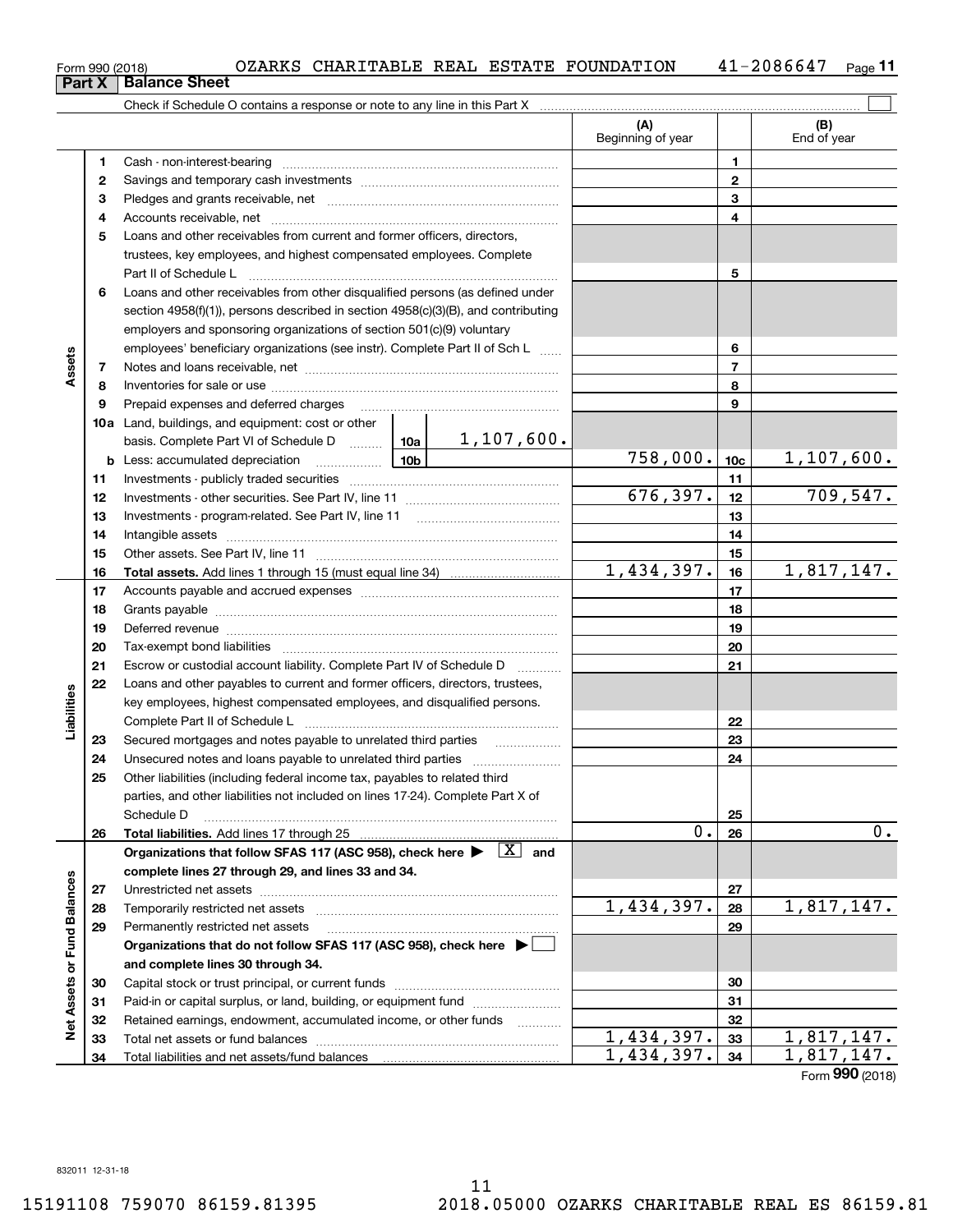|    | OZARKS CHARITABLE REAL ESTATE FOUNDATION<br>Form 990 (2018)                                                                                          |                         | 41-2086647     |             | Page $12$      |
|----|------------------------------------------------------------------------------------------------------------------------------------------------------|-------------------------|----------------|-------------|----------------|
|    | <b>Reconciliation of Net Assets</b><br>Part XI                                                                                                       |                         |                |             |                |
|    | Check if Schedule O contains a response or note to any line in this Part XI                                                                          |                         |                |             | $ \mathbf{X} $ |
|    |                                                                                                                                                      |                         |                |             |                |
| 1  | Total revenue (must equal Part VIII, column (A), line 12)                                                                                            | 1                       |                | 349,600.    |                |
| 2  |                                                                                                                                                      | $\mathbf{2}$            |                |             | 0.             |
| з  | Revenue less expenses. Subtract line 2 from line 1                                                                                                   | 3                       |                | 349, 600.   |                |
| 4  |                                                                                                                                                      | $\overline{\mathbf{4}}$ | 1,434,397.     |             |                |
| 5  | Net unrealized gains (losses) on investments                                                                                                         | 5                       |                |             |                |
| 6  | Donated services and use of facilities                                                                                                               | 6                       |                |             |                |
| 7  | Investment expenses                                                                                                                                  | $\overline{7}$          |                |             |                |
| 8  | Prior period adjustments                                                                                                                             | 8                       |                |             |                |
| 9  | Other changes in net assets or fund balances (explain in Schedule O) [11] manufacture changes in net assets or fund balances (explain in Schedule O) | 9                       |                | 33,150.     |                |
| 10 | Net assets or fund balances at end of year. Combine lines 3 through 9 (must equal Part X, line 33,                                                   |                         |                |             |                |
|    | column (B))                                                                                                                                          | 10                      | 1,817,147.     |             |                |
|    | Part XII Financial Statements and Reporting                                                                                                          |                         |                |             |                |
|    |                                                                                                                                                      |                         |                |             |                |
|    |                                                                                                                                                      |                         |                | Yes         | <b>No</b>      |
| 1  | Accounting method used to prepare the Form 990: $\boxed{X}$ Cash<br>Accrual<br>Other                                                                 |                         |                |             |                |
|    | If the organization changed its method of accounting from a prior year or checked "Other," explain in Schedule O.                                    |                         |                |             |                |
|    | 2a Were the organization's financial statements compiled or reviewed by an independent accountant?                                                   |                         | 2a             |             | Χ              |
|    | If "Yes," check a box below to indicate whether the financial statements for the year were compiled or reviewed on a                                 |                         |                |             |                |
|    | separate basis, consolidated basis, or both:                                                                                                         |                         |                |             |                |
|    | Separate basis<br>Consolidated basis<br>Both consolidated and separate basis                                                                         |                         |                |             |                |
|    | <b>b</b> Were the organization's financial statements audited by an independent accountant?                                                          |                         | 2 <sub>b</sub> | х           |                |
|    | If "Yes," check a box below to indicate whether the financial statements for the year were audited on a separate basis,                              |                         |                |             |                |
|    | consolidated basis, or both:                                                                                                                         |                         |                |             |                |
|    | $\mathbf{X}$ Consolidated basis<br>Separate basis<br>Both consolidated and separate basis                                                            |                         |                |             |                |
|    | c If "Yes" to line 2a or 2b, does the organization have a committee that assumes responsibility for oversight of the audit,                          |                         |                |             |                |
|    | review, or compilation of its financial statements and selection of an independent accountant?                                                       |                         | 2c             | $\mathbf X$ |                |
|    | If the organization changed either its oversight process or selection process during the tax year, explain in Schedule O.                            |                         |                |             |                |
|    | 3a As a result of a federal award, was the organization required to undergo an audit or audits as set forth in the Single Audit                      |                         |                |             |                |
|    | Act and OMB Circular A-133?                                                                                                                          |                         | За             |             | x              |
|    | b If "Yes," did the organization undergo the required audit or audits? If the organization did not undergo the required audit                        |                         |                |             |                |
|    | or audits, explain why in Schedule O and describe any steps taken to undergo such audits                                                             |                         | 3b             | $\Omega$    |                |

Form (2018) **990**

832012 12-31-18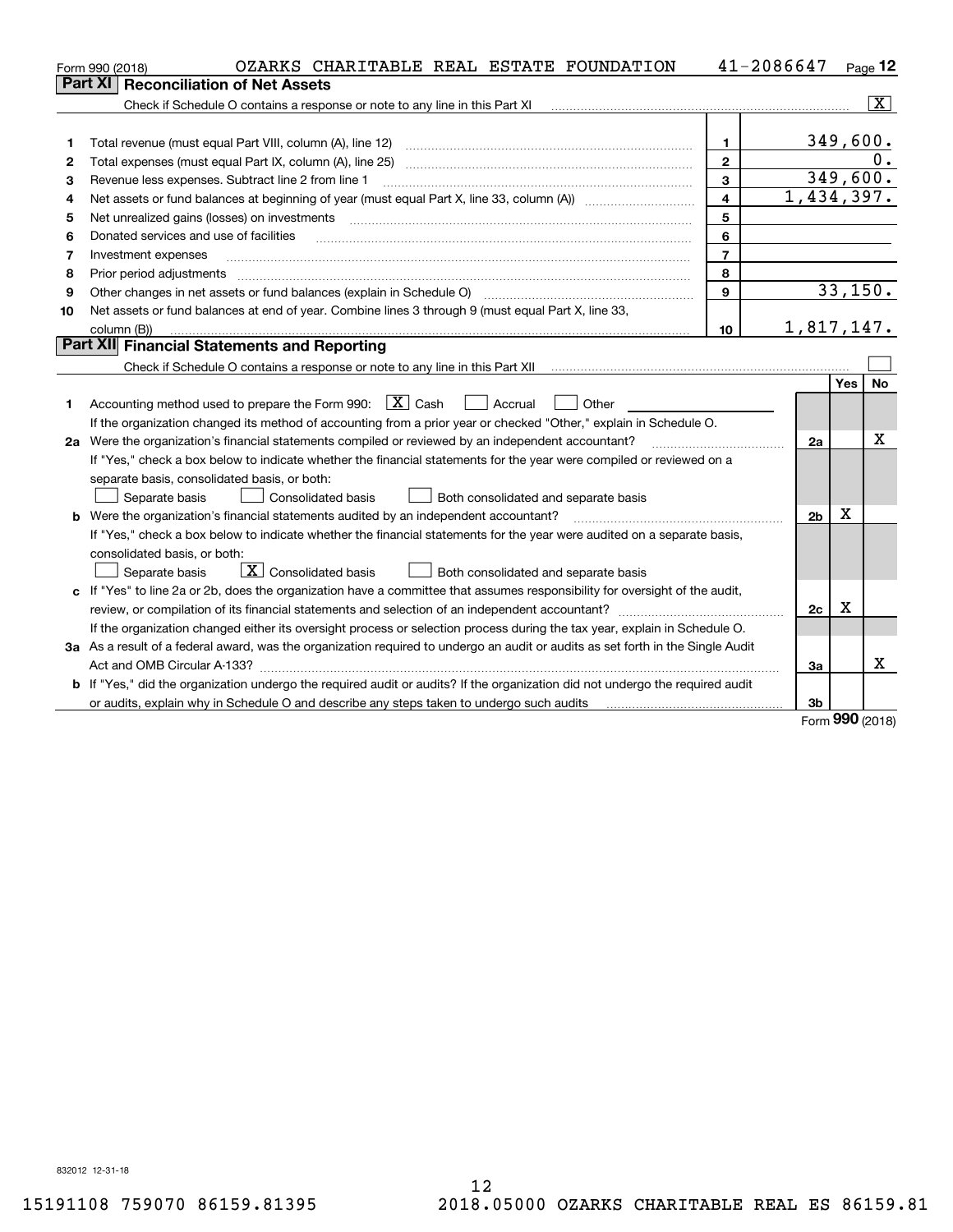| <b>SCHEDULE A</b> |
|-------------------|
|-------------------|

**(Form 990 or 990-EZ)**

# **Public Charity Status and Public Support**

**Complete if the organization is a section 501(c)(3) organization or a section 4947(a)(1) nonexempt charitable trust.**

| OMB No. 1545-0047                   |
|-------------------------------------|
| 2018                                |
| <b>Open to Public</b><br>Inspection |

|               |                       | Department of the Treasury<br>Internal Revenue Service |                                                      |                                                                        | Attach to Form 990 or Form 990-EZ.<br>$\blacktriangleright$ Go to www.irs.gov/Form990 for instructions and the latest information.            |                             |                                 |                                                      |    | <b>Open to Public</b><br><b>Inspection</b>         |
|---------------|-----------------------|--------------------------------------------------------|------------------------------------------------------|------------------------------------------------------------------------|-----------------------------------------------------------------------------------------------------------------------------------------------|-----------------------------|---------------------------------|------------------------------------------------------|----|----------------------------------------------------|
|               |                       | Name of the organization                               |                                                      |                                                                        |                                                                                                                                               |                             |                                 |                                                      |    | <b>Employer identification number</b>              |
|               |                       |                                                        |                                                      |                                                                        | OZARKS CHARITABLE REAL ESTATE FOUNDATION                                                                                                      |                             |                                 |                                                      |    | 41-2086647                                         |
| <b>Part I</b> |                       |                                                        |                                                      |                                                                        | Reason for Public Charity Status (All organizations must complete this part.) See instructions.                                               |                             |                                 |                                                      |    |                                                    |
|               |                       |                                                        |                                                      |                                                                        | The organization is not a private foundation because it is: (For lines 1 through 12, check only one box.)                                     |                             |                                 |                                                      |    |                                                    |
| 1             |                       |                                                        |                                                      |                                                                        | A church, convention of churches, or association of churches described in section 170(b)(1)(A)(i).                                            |                             |                                 |                                                      |    |                                                    |
| 2             |                       |                                                        |                                                      |                                                                        | A school described in section 170(b)(1)(A)(ii). (Attach Schedule E (Form 990 or 990-EZ).)                                                     |                             |                                 |                                                      |    |                                                    |
| 3             |                       |                                                        |                                                      |                                                                        | A hospital or a cooperative hospital service organization described in section 170(b)(1)(A)(iii).                                             |                             |                                 |                                                      |    |                                                    |
| 4             |                       |                                                        |                                                      |                                                                        | A medical research organization operated in conjunction with a hospital described in section 170(b)(1)(A)(iii). Enter the hospital's name,    |                             |                                 |                                                      |    |                                                    |
|               |                       | city, and state:                                       |                                                      |                                                                        |                                                                                                                                               |                             |                                 |                                                      |    |                                                    |
| 5             |                       |                                                        |                                                      |                                                                        | An organization operated for the benefit of a college or university owned or operated by a governmental unit described in                     |                             |                                 |                                                      |    |                                                    |
|               |                       |                                                        |                                                      | section 170(b)(1)(A)(iv). (Complete Part II.)                          |                                                                                                                                               |                             |                                 |                                                      |    |                                                    |
| 6             |                       |                                                        |                                                      |                                                                        | A federal, state, or local government or governmental unit described in section 170(b)(1)(A)(v).                                              |                             |                                 |                                                      |    |                                                    |
| 7             |                       |                                                        |                                                      |                                                                        | An organization that normally receives a substantial part of its support from a governmental unit or from the general public described in     |                             |                                 |                                                      |    |                                                    |
|               |                       |                                                        |                                                      | section 170(b)(1)(A)(vi). (Complete Part II.)                          |                                                                                                                                               |                             |                                 |                                                      |    |                                                    |
| 8             |                       |                                                        |                                                      |                                                                        | A community trust described in section 170(b)(1)(A)(vi). (Complete Part II.)                                                                  |                             |                                 |                                                      |    |                                                    |
| 9             |                       |                                                        |                                                      |                                                                        | An agricultural research organization described in section 170(b)(1)(A)(ix) operated in conjunction with a land-grant college                 |                             |                                 |                                                      |    |                                                    |
|               |                       |                                                        |                                                      |                                                                        | or university or a non-land-grant college of agriculture (see instructions). Enter the name, city, and state of the college or                |                             |                                 |                                                      |    |                                                    |
|               |                       | university:                                            |                                                      |                                                                        |                                                                                                                                               |                             |                                 |                                                      |    |                                                    |
| 10            |                       |                                                        |                                                      |                                                                        | An organization that normally receives: (1) more than 33 1/3% of its support from contributions, membership fees, and gross receipts from     |                             |                                 |                                                      |    |                                                    |
|               |                       |                                                        |                                                      |                                                                        | activities related to its exempt functions - subject to certain exceptions, and (2) no more than 33 1/3% of its support from gross investment |                             |                                 |                                                      |    |                                                    |
|               |                       |                                                        |                                                      |                                                                        | income and unrelated business taxable income (less section 511 tax) from businesses acquired by the organization after June 30, 1975.         |                             |                                 |                                                      |    |                                                    |
|               |                       |                                                        |                                                      | See section 509(a)(2). (Complete Part III.)                            |                                                                                                                                               |                             |                                 |                                                      |    |                                                    |
| 11            |                       |                                                        |                                                      |                                                                        | An organization organized and operated exclusively to test for public safety. See section 509(a)(4).                                          |                             |                                 |                                                      |    |                                                    |
|               | 12 $\boxed{\text{X}}$ |                                                        |                                                      |                                                                        | An organization organized and operated exclusively for the benefit of, to perform the functions of, or to carry out the purposes of one or    |                             |                                 |                                                      |    |                                                    |
|               |                       |                                                        |                                                      |                                                                        | more publicly supported organizations described in section 509(a)(1) or section 509(a)(2). See section 509(a)(3). Check the box in            |                             |                                 |                                                      |    |                                                    |
|               | $\lfloor x \rfloor$   |                                                        |                                                      |                                                                        | lines 12a through 12d that describes the type of supporting organization and complete lines 12e, 12f, and 12g.                                |                             |                                 |                                                      |    |                                                    |
| а             |                       |                                                        |                                                      |                                                                        | Type I. A supporting organization operated, supervised, or controlled by its supported organization(s), typically by giving                   |                             |                                 |                                                      |    |                                                    |
|               |                       |                                                        |                                                      |                                                                        | the supported organization(s) the power to regularly appoint or elect a majority of the directors or trustees of the supporting               |                             |                                 |                                                      |    |                                                    |
| b             |                       |                                                        |                                                      | organization. You must complete Part IV, Sections A and B.             | Type II. A supporting organization supervised or controlled in connection with its supported organization(s), by having                       |                             |                                 |                                                      |    |                                                    |
|               |                       |                                                        |                                                      |                                                                        | control or management of the supporting organization vested in the same persons that control or manage the supported                          |                             |                                 |                                                      |    |                                                    |
|               |                       |                                                        |                                                      | organization(s). You must complete Part IV, Sections A and C.          |                                                                                                                                               |                             |                                 |                                                      |    |                                                    |
| с             |                       |                                                        |                                                      |                                                                        | Type III functionally integrated. A supporting organization operated in connection with, and functionally integrated with,                    |                             |                                 |                                                      |    |                                                    |
|               |                       |                                                        |                                                      |                                                                        | its supported organization(s) (see instructions). You must complete Part IV, Sections A, D, and E.                                            |                             |                                 |                                                      |    |                                                    |
| d             |                       |                                                        |                                                      |                                                                        | Type III non-functionally integrated. A supporting organization operated in connection with its supported organization(s)                     |                             |                                 |                                                      |    |                                                    |
|               |                       |                                                        |                                                      |                                                                        | that is not functionally integrated. The organization generally must satisfy a distribution requirement and an attentiveness                  |                             |                                 |                                                      |    |                                                    |
|               |                       |                                                        |                                                      |                                                                        | requirement (see instructions). You must complete Part IV, Sections A and D, and Part V.                                                      |                             |                                 |                                                      |    |                                                    |
| е             | X                     |                                                        |                                                      |                                                                        | Check this box if the organization received a written determination from the IRS that it is a Type I, Type II, Type III                       |                             |                                 |                                                      |    |                                                    |
|               |                       |                                                        |                                                      |                                                                        | functionally integrated, or Type III non-functionally integrated supporting organization.                                                     |                             |                                 |                                                      |    |                                                    |
|               |                       |                                                        | <b>f</b> Enter the number of supported organizations |                                                                        |                                                                                                                                               |                             |                                 |                                                      |    | 1                                                  |
|               |                       |                                                        |                                                      | Provide the following information about the supported organization(s). |                                                                                                                                               |                             | (iv) Is the organization listed |                                                      |    |                                                    |
|               |                       | (i) Name of supported<br>organization                  |                                                      | (ii) EIN                                                               | (iii) Type of organization<br>(described on lines 1-10                                                                                        | in your governing document? |                                 | (v) Amount of monetary<br>support (see instructions) |    | (vi) Amount of other<br>support (see instructions) |
|               |                       |                                                        |                                                      |                                                                        | above (see instructions))                                                                                                                     | Yes                         | No                              |                                                      |    |                                                    |
|               |                       | COMMUNITY                                              |                                                      |                                                                        |                                                                                                                                               |                             |                                 |                                                      |    |                                                    |
|               |                       | FOUNDATION                                             | OF                                                   | THE 023-7290968                                                        | 7                                                                                                                                             | х                           |                                 |                                                      | 0. | $0$ .                                              |
|               |                       |                                                        |                                                      |                                                                        |                                                                                                                                               |                             |                                 |                                                      |    |                                                    |
|               |                       |                                                        |                                                      |                                                                        |                                                                                                                                               |                             |                                 |                                                      |    |                                                    |
|               |                       |                                                        |                                                      |                                                                        |                                                                                                                                               |                             |                                 |                                                      |    |                                                    |
|               |                       |                                                        |                                                      |                                                                        |                                                                                                                                               |                             |                                 |                                                      |    |                                                    |
|               |                       |                                                        |                                                      |                                                                        |                                                                                                                                               |                             |                                 |                                                      |    |                                                    |
|               |                       |                                                        |                                                      |                                                                        |                                                                                                                                               |                             |                                 |                                                      |    |                                                    |
|               |                       |                                                        |                                                      |                                                                        |                                                                                                                                               |                             |                                 |                                                      |    |                                                    |
| <b>Total</b>  |                       |                                                        |                                                      |                                                                        |                                                                                                                                               |                             |                                 |                                                      | 0. | $0_{.}$                                            |

LHA For Paperwork Reduction Act Notice, see the Instructions for Form 990 or 990-EZ. 832021 10-11-18 Schedule A (Form 990 or 990-EZ) 2018 13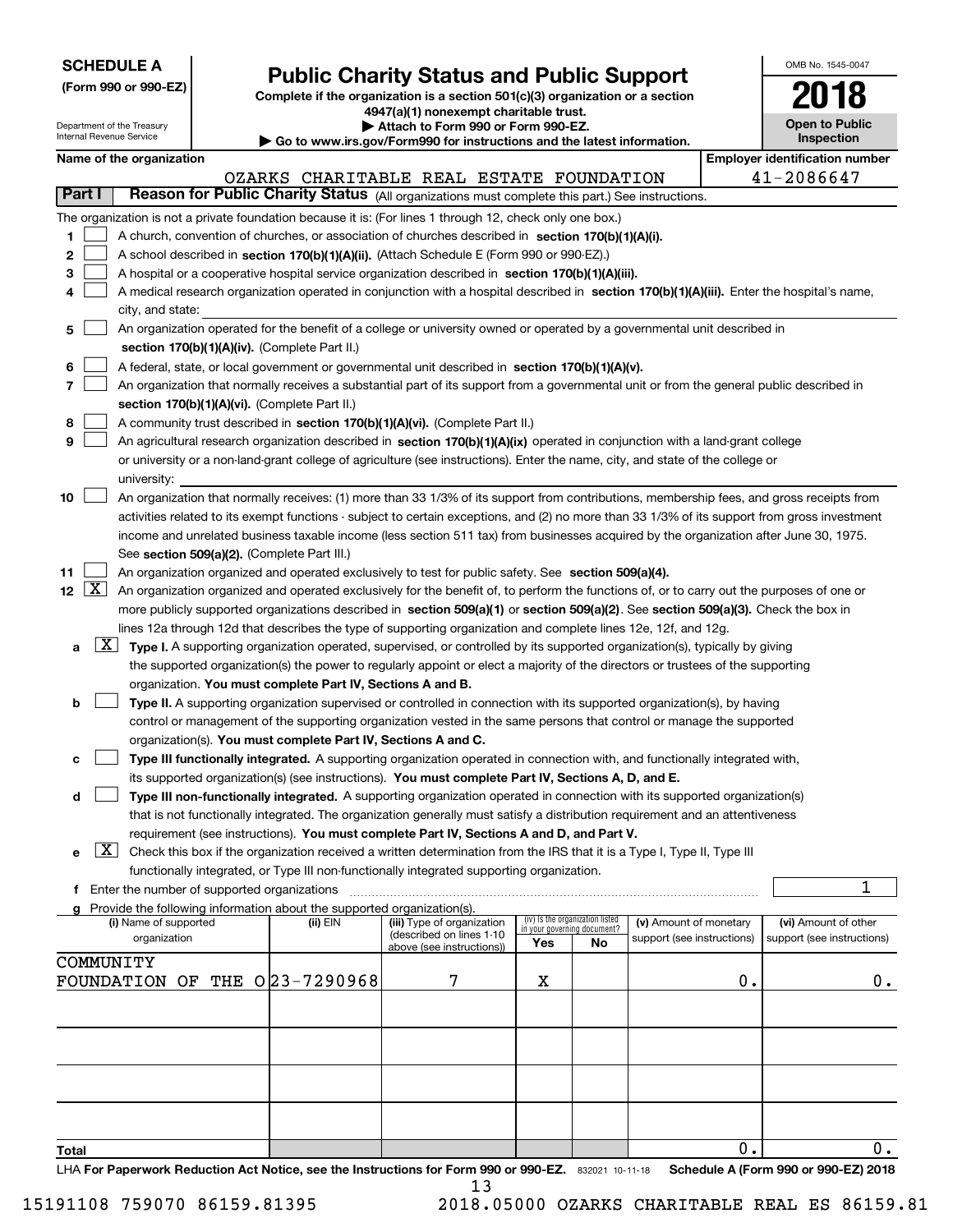#### Schedule A (Form 990 or 990-EZ) 2018 OZARKS CHARITABLE REAL ESTATE FOUNDATION 41-2086647 Page **2 Part II Support Schedule for Organizations Described in Sections 170(b)(1)(A)(iv) and 170(b)(1)(A)(vi)**

(Complete only if you checked the box on line 5, 7, or 8 of Part I or if the organization failed to qualify under Part III. If the organization fails to qualify under the tests listed below, please complete Part III.)

|    | <b>Section A. Public Support</b>                                                                                                               |          |            |            |            |          |                                      |
|----|------------------------------------------------------------------------------------------------------------------------------------------------|----------|------------|------------|------------|----------|--------------------------------------|
|    | Calendar year (or fiscal year beginning in) $\blacktriangleright$                                                                              | (a) 2014 | $(b)$ 2015 | $(c)$ 2016 | $(d)$ 2017 | (e) 2018 | (f) Total                            |
|    | <b>1</b> Gifts, grants, contributions, and                                                                                                     |          |            |            |            |          |                                      |
|    | membership fees received. (Do not                                                                                                              |          |            |            |            |          |                                      |
|    | include any "unusual grants.")                                                                                                                 |          |            |            |            |          |                                      |
|    | 2 Tax revenues levied for the organ-                                                                                                           |          |            |            |            |          |                                      |
|    | ization's benefit and either paid to                                                                                                           |          |            |            |            |          |                                      |
|    | or expended on its behalf                                                                                                                      |          |            |            |            |          |                                      |
|    | 3 The value of services or facilities                                                                                                          |          |            |            |            |          |                                      |
|    | furnished by a governmental unit to                                                                                                            |          |            |            |            |          |                                      |
|    | the organization without charge                                                                                                                |          |            |            |            |          |                                      |
|    | <b>4 Total.</b> Add lines 1 through 3                                                                                                          |          |            |            |            |          |                                      |
| 5. | The portion of total contributions                                                                                                             |          |            |            |            |          |                                      |
|    | by each person (other than a                                                                                                                   |          |            |            |            |          |                                      |
|    | governmental unit or publicly                                                                                                                  |          |            |            |            |          |                                      |
|    | supported organization) included                                                                                                               |          |            |            |            |          |                                      |
|    | on line 1 that exceeds 2% of the                                                                                                               |          |            |            |            |          |                                      |
|    | amount shown on line 11,                                                                                                                       |          |            |            |            |          |                                      |
|    | column (f)                                                                                                                                     |          |            |            |            |          |                                      |
|    | 6 Public support. Subtract line 5 from line 4.                                                                                                 |          |            |            |            |          |                                      |
|    | <b>Section B. Total Support</b>                                                                                                                |          |            |            |            |          |                                      |
|    | Calendar year (or fiscal year beginning in) $\blacktriangleright$                                                                              | (a) 2014 | $(b)$ 2015 | $(c)$ 2016 | $(d)$ 2017 | (e) 2018 | (f) Total                            |
|    | 7 Amounts from line 4                                                                                                                          |          |            |            |            |          |                                      |
| 8  | Gross income from interest,                                                                                                                    |          |            |            |            |          |                                      |
|    | dividends, payments received on                                                                                                                |          |            |            |            |          |                                      |
|    | securities loans, rents, royalties,                                                                                                            |          |            |            |            |          |                                      |
|    | and income from similar sources                                                                                                                |          |            |            |            |          |                                      |
| 9  | Net income from unrelated business                                                                                                             |          |            |            |            |          |                                      |
|    | activities, whether or not the                                                                                                                 |          |            |            |            |          |                                      |
|    | business is regularly carried on                                                                                                               |          |            |            |            |          |                                      |
|    | <b>10</b> Other income. Do not include gain                                                                                                    |          |            |            |            |          |                                      |
|    | or loss from the sale of capital                                                                                                               |          |            |            |            |          |                                      |
|    | assets (Explain in Part VI.)                                                                                                                   |          |            |            |            |          |                                      |
|    | 11 Total support. Add lines 7 through 10                                                                                                       |          |            |            |            |          |                                      |
|    | <b>12</b> Gross receipts from related activities, etc. (see instructions)                                                                      |          |            |            |            | 12       |                                      |
|    | 13 First five years. If the Form 990 is for the organization's first, second, third, fourth, or fifth tax year as a section 501(c)(3)          |          |            |            |            |          |                                      |
|    | organization, check this box and stop here                                                                                                     |          |            |            |            |          |                                      |
|    | Section C. Computation of Public Support Percentage                                                                                            |          |            |            |            |          |                                      |
|    | 14 Public support percentage for 2018 (line 6, column (f) divided by line 11, column (f) <i>mummumumumum</i>                                   |          |            |            |            | 14       | %                                    |
|    |                                                                                                                                                |          |            |            |            | 15       | %                                    |
|    | 16a 33 1/3% support test - 2018. If the organization did not check the box on line 13, and line 14 is 33 1/3% or more, check this box and      |          |            |            |            |          |                                      |
|    | stop here. The organization qualifies as a publicly supported organization                                                                     |          |            |            |            |          |                                      |
|    | b 33 1/3% support test - 2017. If the organization did not check a box on line 13 or 16a, and line 15 is 33 1/3% or more, check this box       |          |            |            |            |          |                                      |
|    | and stop here. The organization qualifies as a publicly supported organization                                                                 |          |            |            |            |          |                                      |
|    | 17a 10% -facts-and-circumstances test - 2018. If the organization did not check a box on line 13, 16a, or 16b, and line 14 is 10% or more,     |          |            |            |            |          |                                      |
|    | and if the organization meets the "facts-and-circumstances" test, check this box and stop here. Explain in Part VI how the organization        |          |            |            |            |          |                                      |
|    | meets the "facts-and-circumstances" test. The organization qualifies as a publicly supported organization                                      |          |            |            |            |          |                                      |
|    | <b>b 10% -facts-and-circumstances test - 2017.</b> If the organization did not check a box on line 13, 16a, 16b, or 17a, and line 15 is 10% or |          |            |            |            |          |                                      |
|    | more, and if the organization meets the "facts-and-circumstances" test, check this box and stop here. Explain in Part VI how the               |          |            |            |            |          |                                      |
|    | organization meets the "facts-and-circumstances" test. The organization qualifies as a publicly supported organization                         |          |            |            |            |          |                                      |
|    | 18 Private foundation. If the organization did not check a box on line 13, 16a, 16b, 17a, or 17b, check this box and see instructions          |          |            |            |            |          |                                      |
|    |                                                                                                                                                |          |            |            |            |          | Schedule A (Form 990 or 990-F7) 2018 |

**Schedule A (Form 990 or 990-EZ) 2018**

832022 10-11-18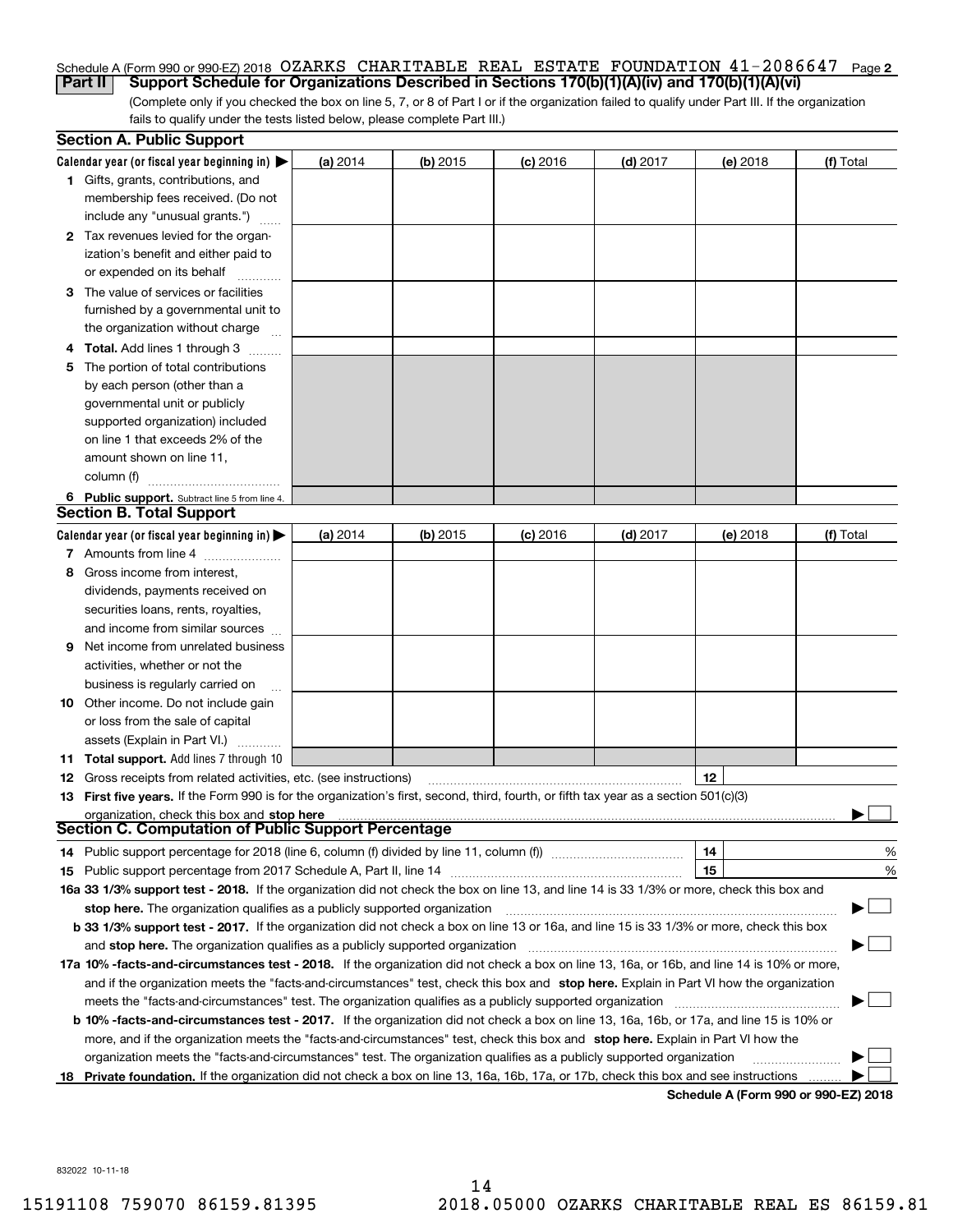#### Schedule A (Form 990 or 990-EZ) 2018 OZARKS CHARITABLE REAL ESTATE FOUNDATION 41-2086647 Page **3 Part III Support Schedule for Organizations Described in Section 509(a)(2)**

(Complete only if you checked the box on line 10 of Part I or if the organization failed to qualify under Part II. If the organization fails to qualify under the tests listed below, please complete Part II.)

| <b>Section A. Public Support</b>                                                                                                                                                                |            |            |            |            |          |                                      |
|-------------------------------------------------------------------------------------------------------------------------------------------------------------------------------------------------|------------|------------|------------|------------|----------|--------------------------------------|
| Calendar year (or fiscal year beginning in)                                                                                                                                                     | $(a)$ 2014 | $(b)$ 2015 | $(c)$ 2016 | $(d)$ 2017 | (e) 2018 | (f) Total                            |
| 1 Gifts, grants, contributions, and                                                                                                                                                             |            |            |            |            |          |                                      |
| membership fees received. (Do not                                                                                                                                                               |            |            |            |            |          |                                      |
| include any "unusual grants.")                                                                                                                                                                  |            |            |            |            |          |                                      |
| <b>2</b> Gross receipts from admissions,<br>merchandise sold or services per-<br>formed, or facilities furnished in<br>any activity that is related to the<br>organization's tax-exempt purpose |            |            |            |            |          |                                      |
| 3 Gross receipts from activities that<br>are not an unrelated trade or bus-                                                                                                                     |            |            |            |            |          |                                      |
| iness under section 513                                                                                                                                                                         |            |            |            |            |          |                                      |
| 4 Tax revenues levied for the organ-<br>ization's benefit and either paid to                                                                                                                    |            |            |            |            |          |                                      |
| or expended on its behalf                                                                                                                                                                       |            |            |            |            |          |                                      |
| 5 The value of services or facilities<br>furnished by a governmental unit to                                                                                                                    |            |            |            |            |          |                                      |
| the organization without charge                                                                                                                                                                 |            |            |            |            |          |                                      |
| <b>6 Total.</b> Add lines 1 through 5                                                                                                                                                           |            |            |            |            |          |                                      |
| 7a Amounts included on lines 1, 2, and<br>3 received from disqualified persons                                                                                                                  |            |            |            |            |          |                                      |
| <b>b</b> Amounts included on lines 2 and 3 received<br>from other than disqualified persons that<br>exceed the greater of \$5,000 or 1% of the<br>amount on line 13 for the year                |            |            |            |            |          |                                      |
| c Add lines 7a and 7b                                                                                                                                                                           |            |            |            |            |          |                                      |
| 8 Public support. (Subtract line 7c from line 6.)                                                                                                                                               |            |            |            |            |          |                                      |
| <b>Section B. Total Support</b>                                                                                                                                                                 |            |            |            |            |          |                                      |
| Calendar year (or fiscal year beginning in)                                                                                                                                                     | (a) $2014$ | (b) 2015   | $(c)$ 2016 | $(d)$ 2017 | (e) 2018 | (f) Total                            |
| 9 Amounts from line 6                                                                                                                                                                           |            |            |            |            |          |                                      |
| 10a Gross income from interest,<br>dividends, payments received on<br>securities loans, rents, royalties,<br>and income from similar sources                                                    |            |            |            |            |          |                                      |
| <b>b</b> Unrelated business taxable income<br>(less section 511 taxes) from businesses<br>acquired after June 30, 1975                                                                          |            |            |            |            |          |                                      |
| c Add lines 10a and 10b                                                                                                                                                                         |            |            |            |            |          |                                      |
| 11 Net income from unrelated business<br>activities not included in line 10b,<br>whether or not the business is<br>regularly carried on                                                         |            |            |            |            |          |                                      |
| <b>12</b> Other income. Do not include gain<br>or loss from the sale of capital<br>assets (Explain in Part VI.)                                                                                 |            |            |            |            |          |                                      |
| <b>13 Total support.</b> (Add lines 9, 10c, 11, and 12.)                                                                                                                                        |            |            |            |            |          |                                      |
| 14 First five years. If the Form 990 is for the organization's first, second, third, fourth, or fifth tax year as a section 501(c)(3) organization,                                             |            |            |            |            |          |                                      |
|                                                                                                                                                                                                 |            |            |            |            |          |                                      |
| Section C. Computation of Public Support Percentage                                                                                                                                             |            |            |            |            |          |                                      |
|                                                                                                                                                                                                 |            |            |            |            | 15       | %                                    |
| 16 Public support percentage from 2017 Schedule A, Part III, line 15                                                                                                                            |            |            |            |            | 16       | %                                    |
| <b>Section D. Computation of Investment Income Percentage</b>                                                                                                                                   |            |            |            |            |          |                                      |
| 17 Investment income percentage for 2018 (line 10c, column (f), divided by line 13, column (f))<br>18 Investment income percentage from 2017 Schedule A, Part III, line 17                      |            |            |            |            | 17<br>18 | %<br>%                               |
| 19a 33 1/3% support tests - 2018. If the organization did not check the box on line 14, and line 15 is more than 33 1/3%, and line 17 is not                                                    |            |            |            |            |          |                                      |
| more than 33 1/3%, check this box and stop here. The organization qualifies as a publicly supported organization                                                                                |            |            |            |            |          |                                      |
| <b>b 33 1/3% support tests - 2017.</b> If the organization did not check a box on line 14 or line 19a, and line 16 is more than 33 1/3%, and                                                    |            |            |            |            |          |                                      |
| line 18 is not more than 33 1/3%, check this box and stop here. The organization qualifies as a publicly supported organization                                                                 |            |            |            |            |          |                                      |
| <b>Private foundation.</b> If the organization did not check a box on line 14, 19a, or 19b, check this box and see instructions<br>20                                                           |            |            |            |            |          |                                      |
| 832023 10-11-18                                                                                                                                                                                 |            |            |            |            |          | Schedule A (Form 990 or 990-EZ) 2018 |
|                                                                                                                                                                                                 |            | 15         |            |            |          |                                      |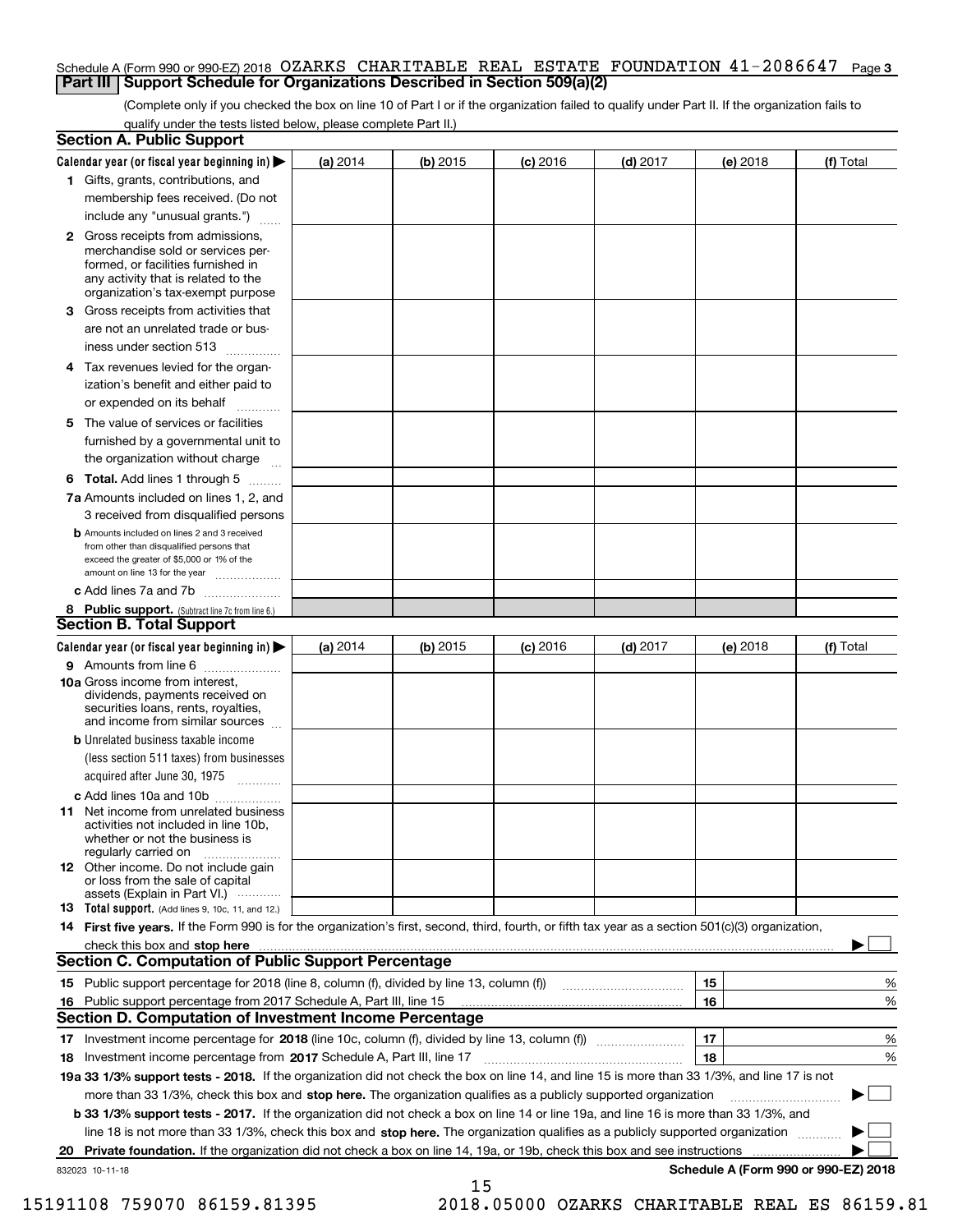#### Schedule A (Form 990 or 990-EZ) 2018 OZARKS CHARITABLE REAL ESTATE FOUNDATION  $41$  –  $2086647$  Page 4

## **Part IV Supporting Organizations**

(Complete only if you checked a box in line 12 on Part I. If you checked 12a of Part I, complete Sections A and B. If you checked 12b of Part I, complete Sections A and C. If you checked 12c of Part I, complete Sections A, D, and E. If you checked 12d of Part I, complete Sections A and D, and complete Part V.)

#### **Section A. All Supporting Organizations**

- **1** Are all of the organization's supported organizations listed by name in the organization's governing documents? If "No," describe in **Part VI** how the supported organizations are designated. If designated by *class or purpose, describe the designation. If historic and continuing relationship, explain.*
- **2** Did the organization have any supported organization that does not have an IRS determination of status under section 509(a)(1) or (2)? If "Yes," explain in Part VI how the organization determined that the supported *organization was described in section 509(a)(1) or (2).*
- **3a** Did the organization have a supported organization described in section 501(c)(4), (5), or (6)? If "Yes," answer *(b) and (c) below.*
- **b** Did the organization confirm that each supported organization qualified under section 501(c)(4), (5), or (6) and satisfied the public support tests under section 509(a)(2)? If "Yes," describe in **Part VI** when and how the *organization made the determination.*
- **c**Did the organization ensure that all support to such organizations was used exclusively for section 170(c)(2)(B) purposes? If "Yes," explain in **Part VI** what controls the organization put in place to ensure such use.
- **4a***If* Was any supported organization not organized in the United States ("foreign supported organization")? *"Yes," and if you checked 12a or 12b in Part I, answer (b) and (c) below.*
- **b** Did the organization have ultimate control and discretion in deciding whether to make grants to the foreign supported organization? If "Yes," describe in **Part VI** how the organization had such control and discretion *despite being controlled or supervised by or in connection with its supported organizations.*
- **c** Did the organization support any foreign supported organization that does not have an IRS determination under sections 501(c)(3) and 509(a)(1) or (2)? If "Yes," explain in **Part VI** what controls the organization used *to ensure that all support to the foreign supported organization was used exclusively for section 170(c)(2)(B) purposes.*
- **5a** Did the organization add, substitute, or remove any supported organizations during the tax year? If "Yes," answer (b) and (c) below (if applicable). Also, provide detail in **Part VI,** including (i) the names and EIN *numbers of the supported organizations added, substituted, or removed; (ii) the reasons for each such action; (iii) the authority under the organization's organizing document authorizing such action; and (iv) how the action was accomplished (such as by amendment to the organizing document).*
- **b** Type I or Type II only. Was any added or substituted supported organization part of a class already designated in the organization's organizing document?
- **cSubstitutions only.**  Was the substitution the result of an event beyond the organization's control?
- **6** Did the organization provide support (whether in the form of grants or the provision of services or facilities) to **Part VI.** *If "Yes," provide detail in* support or benefit one or more of the filing organization's supported organizations? anyone other than (i) its supported organizations, (ii) individuals that are part of the charitable class benefited by one or more of its supported organizations, or (iii) other supporting organizations that also
- **7**Did the organization provide a grant, loan, compensation, or other similar payment to a substantial contributor *If "Yes," complete Part I of Schedule L (Form 990 or 990-EZ).* regard to a substantial contributor? (as defined in section 4958(c)(3)(C)), a family member of a substantial contributor, or a 35% controlled entity with
- **8** Did the organization make a loan to a disqualified person (as defined in section 4958) not described in line 7? *If "Yes," complete Part I of Schedule L (Form 990 or 990-EZ).*
- **9a** Was the organization controlled directly or indirectly at any time during the tax year by one or more in section 509(a)(1) or (2))? If "Yes," *provide detail in* <code>Part VI.</code> disqualified persons as defined in section 4946 (other than foundation managers and organizations described
- **b** Did one or more disqualified persons (as defined in line 9a) hold a controlling interest in any entity in which the supporting organization had an interest? If "Yes," provide detail in P**art VI**.
- **c**Did a disqualified person (as defined in line 9a) have an ownership interest in, or derive any personal benefit from, assets in which the supporting organization also had an interest? If "Yes," provide detail in P**art VI.**
- **10a** Was the organization subject to the excess business holdings rules of section 4943 because of section supporting organizations)? If "Yes," answer 10b below. 4943(f) (regarding certain Type II supporting organizations, and all Type III non-functionally integrated
- **b** Did the organization have any excess business holdings in the tax year? (Use Schedule C, Form 4720, to *determine whether the organization had excess business holdings.)*

16

832024 10-11-18

**Schedule A (Form 990 or 990-EZ) 2018**

**Yes**

X

**1**

**2**

**3a**

**3b**

**3c**

**4a**

**4b**

**4c**

**5a**

**5b5c**

**6**

**7**

**8**

**9a**

**9b**

**9c**

**10a**

**10b**

**No**

X

X

X

X

X

X

X

X

X

X

X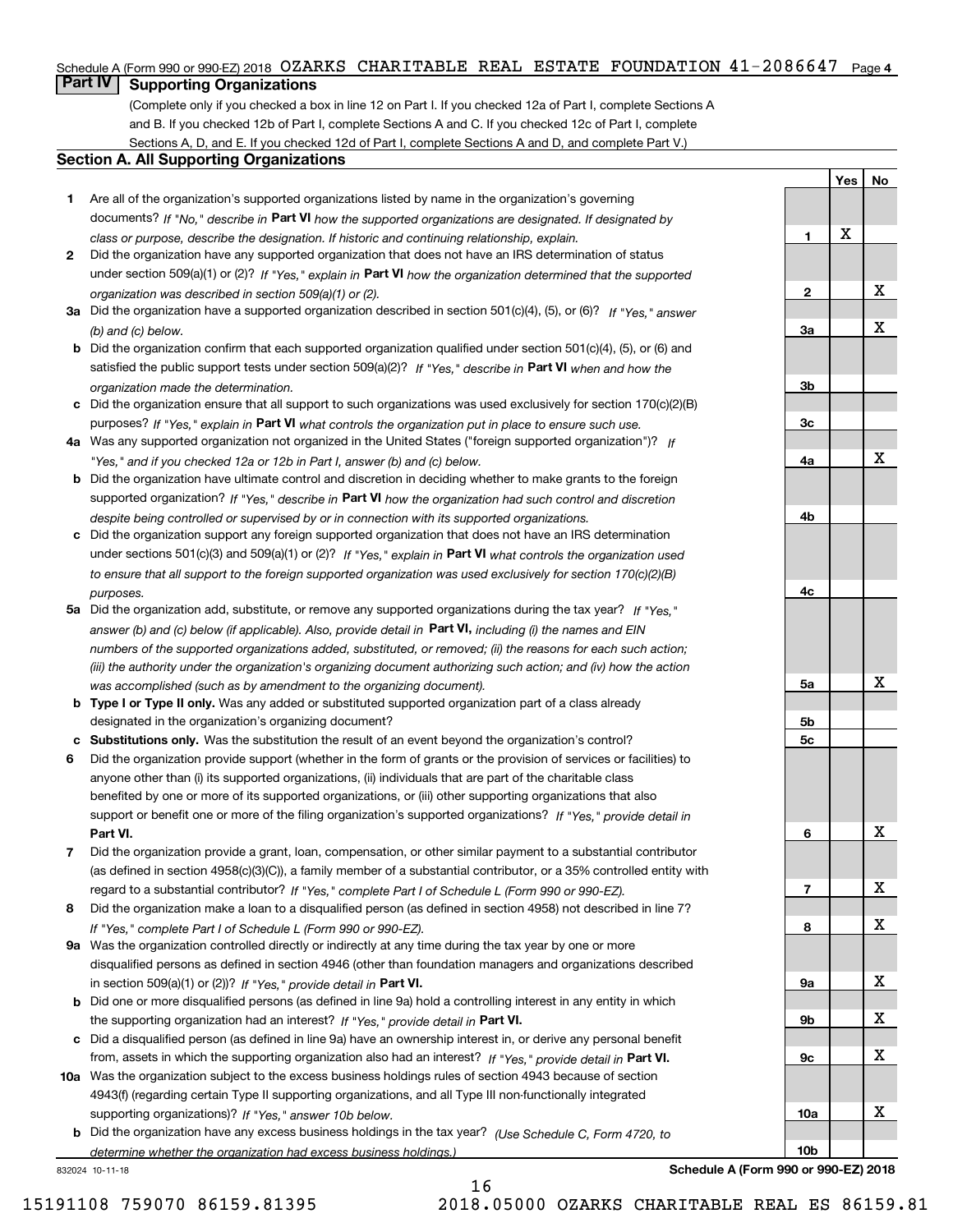## Schedule A (Form 990 or 990-EZ) 2018 OZARKS CHARITABLE REAL ESTATE FOUNDATION 41-2086647 Page 5 **Part IV** Supporting Organizations (*continued*)

|    |                                                                                                                                                                                                               |     | Yes | No |
|----|---------------------------------------------------------------------------------------------------------------------------------------------------------------------------------------------------------------|-----|-----|----|
| 11 | Has the organization accepted a gift or contribution from any of the following persons?                                                                                                                       |     |     |    |
|    | a A person who directly or indirectly controls, either alone or together with persons described in (b) and (c)                                                                                                |     |     |    |
|    | below, the governing body of a supported organization?                                                                                                                                                        | 11a |     | х  |
|    | <b>b</b> A family member of a person described in (a) above?                                                                                                                                                  | 11b |     | X  |
|    | c A 35% controlled entity of a person described in (a) or (b) above? If "Yes" to a, b, or c, provide detail in Part VI.                                                                                       | 11c |     | х  |
|    | <b>Section B. Type I Supporting Organizations</b>                                                                                                                                                             |     |     |    |
|    |                                                                                                                                                                                                               |     | Yes | No |
| 1  | Did the directors, trustees, or membership of one or more supported organizations have the power to                                                                                                           |     |     |    |
|    | regularly appoint or elect at least a majority of the organization's directors or trustees at all times during the                                                                                            |     |     |    |
|    | tax year? If "No," describe in Part VI how the supported organization(s) effectively operated, supervised, or                                                                                                 |     |     |    |
|    |                                                                                                                                                                                                               |     |     |    |
|    | controlled the organization's activities. If the organization had more than one supported organization,                                                                                                       |     |     |    |
|    | describe how the powers to appoint and/or remove directors or trustees were allocated among the supported                                                                                                     | 1   | X   |    |
| 2  | organizations and what conditions or restrictions, if any, applied to such powers during the tax year.<br>Did the organization operate for the benefit of any supported organization other than the supported |     |     |    |
|    |                                                                                                                                                                                                               |     |     |    |
|    | organization(s) that operated, supervised, or controlled the supporting organization? If "Yes," explain in                                                                                                    |     |     |    |
|    | Part VI how providing such benefit carried out the purposes of the supported organization(s) that operated,                                                                                                   | 2   |     | X  |
|    | supervised, or controlled the supporting organization.<br><b>Section C. Type II Supporting Organizations</b>                                                                                                  |     |     |    |
|    |                                                                                                                                                                                                               |     |     |    |
|    |                                                                                                                                                                                                               |     | Yes | No |
| 1  | Were a majority of the organization's directors or trustees during the tax year also a majority of the directors                                                                                              |     |     |    |
|    | or trustees of each of the organization's supported organization(s)? If "No," describe in Part VI how control                                                                                                 |     |     |    |
|    | or management of the supporting organization was vested in the same persons that controlled or managed                                                                                                        |     |     |    |
|    | the supported organization(s).<br><b>Section D. All Type III Supporting Organizations</b>                                                                                                                     | 1   |     |    |
|    |                                                                                                                                                                                                               |     |     |    |
|    |                                                                                                                                                                                                               |     | Yes | No |
| 1  | Did the organization provide to each of its supported organizations, by the last day of the fifth month of the                                                                                                |     |     |    |
|    | organization's tax year, (i) a written notice describing the type and amount of support provided during the prior tax                                                                                         |     |     |    |
|    | year, (ii) a copy of the Form 990 that was most recently filed as of the date of notification, and (iii) copies of the                                                                                        |     |     |    |
|    | organization's governing documents in effect on the date of notification, to the extent not previously provided?                                                                                              | 1   |     |    |
| 2  | Were any of the organization's officers, directors, or trustees either (i) appointed or elected by the supported                                                                                              |     |     |    |
|    | organization(s) or (ii) serving on the governing body of a supported organization? If "No," explain in Part VI how                                                                                            |     |     |    |
|    | the organization maintained a close and continuous working relationship with the supported organization(s).                                                                                                   | 2   |     |    |
| 3  | By reason of the relationship described in (2), did the organization's supported organizations have a                                                                                                         |     |     |    |
|    | significant voice in the organization's investment policies and in directing the use of the organization's                                                                                                    |     |     |    |
|    | income or assets at all times during the tax year? If "Yes," describe in Part VI the role the organization's                                                                                                  |     |     |    |
|    | supported organizations played in this regard.<br>Section E. Type III Functionally Integrated Supporting Organizations                                                                                        | З   |     |    |
|    |                                                                                                                                                                                                               |     |     |    |
| 1  | Check the box next to the method that the organization used to satisfy the Integral Part Test during the year (see instructions).                                                                             |     |     |    |
| a  | The organization satisfied the Activities Test. Complete line 2 below.                                                                                                                                        |     |     |    |
| b  | The organization is the parent of each of its supported organizations. Complete line 3 below.                                                                                                                 |     |     |    |
| c  | The organization supported a governmental entity. Describe in Part VI how you supported a government entity (see instructions)                                                                                |     |     |    |
| 2  | Activities Test. Answer (a) and (b) below.                                                                                                                                                                    |     | Yes | No |
| а  | Did substantially all of the organization's activities during the tax year directly further the exempt purposes of                                                                                            |     |     |    |
|    | the supported organization(s) to which the organization was responsive? If "Yes," then in Part VI identify                                                                                                    |     |     |    |
|    | those supported organizations and explain how these activities directly furthered their exempt purposes,                                                                                                      |     |     |    |
|    | how the organization was responsive to those supported organizations, and how the organization determined                                                                                                     |     |     |    |
|    | that these activities constituted substantially all of its activities.                                                                                                                                        | 2a  |     |    |
| b  | Did the activities described in (a) constitute activities that, but for the organization's involvement, one or more                                                                                           |     |     |    |
|    | of the organization's supported organization(s) would have been engaged in? If "Yes," explain in Part VI the                                                                                                  |     |     |    |
|    | reasons for the organization's position that its supported organization(s) would have engaged in these                                                                                                        |     |     |    |
|    | activities but for the organization's involvement.                                                                                                                                                            | 2b  |     |    |
| з  | Parent of Supported Organizations. Answer (a) and (b) below.                                                                                                                                                  |     |     |    |
| а  | Did the organization have the power to regularly appoint or elect a majority of the officers, directors, or                                                                                                   |     |     |    |
|    | trustees of each of the supported organizations? Provide details in Part VI.                                                                                                                                  | За  |     |    |
|    | <b>b</b> Did the organization exercise a substantial degree of direction over the policies, programs, and activities of each                                                                                  |     |     |    |
|    | of its supported organizations? If "Yes," describe in Part VI the role played by the organization in this regard                                                                                              | Зb  |     |    |
|    | Schedule A (Form 990 or 990-EZ) 2018<br>832025 10-11-18                                                                                                                                                       |     |     |    |

17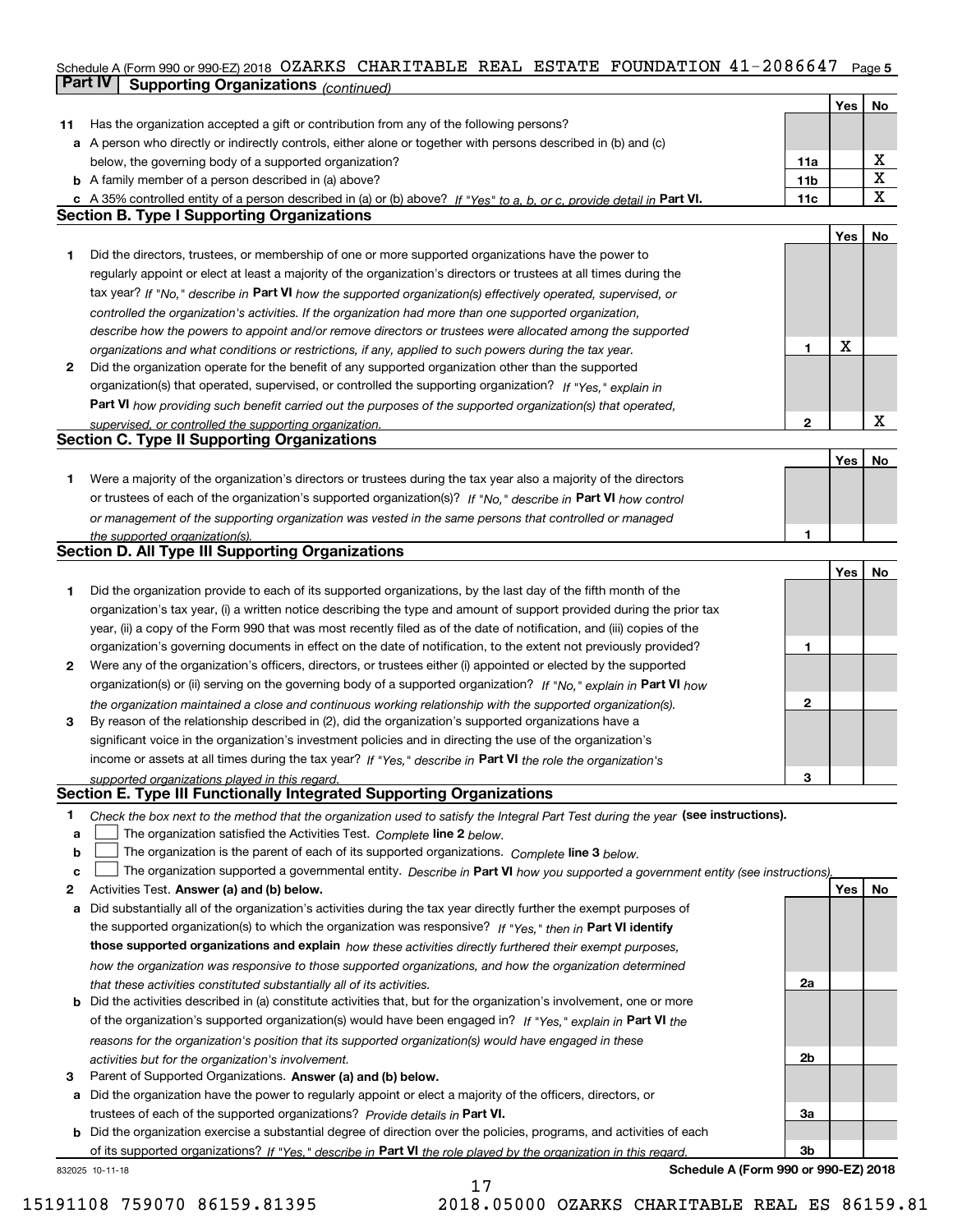| <b>Part V</b> | Schedule A (Form 990 or 990-EZ) 2018 OZARKS CHARITABLE REAL ESTATE FOUNDATION $41\text{--}2086647$<br>Type III Non-Functionally Integrated 509(a)(3) Supporting Organizations |                |                | Page 6                         |
|---------------|-------------------------------------------------------------------------------------------------------------------------------------------------------------------------------|----------------|----------------|--------------------------------|
| 1             | Check here if the organization satisfied the Integral Part Test as a qualifying trust on Nov. 20, 1970 (explain in Part VI.) See instructions. Al                             |                |                |                                |
|               | other Type III non-functionally integrated supporting organizations must complete Sections A through E.                                                                       |                |                |                                |
|               | Section A - Adjusted Net Income                                                                                                                                               |                | (A) Prior Year | (B) Current Year<br>(optional) |
| 1             | Net short-term capital gain                                                                                                                                                   | 1.             |                |                                |
| 2             | Recoveries of prior-year distributions                                                                                                                                        | $\mathbf{2}$   |                |                                |
| 3             | Other gross income (see instructions)                                                                                                                                         | 3              |                |                                |
| 4             | Add lines 1 through 3                                                                                                                                                         | 4              |                |                                |
| 5             | Depreciation and depletion                                                                                                                                                    | 5              |                |                                |
| 6             | Portion of operating expenses paid or incurred for production or                                                                                                              |                |                |                                |
|               | collection of gross income or for management, conservation, or                                                                                                                |                |                |                                |
|               | maintenance of property held for production of income (see instructions)                                                                                                      | 6              |                |                                |
| 7             | Other expenses (see instructions)                                                                                                                                             | $\overline{7}$ |                |                                |
| 8             | Adjusted Net Income (subtract lines 5, 6, and 7 from line 4)                                                                                                                  | 8              |                |                                |
|               | Section B - Minimum Asset Amount                                                                                                                                              |                | (A) Prior Year | (B) Current Year<br>(optional) |
| 1             | Aggregate fair market value of all non-exempt-use assets (see                                                                                                                 |                |                |                                |
|               | instructions for short tax year or assets held for part of year):                                                                                                             |                |                |                                |
|               | <b>a</b> Average monthly value of securities                                                                                                                                  | 1a             |                |                                |
|               | <b>b</b> Average monthly cash balances                                                                                                                                        | 1b             |                |                                |
|               | <b>c</b> Fair market value of other non-exempt-use assets                                                                                                                     | 1c             |                |                                |
|               | d Total (add lines 1a, 1b, and 1c)                                                                                                                                            | 1d             |                |                                |
|               | <b>e</b> Discount claimed for blockage or other                                                                                                                               |                |                |                                |
|               | factors (explain in detail in Part VI):                                                                                                                                       |                |                |                                |
| 2             | Acquisition indebtedness applicable to non-exempt-use assets                                                                                                                  | $\mathbf{2}$   |                |                                |
| 3             | Subtract line 2 from line 1d                                                                                                                                                  | 3              |                |                                |
| 4             | Cash deemed held for exempt use. Enter 1-1/2% of line 3 (for greater amount,                                                                                                  |                |                |                                |
|               | see instructions)                                                                                                                                                             | 4              |                |                                |
| 5             | Net value of non-exempt-use assets (subtract line 4 from line 3)                                                                                                              | 5              |                |                                |
| 6             | Multiply line 5 by .035                                                                                                                                                       | 6              |                |                                |
| 7             | Recoveries of prior-year distributions                                                                                                                                        | $\overline{7}$ |                |                                |
| 8             | Minimum Asset Amount (add line 7 to line 6)                                                                                                                                   | 8              |                |                                |
|               | <b>Section C - Distributable Amount</b>                                                                                                                                       |                |                | <b>Current Year</b>            |
|               | Adjusted net income for prior year (from Section A, line 8, Column A)                                                                                                         | 1              |                |                                |
|               | Enter 85% of line 1                                                                                                                                                           | 2              |                |                                |
| 3             | Minimum asset amount for prior year (from Section B, line 8, Column A)                                                                                                        | 3              |                |                                |
| 4             | Enter greater of line 2 or line 3                                                                                                                                             | 4              |                |                                |
| 5             | Income tax imposed in prior year                                                                                                                                              | 5              |                |                                |
| 6             | <b>Distributable Amount.</b> Subtract line 5 from line 4, unless subject to                                                                                                   |                |                |                                |
|               | emergency temporary reduction (see instructions)                                                                                                                              | 6              |                |                                |
| 7             | Check here if the current year is the organization's first as a non-functionally integrated Type III supporting organization (see                                             |                |                |                                |

**Schedule A (Form 990 or 990-EZ) 2018**

832026 10-11-18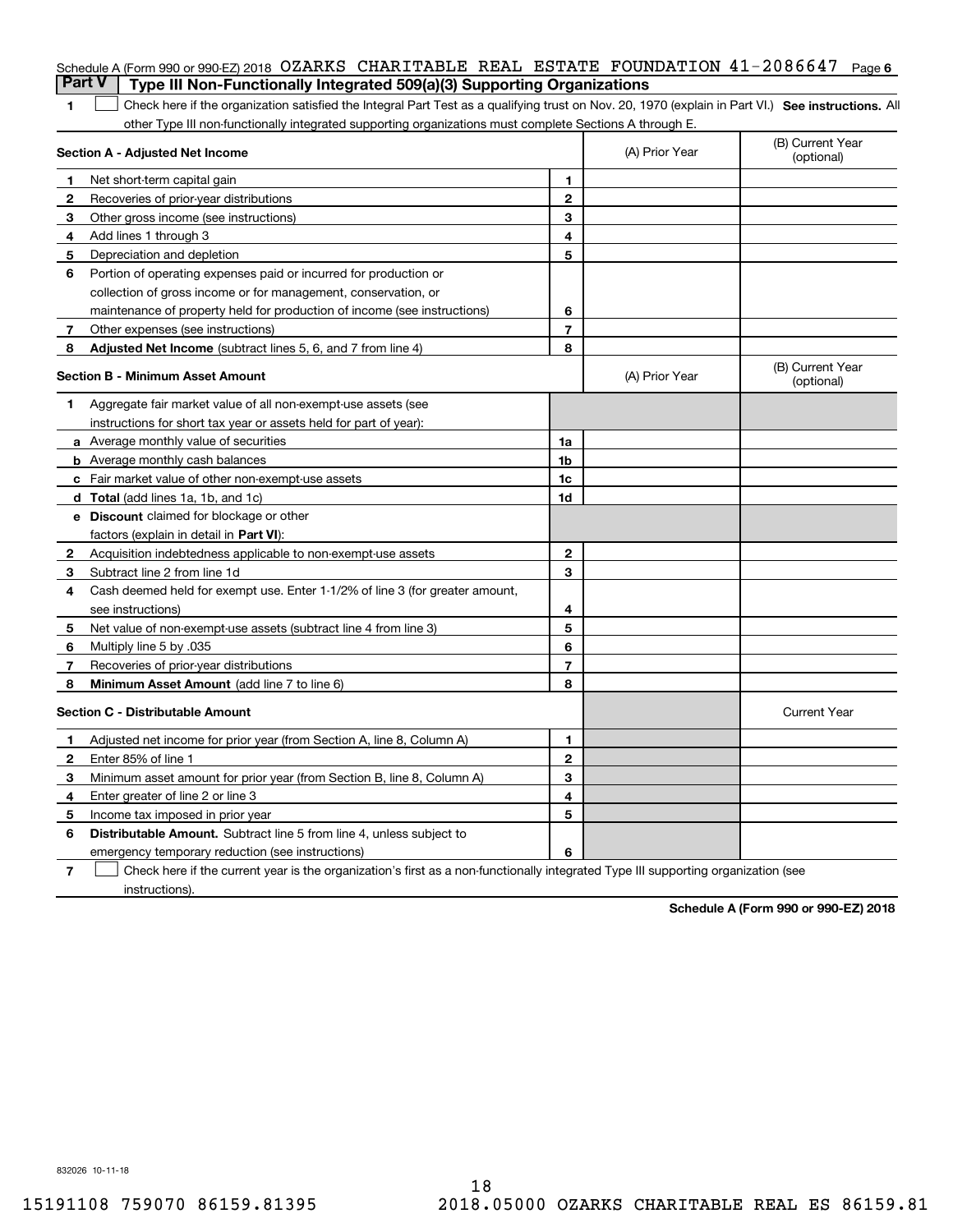#### Schedule A (Form 990 or 990-EZ) 2018 OZARKS CHARITABLE REAL ESTATE FOUNDATION 41-2086647 Page 7

| <b>Part V</b> | Type III Non-Functionally Integrated 509(a)(3) Supporting Organizations                                                   |                                    | (continued)                                   |                                                  |  |  |  |  |  |  |  |  |
|---------------|---------------------------------------------------------------------------------------------------------------------------|------------------------------------|-----------------------------------------------|--------------------------------------------------|--|--|--|--|--|--|--|--|
|               | <b>Section D - Distributions</b>                                                                                          |                                    |                                               | <b>Current Year</b>                              |  |  |  |  |  |  |  |  |
| 1             | Amounts paid to supported organizations to accomplish exempt purposes                                                     |                                    |                                               |                                                  |  |  |  |  |  |  |  |  |
| 2             | Amounts paid to perform activity that directly furthers exempt purposes of supported                                      |                                    |                                               |                                                  |  |  |  |  |  |  |  |  |
|               | organizations, in excess of income from activity                                                                          |                                    |                                               |                                                  |  |  |  |  |  |  |  |  |
| 3             | Administrative expenses paid to accomplish exempt purposes of supported organizations                                     |                                    |                                               |                                                  |  |  |  |  |  |  |  |  |
| 4             | Amounts paid to acquire exempt-use assets                                                                                 |                                    |                                               |                                                  |  |  |  |  |  |  |  |  |
| 5             | Qualified set-aside amounts (prior IRS approval required)                                                                 |                                    |                                               |                                                  |  |  |  |  |  |  |  |  |
| 6             | Other distributions (describe in Part VI). See instructions.                                                              |                                    |                                               |                                                  |  |  |  |  |  |  |  |  |
| 7             | <b>Total annual distributions.</b> Add lines 1 through 6.                                                                 |                                    |                                               |                                                  |  |  |  |  |  |  |  |  |
| 8             | Distributions to attentive supported organizations to which the organization is responsive                                |                                    |                                               |                                                  |  |  |  |  |  |  |  |  |
|               | (provide details in Part VI). See instructions.                                                                           |                                    |                                               |                                                  |  |  |  |  |  |  |  |  |
| 9             | Distributable amount for 2018 from Section C, line 6                                                                      |                                    |                                               |                                                  |  |  |  |  |  |  |  |  |
| 10            | Line 8 amount divided by line 9 amount                                                                                    |                                    |                                               |                                                  |  |  |  |  |  |  |  |  |
|               | <b>Section E - Distribution Allocations</b> (see instructions)                                                            | (i)<br><b>Excess Distributions</b> | (ii)<br><b>Underdistributions</b><br>Pre-2018 | (iii)<br><b>Distributable</b><br>Amount for 2018 |  |  |  |  |  |  |  |  |
| 1             | Distributable amount for 2018 from Section C, line 6                                                                      |                                    |                                               |                                                  |  |  |  |  |  |  |  |  |
| 2             | Underdistributions, if any, for years prior to 2018 (reason-                                                              |                                    |                                               |                                                  |  |  |  |  |  |  |  |  |
|               | able cause required- explain in Part VI). See instructions.                                                               |                                    |                                               |                                                  |  |  |  |  |  |  |  |  |
| З             | Excess distributions carryover, if any, to 2018                                                                           |                                    |                                               |                                                  |  |  |  |  |  |  |  |  |
|               | <b>a</b> From 2013                                                                                                        |                                    |                                               |                                                  |  |  |  |  |  |  |  |  |
|               | $b$ From 2014                                                                                                             |                                    |                                               |                                                  |  |  |  |  |  |  |  |  |
|               | $c$ From 2015                                                                                                             |                                    |                                               |                                                  |  |  |  |  |  |  |  |  |
|               | d From 2016                                                                                                               |                                    |                                               |                                                  |  |  |  |  |  |  |  |  |
|               | e From 2017                                                                                                               |                                    |                                               |                                                  |  |  |  |  |  |  |  |  |
|               | Total of lines 3a through e                                                                                               |                                    |                                               |                                                  |  |  |  |  |  |  |  |  |
| g             | Applied to underdistributions of prior years                                                                              |                                    |                                               |                                                  |  |  |  |  |  |  |  |  |
|               | <b>h</b> Applied to 2018 distributable amount                                                                             |                                    |                                               |                                                  |  |  |  |  |  |  |  |  |
|               | Carryover from 2013 not applied (see instructions)                                                                        |                                    |                                               |                                                  |  |  |  |  |  |  |  |  |
|               | Remainder. Subtract lines 3g, 3h, and 3i from 3f.                                                                         |                                    |                                               |                                                  |  |  |  |  |  |  |  |  |
| 4             | Distributions for 2018 from Section D,                                                                                    |                                    |                                               |                                                  |  |  |  |  |  |  |  |  |
|               | line $7:$                                                                                                                 |                                    |                                               |                                                  |  |  |  |  |  |  |  |  |
|               | <b>a</b> Applied to underdistributions of prior years                                                                     |                                    |                                               |                                                  |  |  |  |  |  |  |  |  |
|               | <b>b</b> Applied to 2018 distributable amount                                                                             |                                    |                                               |                                                  |  |  |  |  |  |  |  |  |
|               | c Remainder. Subtract lines 4a and 4b from 4.                                                                             |                                    |                                               |                                                  |  |  |  |  |  |  |  |  |
| 5             | Remaining underdistributions for years prior to 2018, if<br>any. Subtract lines 3g and 4a from line 2. For result greater |                                    |                                               |                                                  |  |  |  |  |  |  |  |  |
|               |                                                                                                                           |                                    |                                               |                                                  |  |  |  |  |  |  |  |  |
| 6             | than zero, explain in Part VI. See instructions.<br>Remaining underdistributions for 2018. Subtract lines 3h              |                                    |                                               |                                                  |  |  |  |  |  |  |  |  |
|               | and 4b from line 1. For result greater than zero, explain in                                                              |                                    |                                               |                                                  |  |  |  |  |  |  |  |  |
|               | Part VI. See instructions.                                                                                                |                                    |                                               |                                                  |  |  |  |  |  |  |  |  |
| 7             | Excess distributions carryover to 2019. Add lines 3j                                                                      |                                    |                                               |                                                  |  |  |  |  |  |  |  |  |
|               | and 4c.                                                                                                                   |                                    |                                               |                                                  |  |  |  |  |  |  |  |  |
| 8             | Breakdown of line 7:                                                                                                      |                                    |                                               |                                                  |  |  |  |  |  |  |  |  |
|               | a Excess from 2014                                                                                                        |                                    |                                               |                                                  |  |  |  |  |  |  |  |  |
|               | <b>b</b> Excess from 2015                                                                                                 |                                    |                                               |                                                  |  |  |  |  |  |  |  |  |
|               | c Excess from 2016                                                                                                        |                                    |                                               |                                                  |  |  |  |  |  |  |  |  |
|               | d Excess from 2017                                                                                                        |                                    |                                               |                                                  |  |  |  |  |  |  |  |  |
|               | e Excess from 2018                                                                                                        |                                    |                                               |                                                  |  |  |  |  |  |  |  |  |
|               |                                                                                                                           |                                    |                                               |                                                  |  |  |  |  |  |  |  |  |

**Schedule A (Form 990 or 990-EZ) 2018**

832027 10-11-18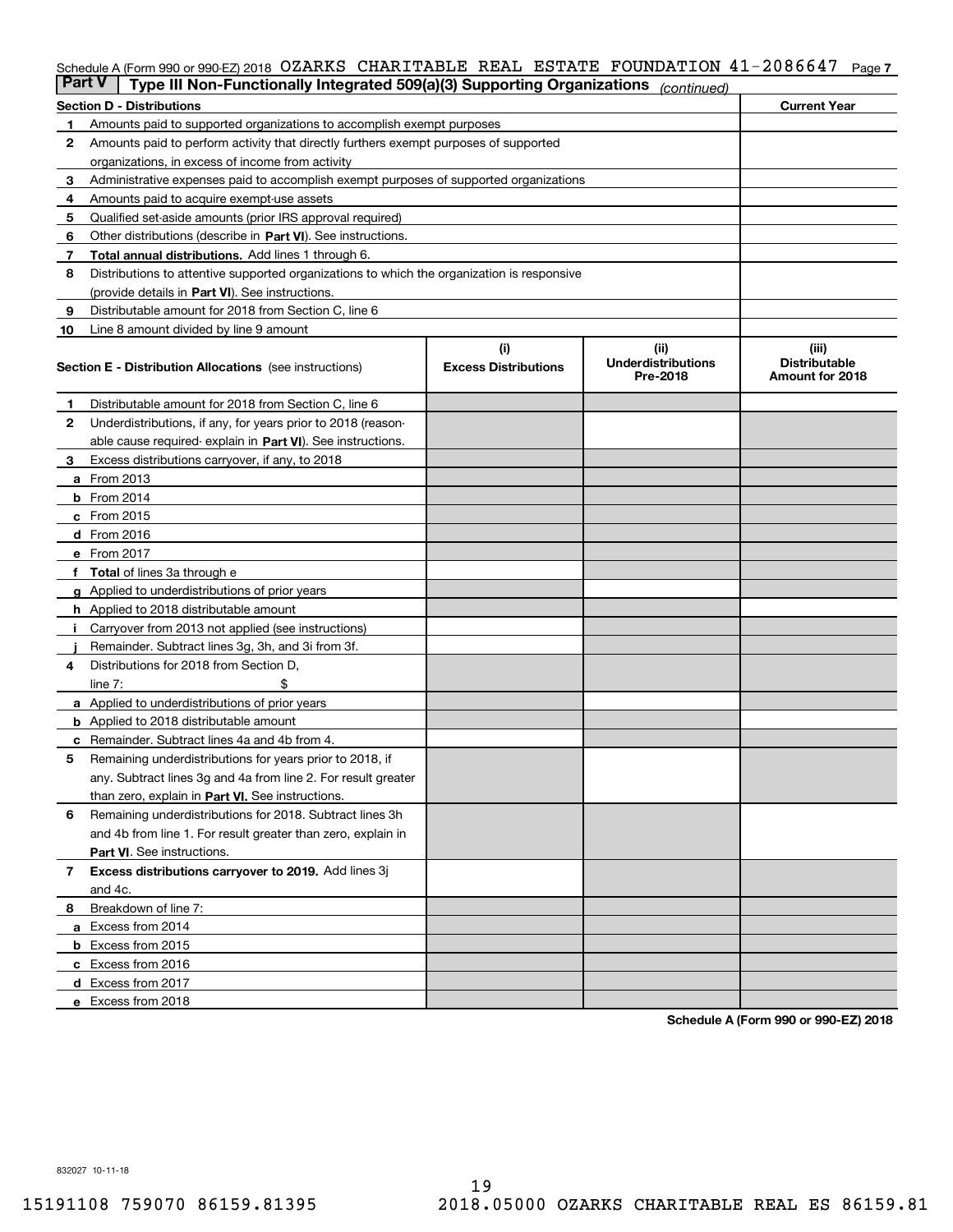| <b>Part VI</b>  | Schedule A (Form 990 or 990-EZ) 2018 OZARKS CHARITABLE REAL ESTATE FOUNDATION 41-2086647 Page 8<br>Supplemental Information. Provide the explanations required by Part II, line 10; Part II, line 17a or 17b; Part III, line 12;<br>Part IV, Section A, lines 1, 2, 3b, 3c, 4b, 4c, 5a, 6, 9a, 9b, 9c, 11a, 11b, and 11c; Part IV, Section B, lines 1 and 2; Part IV, Section C,<br>line 1; Part IV, Section D, lines 2 and 3; Part IV, Section E, lines 1c, 2a, 2b, 3a, and 3b; Part V, line 1; Part V, Section B, line 1e; Part V,<br>Section D, lines 5, 6, and 8; and Part V, Section E, lines 2, 5, and 6. Also complete this part for any additional information.<br>(See instructions.) |                                      |
|-----------------|------------------------------------------------------------------------------------------------------------------------------------------------------------------------------------------------------------------------------------------------------------------------------------------------------------------------------------------------------------------------------------------------------------------------------------------------------------------------------------------------------------------------------------------------------------------------------------------------------------------------------------------------------------------------------------------------|--------------------------------------|
|                 |                                                                                                                                                                                                                                                                                                                                                                                                                                                                                                                                                                                                                                                                                                |                                      |
|                 |                                                                                                                                                                                                                                                                                                                                                                                                                                                                                                                                                                                                                                                                                                |                                      |
|                 |                                                                                                                                                                                                                                                                                                                                                                                                                                                                                                                                                                                                                                                                                                |                                      |
|                 |                                                                                                                                                                                                                                                                                                                                                                                                                                                                                                                                                                                                                                                                                                |                                      |
|                 |                                                                                                                                                                                                                                                                                                                                                                                                                                                                                                                                                                                                                                                                                                |                                      |
|                 |                                                                                                                                                                                                                                                                                                                                                                                                                                                                                                                                                                                                                                                                                                |                                      |
|                 |                                                                                                                                                                                                                                                                                                                                                                                                                                                                                                                                                                                                                                                                                                |                                      |
|                 |                                                                                                                                                                                                                                                                                                                                                                                                                                                                                                                                                                                                                                                                                                |                                      |
|                 |                                                                                                                                                                                                                                                                                                                                                                                                                                                                                                                                                                                                                                                                                                |                                      |
|                 |                                                                                                                                                                                                                                                                                                                                                                                                                                                                                                                                                                                                                                                                                                |                                      |
|                 |                                                                                                                                                                                                                                                                                                                                                                                                                                                                                                                                                                                                                                                                                                |                                      |
|                 |                                                                                                                                                                                                                                                                                                                                                                                                                                                                                                                                                                                                                                                                                                |                                      |
|                 |                                                                                                                                                                                                                                                                                                                                                                                                                                                                                                                                                                                                                                                                                                |                                      |
|                 |                                                                                                                                                                                                                                                                                                                                                                                                                                                                                                                                                                                                                                                                                                |                                      |
|                 |                                                                                                                                                                                                                                                                                                                                                                                                                                                                                                                                                                                                                                                                                                |                                      |
|                 |                                                                                                                                                                                                                                                                                                                                                                                                                                                                                                                                                                                                                                                                                                |                                      |
|                 |                                                                                                                                                                                                                                                                                                                                                                                                                                                                                                                                                                                                                                                                                                |                                      |
|                 |                                                                                                                                                                                                                                                                                                                                                                                                                                                                                                                                                                                                                                                                                                |                                      |
|                 |                                                                                                                                                                                                                                                                                                                                                                                                                                                                                                                                                                                                                                                                                                |                                      |
|                 |                                                                                                                                                                                                                                                                                                                                                                                                                                                                                                                                                                                                                                                                                                |                                      |
|                 |                                                                                                                                                                                                                                                                                                                                                                                                                                                                                                                                                                                                                                                                                                |                                      |
|                 |                                                                                                                                                                                                                                                                                                                                                                                                                                                                                                                                                                                                                                                                                                |                                      |
|                 |                                                                                                                                                                                                                                                                                                                                                                                                                                                                                                                                                                                                                                                                                                |                                      |
|                 |                                                                                                                                                                                                                                                                                                                                                                                                                                                                                                                                                                                                                                                                                                |                                      |
|                 |                                                                                                                                                                                                                                                                                                                                                                                                                                                                                                                                                                                                                                                                                                |                                      |
| 832028 10-11-18 | $20$                                                                                                                                                                                                                                                                                                                                                                                                                                                                                                                                                                                                                                                                                           | Schedule A (Form 990 or 990-EZ) 2018 |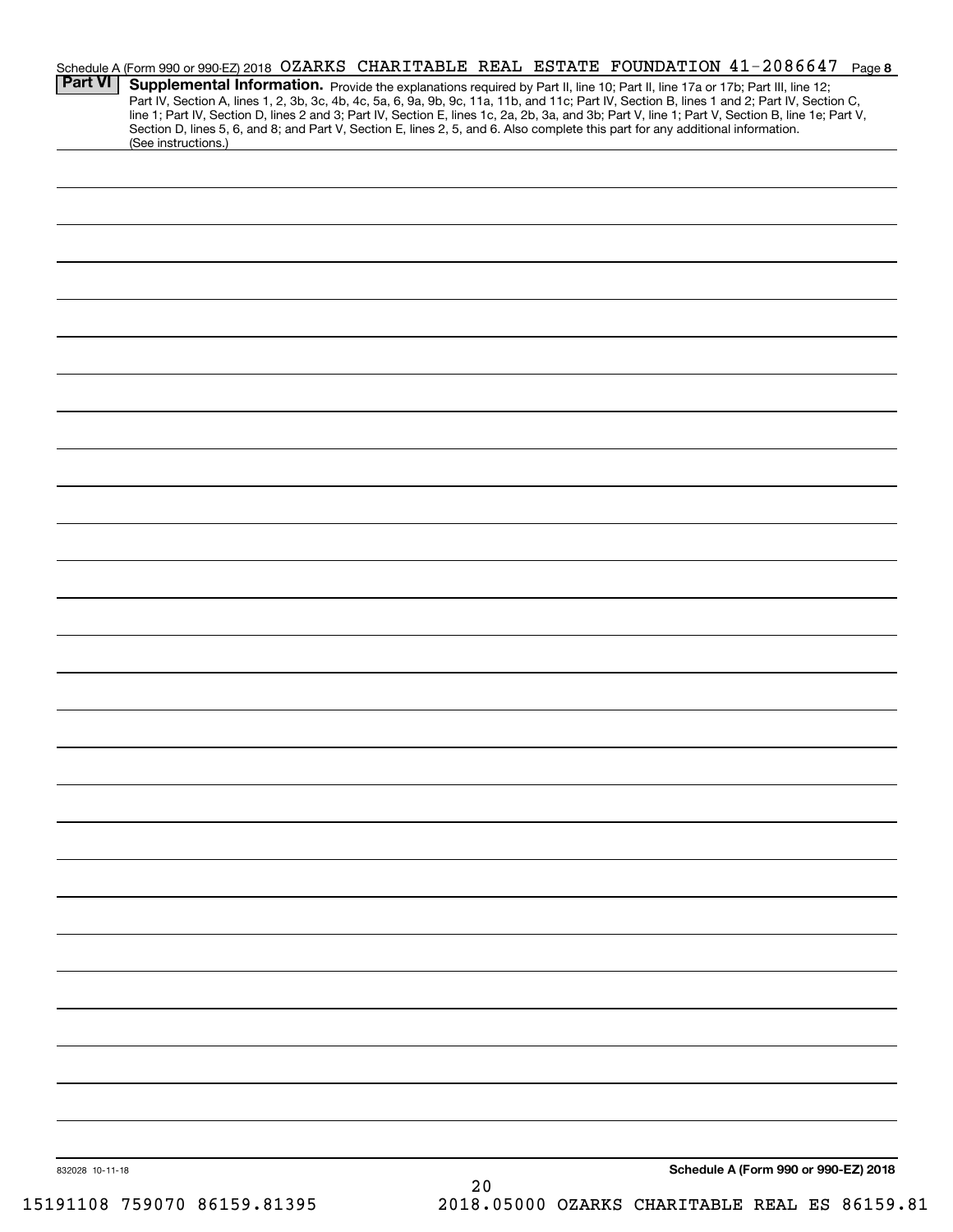Department of the Treasury Internal Revenue Service **(Form 990, 990-EZ, or 990-PF)** Name of the organization

# **Schedule B Schedule of Contributors**

**| Attach to Form 990, Form 990-EZ, or Form 990-PF. | Go to www.irs.gov/Form990 for the latest information.** OMB No. 1545-0047

**2018**

**Employer identification number**

| -2086647 |  |
|----------|--|
|----------|--|

|  | OZARKS CHARITABLE REAL ESTATE FOUNDATION |  |  |
|--|------------------------------------------|--|--|

**Organization type** (check one):

| Filers of:         | Section:                                                                    |
|--------------------|-----------------------------------------------------------------------------|
| Form 990 or 990-EZ | $\lfloor x \rfloor$ 501(c)( 3) (enter number) organization                  |
|                    | $4947(a)(1)$ nonexempt charitable trust not treated as a private foundation |
|                    | 527 political organization                                                  |
| Form 990-PF        | 501(c)(3) exempt private foundation                                         |
|                    | 4947(a)(1) nonexempt charitable trust treated as a private foundation       |
|                    | 501(c)(3) taxable private foundation                                        |
|                    |                                                                             |

Check if your organization is covered by the **General Rule** or a **Special Rule. Note:**  Only a section 501(c)(7), (8), or (10) organization can check boxes for both the General Rule and a Special Rule. See instructions.

#### **General Rule**

 $\boxed{\textbf{X}}$  For an organization filing Form 990, 990-EZ, or 990-PF that received, during the year, contributions totaling \$5,000 or more (in money or property) from any one contributor. Complete Parts I and II. See instructions for determining a contributor's total contributions.

#### **Special Rules**

| For an organization described in section 501(c)(3) filing Form 990 or 990-EZ that met the 33 1/3% support test of the regulations under               |
|-------------------------------------------------------------------------------------------------------------------------------------------------------|
| sections 509(a)(1) and 170(b)(1)(A)(vi), that checked Schedule A (Form 990 or 990-EZ), Part II, line 13, 16a, or 16b, and that received from          |
| any one contributor, during the year, total contributions of the greater of (1) \$5,000; or (2) 2% of the amount on (i) Form 990, Part VIII, line 1h; |
| or (ii) Form 990-EZ, line 1. Complete Parts I and II.                                                                                                 |

year, total contributions of more than \$1,000 *exclusively* for religious, charitable, scientific, literary, or educational purposes, or for the For an organization described in section 501(c)(7), (8), or (10) filing Form 990 or 990-EZ that received from any one contributor, during the prevention of cruelty to children or animals. Complete Parts I (entering "N/A" in column (b) instead of the contributor name and address), II, and III.  $\mathcal{L}^{\text{max}}$ 

purpose. Don't complete any of the parts unless the **General Rule** applies to this organization because it received *nonexclusively* year, contributions <sub>exclusively</sub> for religious, charitable, etc., purposes, but no such contributions totaled more than \$1,000. If this box is checked, enter here the total contributions that were received during the year for an  $\;$ exclusively religious, charitable, etc., For an organization described in section 501(c)(7), (8), or (10) filing Form 990 or 990-EZ that received from any one contributor, during the religious, charitable, etc., contributions totaling \$5,000 or more during the year  $\Box$ — $\Box$   $\Box$  $\mathcal{L}^{\text{max}}$ 

**Caution:**  An organization that isn't covered by the General Rule and/or the Special Rules doesn't file Schedule B (Form 990, 990-EZ, or 990-PF),  **must** but it answer "No" on Part IV, line 2, of its Form 990; or check the box on line H of its Form 990-EZ or on its Form 990-PF, Part I, line 2, to certify that it doesn't meet the filing requirements of Schedule B (Form 990, 990-EZ, or 990-PF).

**For Paperwork Reduction Act Notice, see the instructions for Form 990, 990-EZ, or 990-PF. Schedule B (Form 990, 990-EZ, or 990-PF) (2018)** LHA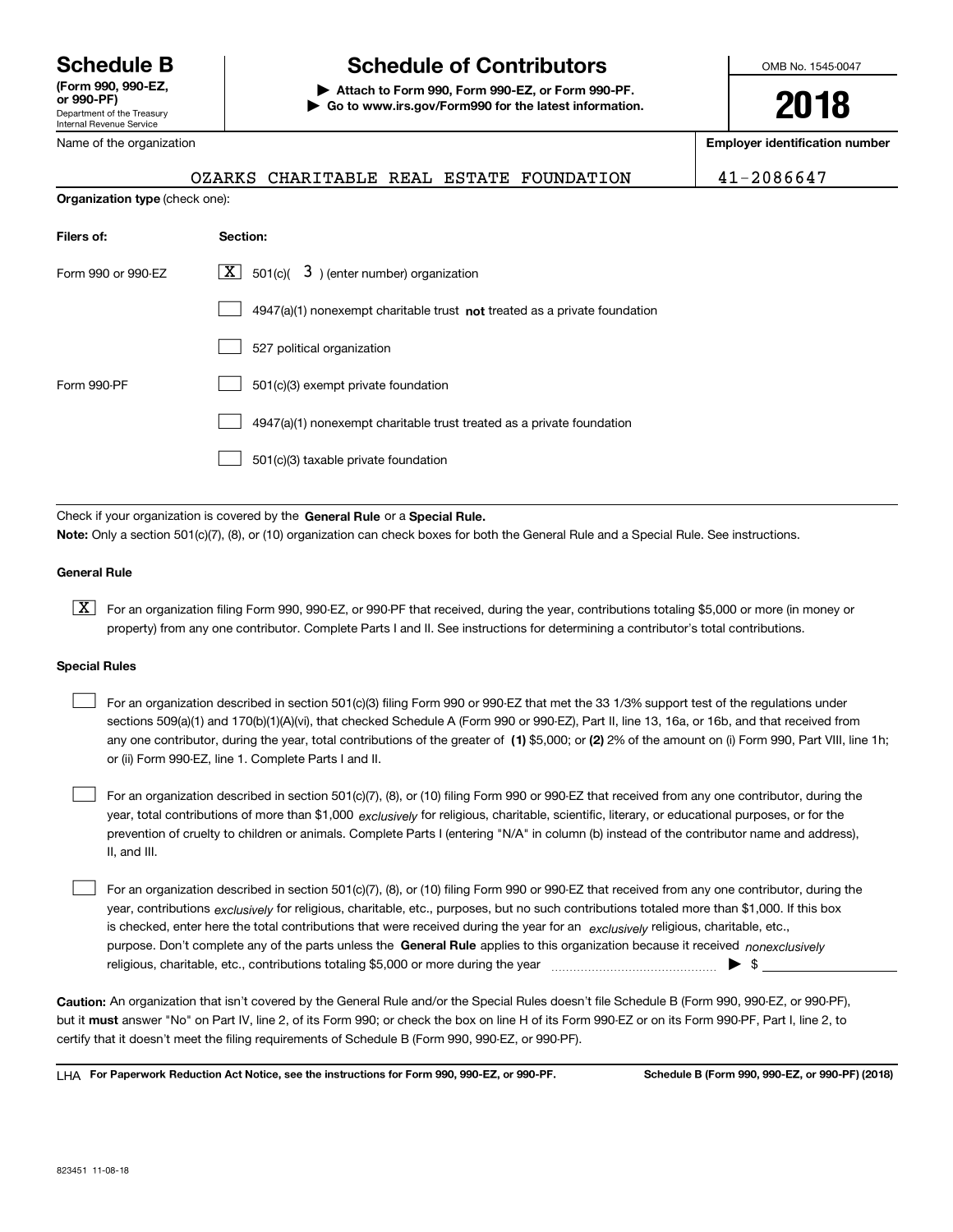| <b>SCHEDULE D</b> |  |
|-------------------|--|
|-------------------|--|

Department of the Treasury Internal Revenue Service

| (Form 990) |  |
|------------|--|
|------------|--|

# **Supplemental Financial Statements**

(Form 990)<br>
Pepartment of the Treasury<br>
Department of the Treasury<br>
Department of the Treasury<br>
Department of the Treasury<br> **Co to www.irs.gov/Form990 for instructions and the latest information.**<br> **Co to www.irs.gov/Form9** 

|  |  |  | ►Go to www.irs.gov/Form990 for instructions and the latest informati |  |  |  |
|--|--|--|----------------------------------------------------------------------|--|--|--|
|  |  |  |                                                                      |  |  |  |



|  | Name of the organization |  |  |  |  |  |  |
|--|--------------------------|--|--|--|--|--|--|
|--|--------------------------|--|--|--|--|--|--|

OZARKS CHARITABLE REAL ESTATE FOUNDATION

**Employer identification number**<br> $41 - 2086647$ 

| Part I   | Organizations Maintaining Donor Advised Funds or Other Similar Funds or Accounts. Complete if the                                                                                                                                                                                                                                                                 |                                                    |                                 |
|----------|-------------------------------------------------------------------------------------------------------------------------------------------------------------------------------------------------------------------------------------------------------------------------------------------------------------------------------------------------------------------|----------------------------------------------------|---------------------------------|
|          | organization answered "Yes" on Form 990, Part IV, line 6.                                                                                                                                                                                                                                                                                                         |                                                    |                                 |
|          |                                                                                                                                                                                                                                                                                                                                                                   | (a) Donor advised funds                            | (b) Funds and other accounts    |
| 1.       |                                                                                                                                                                                                                                                                                                                                                                   |                                                    |                                 |
| 2        | Aggregate value of contributions to (during year)                                                                                                                                                                                                                                                                                                                 |                                                    |                                 |
| з        | Aggregate value of grants from (during year)                                                                                                                                                                                                                                                                                                                      |                                                    |                                 |
| 4        |                                                                                                                                                                                                                                                                                                                                                                   |                                                    |                                 |
| 5        | Did the organization inform all donors and donor advisors in writing that the assets held in donor advised funds                                                                                                                                                                                                                                                  |                                                    |                                 |
|          |                                                                                                                                                                                                                                                                                                                                                                   |                                                    | Yes<br>No                       |
| 6        | Did the organization inform all grantees, donors, and donor advisors in writing that grant funds can be used only                                                                                                                                                                                                                                                 |                                                    |                                 |
|          | for charitable purposes and not for the benefit of the donor or donor advisor, or for any other purpose conferring                                                                                                                                                                                                                                                |                                                    |                                 |
|          | impermissible private benefit?                                                                                                                                                                                                                                                                                                                                    |                                                    | Yes<br>No.                      |
| Part II  | Conservation Easements. Complete if the organization answered "Yes" on Form 990, Part IV, line 7.                                                                                                                                                                                                                                                                 |                                                    |                                 |
| 1        | Purpose(s) of conservation easements held by the organization (check all that apply).                                                                                                                                                                                                                                                                             |                                                    |                                 |
|          | Preservation of land for public use (e.g., recreation or education)                                                                                                                                                                                                                                                                                               | Preservation of a historically important land area |                                 |
|          | Protection of natural habitat                                                                                                                                                                                                                                                                                                                                     | Preservation of a certified historic structure     |                                 |
|          | Preservation of open space                                                                                                                                                                                                                                                                                                                                        |                                                    |                                 |
| 2        | Complete lines 2a through 2d if the organization held a qualified conservation contribution in the form of a conservation easement on the last                                                                                                                                                                                                                    |                                                    |                                 |
|          | day of the tax year.                                                                                                                                                                                                                                                                                                                                              |                                                    | Held at the End of the Tax Year |
| a        | Total number of conservation easements                                                                                                                                                                                                                                                                                                                            |                                                    | 2a                              |
| b        | Total acreage restricted by conservation easements                                                                                                                                                                                                                                                                                                                |                                                    | 2b                              |
| с        |                                                                                                                                                                                                                                                                                                                                                                   |                                                    | 2c                              |
| d        | Number of conservation easements included in (c) acquired after 7/25/06, and not on a historic structure                                                                                                                                                                                                                                                          |                                                    |                                 |
|          | listed in the National Register [111] Marshall Register [11] Marshall Register [11] Marshall Register [11] Marshall Register [11] Marshall Register [11] Marshall Register [11] Marshall Register [11] Marshall Register [11]<br>Number of conservation easements modified, transferred, released, extinguished, or terminated by the organization during the tax |                                                    | 2d                              |
| З        |                                                                                                                                                                                                                                                                                                                                                                   |                                                    |                                 |
| 4        | year<br>Number of states where property subject to conservation easement is located                                                                                                                                                                                                                                                                               |                                                    |                                 |
| 5        | Does the organization have a written policy regarding the periodic monitoring, inspection, handling of                                                                                                                                                                                                                                                            |                                                    |                                 |
|          | violations, and enforcement of the conservation easements it holds?                                                                                                                                                                                                                                                                                               |                                                    | Yes<br>No                       |
| 6        | Staff and volunteer hours devoted to monitoring, inspecting, handling of violations, and enforcing conservation easements during the year                                                                                                                                                                                                                         |                                                    |                                 |
|          |                                                                                                                                                                                                                                                                                                                                                                   |                                                    |                                 |
| 7        | Amount of expenses incurred in monitoring, inspecting, handling of violations, and enforcing conservation easements during the year                                                                                                                                                                                                                               |                                                    |                                 |
|          | ▶ \$                                                                                                                                                                                                                                                                                                                                                              |                                                    |                                 |
| 8        | Does each conservation easement reported on line 2(d) above satisfy the requirements of section 170(h)(4)(B)(i)                                                                                                                                                                                                                                                   |                                                    |                                 |
|          | and section $170(h)(4)(B)(ii)?$                                                                                                                                                                                                                                                                                                                                   |                                                    | No<br>Yes                       |
| 9        | In Part XIII, describe how the organization reports conservation easements in its revenue and expense statement, and balance sheet, and                                                                                                                                                                                                                           |                                                    |                                 |
|          | include, if applicable, the text of the footnote to the organization's financial statements that describes the organization's accounting for                                                                                                                                                                                                                      |                                                    |                                 |
|          | conservation easements.                                                                                                                                                                                                                                                                                                                                           |                                                    |                                 |
| Part III | Organizations Maintaining Collections of Art, Historical Treasures, or Other Similar Assets.                                                                                                                                                                                                                                                                      |                                                    |                                 |
|          | Complete if the organization answered "Yes" on Form 990, Part IV, line 8.                                                                                                                                                                                                                                                                                         |                                                    |                                 |
|          | 1a If the organization elected, as permitted under SFAS 116 (ASC 958), not to report in its revenue statement and balance sheet works of art,                                                                                                                                                                                                                     |                                                    |                                 |
|          | historical treasures, or other similar assets held for public exhibition, education, or research in furtherance of public service, provide, in Part XIII,                                                                                                                                                                                                         |                                                    |                                 |
|          | the text of the footnote to its financial statements that describes these items.                                                                                                                                                                                                                                                                                  |                                                    |                                 |
| b        | If the organization elected, as permitted under SFAS 116 (ASC 958), to report in its revenue statement and balance sheet works of art, historical                                                                                                                                                                                                                 |                                                    |                                 |
|          | treasures, or other similar assets held for public exhibition, education, or research in furtherance of public service, provide the following amounts                                                                                                                                                                                                             |                                                    |                                 |
|          | relating to these items:                                                                                                                                                                                                                                                                                                                                          |                                                    |                                 |
|          |                                                                                                                                                                                                                                                                                                                                                                   |                                                    | $\frac{1}{2}$                   |
|          | (ii) Assets included in Form 990, Part X                                                                                                                                                                                                                                                                                                                          |                                                    | $\blacktriangleright$ s         |
| 2        | If the organization received or held works of art, historical treasures, or other similar assets for financial gain, provide                                                                                                                                                                                                                                      |                                                    |                                 |
|          | the following amounts required to be reported under SFAS 116 (ASC 958) relating to these items:                                                                                                                                                                                                                                                                   |                                                    |                                 |
| а        |                                                                                                                                                                                                                                                                                                                                                                   |                                                    | - \$                            |
| b        |                                                                                                                                                                                                                                                                                                                                                                   |                                                    | - \$<br>▶                       |
|          | LHA For Paperwork Reduction Act Notice, see the Instructions for Form 990.                                                                                                                                                                                                                                                                                        |                                                    | Schedule D (Form 990) 2018      |
|          | 832051 10-29-18                                                                                                                                                                                                                                                                                                                                                   |                                                    |                                 |

25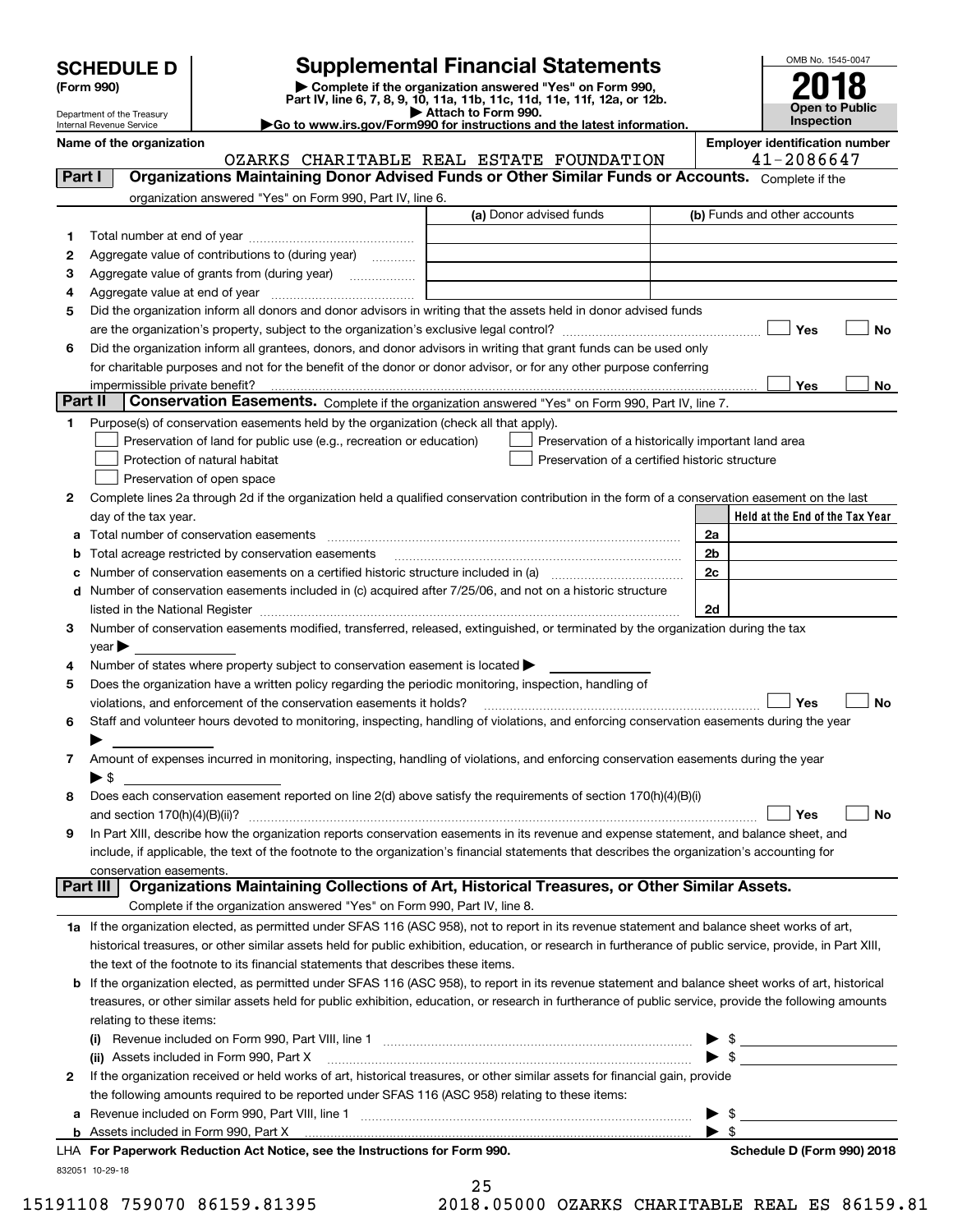|                     | Schedule D (Form 990) 2018<br>Part III                                                                                                                                                                                         | OZARKS CHARITABLE REAL ESTATE FOUNDATION |   |                                                                                                                                                                                                                               |                                                                             |  |                                 | 41-2086647            |                |     | Page 2 |
|---------------------|--------------------------------------------------------------------------------------------------------------------------------------------------------------------------------------------------------------------------------|------------------------------------------|---|-------------------------------------------------------------------------------------------------------------------------------------------------------------------------------------------------------------------------------|-----------------------------------------------------------------------------|--|---------------------------------|-----------------------|----------------|-----|--------|
|                     | Organizations Maintaining Collections of Art, Historical Treasures, or Other Similar Assets <sub>(continued)</sub>                                                                                                             |                                          |   |                                                                                                                                                                                                                               |                                                                             |  |                                 |                       |                |     |        |
| 3                   | Using the organization's acquisition, accession, and other records, check any of the following that are a significant use of its collection items                                                                              |                                          |   |                                                                                                                                                                                                                               |                                                                             |  |                                 |                       |                |     |        |
|                     | (check all that apply):                                                                                                                                                                                                        |                                          |   |                                                                                                                                                                                                                               |                                                                             |  |                                 |                       |                |     |        |
| a                   | Public exhibition                                                                                                                                                                                                              | d                                        |   | Loan or exchange programs                                                                                                                                                                                                     |                                                                             |  |                                 |                       |                |     |        |
| b                   | Scholarly research                                                                                                                                                                                                             | e                                        |   | Other and the contract of the contract of the contract of the contract of the contract of the contract of the contract of the contract of the contract of the contract of the contract of the contract of the contract of the |                                                                             |  |                                 |                       |                |     |        |
| c                   | Preservation for future generations                                                                                                                                                                                            |                                          |   |                                                                                                                                                                                                                               |                                                                             |  |                                 |                       |                |     |        |
| 4                   | Provide a description of the organization's collections and explain how they further the organization's exempt purpose in Part XIII.                                                                                           |                                          |   |                                                                                                                                                                                                                               |                                                                             |  |                                 |                       |                |     |        |
| 5                   | During the year, did the organization solicit or receive donations of art, historical treasures, or other similar assets                                                                                                       |                                          |   |                                                                                                                                                                                                                               |                                                                             |  |                                 |                       |                |     |        |
|                     | Yes<br>No                                                                                                                                                                                                                      |                                          |   |                                                                                                                                                                                                                               |                                                                             |  |                                 |                       |                |     |        |
|                     | <b>Part IV</b><br>Escrow and Custodial Arrangements. Complete if the organization answered "Yes" on Form 990, Part IV, line 9, or<br>reported an amount on Form 990, Part X, line 21.                                          |                                          |   |                                                                                                                                                                                                                               |                                                                             |  |                                 |                       |                |     |        |
|                     | 1a Is the organization an agent, trustee, custodian or other intermediary for contributions or other assets not included                                                                                                       |                                          |   |                                                                                                                                                                                                                               |                                                                             |  |                                 |                       |                |     |        |
|                     | on Form 990, Part X? [11] matter contracts and contracts and contracts are contracted as a function of the set of the set of the set of the set of the set of the set of the set of the set of the set of the set of the set o |                                          |   |                                                                                                                                                                                                                               |                                                                             |  |                                 |                       | Yes            |     | No     |
|                     | <b>b</b> If "Yes," explain the arrangement in Part XIII and complete the following table:                                                                                                                                      |                                          |   |                                                                                                                                                                                                                               |                                                                             |  |                                 |                       |                |     |        |
|                     |                                                                                                                                                                                                                                |                                          |   |                                                                                                                                                                                                                               |                                                                             |  |                                 |                       | Amount         |     |        |
|                     | c Beginning balance measurements and the contract of the contract of the contract of the contract of the contract of the contract of the contract of the contract of the contract of the contract of the contract of the contr |                                          |   |                                                                                                                                                                                                                               |                                                                             |  | 1c                              |                       |                |     |        |
|                     | d Additions during the year measurements are all an according to the year measurement of the year measurement of the state of the state of the state of the state of the state of the state of the state of the state of the s |                                          |   |                                                                                                                                                                                                                               |                                                                             |  | 1d                              |                       |                |     |        |
|                     | e Distributions during the year manufactured and contain an account of the state of the state of the state of the state of the state of the state of the state of the state of the state of the state of the state of the stat |                                          |   |                                                                                                                                                                                                                               |                                                                             |  | 1e                              |                       |                |     |        |
| f                   |                                                                                                                                                                                                                                |                                          |   |                                                                                                                                                                                                                               |                                                                             |  | 1f                              |                       |                |     |        |
|                     | 2a Did the organization include an amount on Form 990, Part X, line 21, for escrow or custodial account liability?                                                                                                             |                                          |   |                                                                                                                                                                                                                               |                                                                             |  |                                 |                       | <b>Yes</b>     |     | No     |
|                     | <b>b</b> If "Yes," explain the arrangement in Part XIII. Check here if the explanation has been provided on Part XIII                                                                                                          |                                          |   |                                                                                                                                                                                                                               |                                                                             |  |                                 |                       |                |     |        |
|                     | <b>Part V</b><br>Endowment Funds. Complete if the organization answered "Yes" on Form 990, Part IV, line 10.                                                                                                                   |                                          |   |                                                                                                                                                                                                                               |                                                                             |  |                                 |                       |                |     |        |
|                     |                                                                                                                                                                                                                                | (a) Current year                         |   | (b) Prior year                                                                                                                                                                                                                | (c) Two years back $\vert$ (d) Three years back $\vert$ (e) Four years back |  |                                 |                       |                |     |        |
|                     | 1a Beginning of year balance                                                                                                                                                                                                   |                                          |   |                                                                                                                                                                                                                               |                                                                             |  |                                 |                       |                |     |        |
|                     |                                                                                                                                                                                                                                |                                          |   |                                                                                                                                                                                                                               |                                                                             |  |                                 |                       |                |     |        |
|                     | c Net investment earnings, gains, and losses                                                                                                                                                                                   |                                          |   |                                                                                                                                                                                                                               |                                                                             |  |                                 |                       |                |     |        |
|                     |                                                                                                                                                                                                                                |                                          |   |                                                                                                                                                                                                                               |                                                                             |  |                                 |                       |                |     |        |
|                     | <b>e</b> Other expenditures for facilities                                                                                                                                                                                     |                                          |   |                                                                                                                                                                                                                               |                                                                             |  |                                 |                       |                |     |        |
|                     |                                                                                                                                                                                                                                |                                          |   |                                                                                                                                                                                                                               |                                                                             |  |                                 |                       |                |     |        |
|                     |                                                                                                                                                                                                                                |                                          |   |                                                                                                                                                                                                                               |                                                                             |  |                                 |                       |                |     |        |
| g                   | End of year balance                                                                                                                                                                                                            |                                          |   |                                                                                                                                                                                                                               |                                                                             |  |                                 |                       |                |     |        |
| 2                   | Provide the estimated percentage of the current year end balance (line 1g, column (a)) held as:                                                                                                                                |                                          |   |                                                                                                                                                                                                                               |                                                                             |  |                                 |                       |                |     |        |
|                     | a Board designated or quasi-endowment > _____                                                                                                                                                                                  |                                          | % |                                                                                                                                                                                                                               |                                                                             |  |                                 |                       |                |     |        |
|                     | <b>b</b> Permanent endowment $\blacktriangleright$                                                                                                                                                                             | %                                        |   |                                                                                                                                                                                                                               |                                                                             |  |                                 |                       |                |     |        |
|                     | <b>c</b> Temporarily restricted endowment $\blacktriangleright$                                                                                                                                                                | %                                        |   |                                                                                                                                                                                                                               |                                                                             |  |                                 |                       |                |     |        |
|                     | The percentages on lines 2a, 2b, and 2c should equal 100%.                                                                                                                                                                     |                                          |   |                                                                                                                                                                                                                               |                                                                             |  |                                 |                       |                |     |        |
|                     | 3a Are there endowment funds not in the possession of the organization that are held and administered for the organization                                                                                                     |                                          |   |                                                                                                                                                                                                                               |                                                                             |  |                                 |                       |                |     |        |
|                     | by:                                                                                                                                                                                                                            |                                          |   |                                                                                                                                                                                                                               |                                                                             |  |                                 |                       |                | Yes | No     |
|                     | (i)                                                                                                                                                                                                                            |                                          |   |                                                                                                                                                                                                                               |                                                                             |  |                                 |                       | 3a(i)          |     |        |
|                     |                                                                                                                                                                                                                                |                                          |   |                                                                                                                                                                                                                               |                                                                             |  |                                 |                       | 3a(ii)         |     |        |
|                     |                                                                                                                                                                                                                                |                                          |   |                                                                                                                                                                                                                               |                                                                             |  |                                 |                       | 3b             |     |        |
| 4<br><b>Part VI</b> | Describe in Part XIII the intended uses of the organization's endowment funds.<br>Land, Buildings, and Equipment.                                                                                                              |                                          |   |                                                                                                                                                                                                                               |                                                                             |  |                                 |                       |                |     |        |
|                     |                                                                                                                                                                                                                                |                                          |   |                                                                                                                                                                                                                               |                                                                             |  |                                 |                       |                |     |        |
|                     | Complete if the organization answered "Yes" on Form 990, Part IV, line 11a. See Form 990, Part X, line 10.                                                                                                                     |                                          |   |                                                                                                                                                                                                                               |                                                                             |  |                                 |                       |                |     |        |
|                     | Description of property                                                                                                                                                                                                        | (a) Cost or other<br>basis (investment)  |   |                                                                                                                                                                                                                               | (b) Cost or other<br>basis (other)                                          |  | (c) Accumulated<br>depreciation |                       | (d) Book value |     |        |
|                     |                                                                                                                                                                                                                                |                                          |   |                                                                                                                                                                                                                               | 1,107,600.                                                                  |  |                                 |                       | 1,107,600.     |     |        |
|                     |                                                                                                                                                                                                                                |                                          |   |                                                                                                                                                                                                                               |                                                                             |  |                                 |                       |                |     |        |
|                     |                                                                                                                                                                                                                                |                                          |   |                                                                                                                                                                                                                               |                                                                             |  |                                 |                       |                |     |        |
|                     |                                                                                                                                                                                                                                |                                          |   |                                                                                                                                                                                                                               |                                                                             |  |                                 |                       |                |     |        |
|                     |                                                                                                                                                                                                                                |                                          |   |                                                                                                                                                                                                                               |                                                                             |  |                                 |                       |                |     |        |
|                     |                                                                                                                                                                                                                                |                                          |   |                                                                                                                                                                                                                               |                                                                             |  |                                 | $\blacktriangleright$ | 1,107,600.     |     |        |

**Schedule D (Form 990) 2018**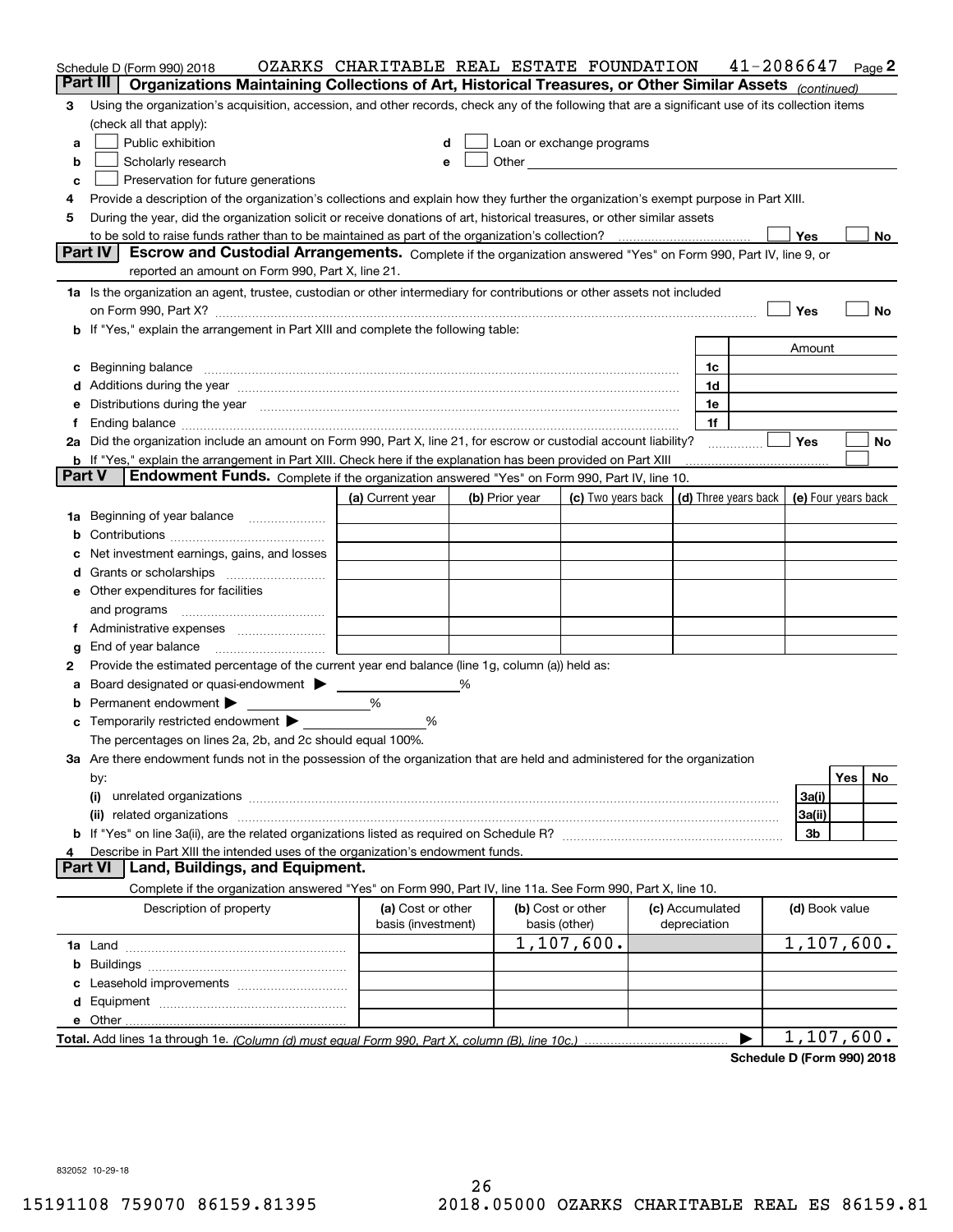#### Schedule D (Form 990) 2018 OZARKS CHARITABLE REAL ESTATE FOUNDATION 41-2086647 <sub>Page</sub> 3<br>| **Part VII** | Investments - Other Securities.  $41 - 2086647$  Page 3

Complete if the organization answered "Yes" on Form 990, Part IV, line 11b. See Form 990, Part X, line 12.

| (a) Description of security or category (including name of security)                   | (b) Book value | (c) Method of valuation: Cost or end-of-year market value |
|----------------------------------------------------------------------------------------|----------------|-----------------------------------------------------------|
| (1) Financial derivatives                                                              |                |                                                           |
| (2) Closely-held equity interests                                                      |                |                                                           |
| (3) Other                                                                              |                |                                                           |
| LIFE ESTATES<br>(A)                                                                    | 709,547.       | <b>COST</b>                                               |
| (B)                                                                                    |                |                                                           |
| (C)                                                                                    |                |                                                           |
| (D)                                                                                    |                |                                                           |
| (E)                                                                                    |                |                                                           |
| (F)                                                                                    |                |                                                           |
| (G)                                                                                    |                |                                                           |
| (H)                                                                                    |                |                                                           |
| Total. (Col. (b) must equal Form 990, Part X, col. (B) line 12.) $\blacktriangleright$ | 709,547.       |                                                           |

### **Part VIII Investments - Program Related.**

Complete if the organization answered "Yes" on Form 990, Part IV, line 11c. See Form 990, Part X, line 13.

| (a) Description of investment                                    | (b) Book value | (c) Method of valuation: Cost or end-of-year market value |
|------------------------------------------------------------------|----------------|-----------------------------------------------------------|
| (1)                                                              |                |                                                           |
| (2)                                                              |                |                                                           |
| $\frac{1}{2}$                                                    |                |                                                           |
| (4)                                                              |                |                                                           |
| (5)                                                              |                |                                                           |
| (6)                                                              |                |                                                           |
| (7)                                                              |                |                                                           |
| (8)                                                              |                |                                                           |
| (9)                                                              |                |                                                           |
| Total. (Col. (b) must equal Form 990, Part X, col. (B) line 13.) |                |                                                           |

#### **Part IX Other Assets.**

Complete if the organization answered "Yes" on Form 990, Part IV, line 11d. See Form 990, Part X, line 15.

| (a) Description | (b) Book value |
|-----------------|----------------|
| (1)             |                |
| (2)             |                |
| $\frac{1}{2}$   |                |
| (4)             |                |
| $\frac{1}{2}$   |                |
| (6)             |                |
| (7)             |                |
| (8)             |                |
| (9)             |                |
|                 |                |

#### **Part X Other Liabilities.**

Complete if the organization answered "Yes" on Form 990, Part IV, line 11e or 11f. See Form 990, Part X, line 25.

| 1.            | (a) Description of liability                                       | (b) Book value |
|---------------|--------------------------------------------------------------------|----------------|
| (1)           | Federal income taxes                                               |                |
| (2)           |                                                                    |                |
| (3)           |                                                                    |                |
| (4)           |                                                                    |                |
| (5)           |                                                                    |                |
| $\frac{6}{6}$ |                                                                    |                |
| (7)           |                                                                    |                |
| (8)           |                                                                    |                |
| (9)           |                                                                    |                |
|               | Total. (Column (b) must equal Form 990, Part X, col. (B) line 25.) |                |

**2.** Liability for uncertain tax positions. In Part XIII, provide the text of the footnote to the organization's financial statements that reports the

organization's liability for uncertain tax positions under FIN 48 (ASC 740). Check here if the text of the footnote has been provided in Part XIII  $\mathcal{L}^{\text{max}}$ 

**Schedule D (Form 990) 2018**

832053 10-29-18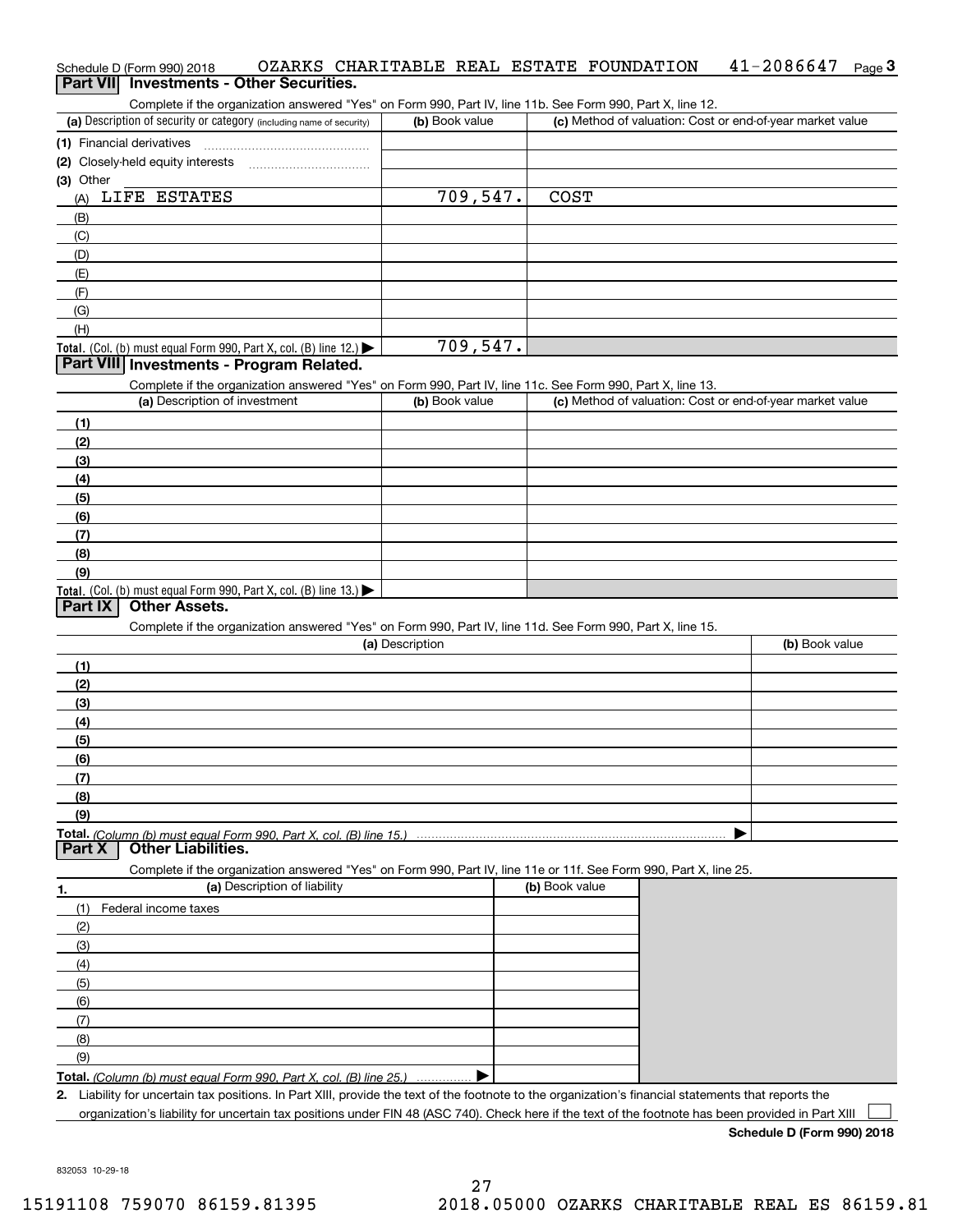|    | OZARKS CHARITABLE REAL ESTATE FOUNDATION<br>Schedule D (Form 990) 2018                                                                                                                                                              |                | $41 - 2086647$ Page 4 |
|----|-------------------------------------------------------------------------------------------------------------------------------------------------------------------------------------------------------------------------------------|----------------|-----------------------|
|    | Reconciliation of Revenue per Audited Financial Statements With Revenue per Return.<br>Part XI                                                                                                                                      |                |                       |
|    | Complete if the organization answered "Yes" on Form 990, Part IV, line 12a.                                                                                                                                                         |                |                       |
| 1  | Total revenue, gains, and other support per audited financial statements                                                                                                                                                            |                | $\mathbf{1}$          |
| 2  | Amounts included on line 1 but not on Form 990, Part VIII, line 12:                                                                                                                                                                 |                |                       |
| a  | Net unrealized gains (losses) on investments                                                                                                                                                                                        | 2a             |                       |
| b  |                                                                                                                                                                                                                                     | 2 <sub>b</sub> |                       |
| с  |                                                                                                                                                                                                                                     | 2c             |                       |
| d  | Other (Describe in Part XIII.)                                                                                                                                                                                                      | 2d             |                       |
| е  | Add lines 2a through 2d <b>must be a constructed as the constant of the S2a</b> through 2d mess construction of the construction of the construction of the construction of the construction of the construction of the constructio |                | 2e                    |
| 3  |                                                                                                                                                                                                                                     |                | 3                     |
| 4  | Amounts included on Form 990, Part VIII, line 12, but not on line 1:                                                                                                                                                                |                |                       |
| а  |                                                                                                                                                                                                                                     | 4a             |                       |
| b  |                                                                                                                                                                                                                                     | 4 <sub>b</sub> |                       |
| c. | Add lines 4a and 4b                                                                                                                                                                                                                 |                | 4с                    |
| 5  |                                                                                                                                                                                                                                     |                | 5                     |
|    | Part XII   Reconciliation of Expenses per Audited Financial Statements With Expenses per Return.                                                                                                                                    |                |                       |
|    | Complete if the organization answered "Yes" on Form 990, Part IV, line 12a.                                                                                                                                                         |                |                       |
| 1  |                                                                                                                                                                                                                                     |                | $\blacksquare$        |
| 2  | Amounts included on line 1 but not on Form 990, Part IX, line 25:                                                                                                                                                                   |                |                       |
| a  |                                                                                                                                                                                                                                     | 2a             |                       |
| b  |                                                                                                                                                                                                                                     | 2 <sub>b</sub> |                       |
| с  |                                                                                                                                                                                                                                     | 2 <sub>c</sub> |                       |
| d  |                                                                                                                                                                                                                                     | 2d             |                       |
| е  | Add lines 2a through 2d <b>must be a constructed as the constant of the constant of the constant of the construction</b>                                                                                                            |                | <b>2e</b>             |
| 3  |                                                                                                                                                                                                                                     |                | 3                     |
| 4  | Amounts included on Form 990, Part IX, line 25, but not on line 1:                                                                                                                                                                  |                |                       |
| a  |                                                                                                                                                                                                                                     | 4a l           |                       |
| b  | Other (Describe in Part XIII.)                                                                                                                                                                                                      | 4b.            |                       |
| c. | Add lines 4a and 4b                                                                                                                                                                                                                 |                | 4c                    |
|    |                                                                                                                                                                                                                                     |                | 5                     |
|    | Part XIII Supplemental Information.                                                                                                                                                                                                 |                |                       |

Provide the descriptions required for Part II, lines 3, 5, and 9; Part III, lines 1a and 4; Part IV, lines 1b and 2b; Part V, line 4; Part X, line 2; Part XI, lines 2d and 4b; and Part XII, lines 2d and 4b. Also complete this part to provide any additional information.

832054 10-29-18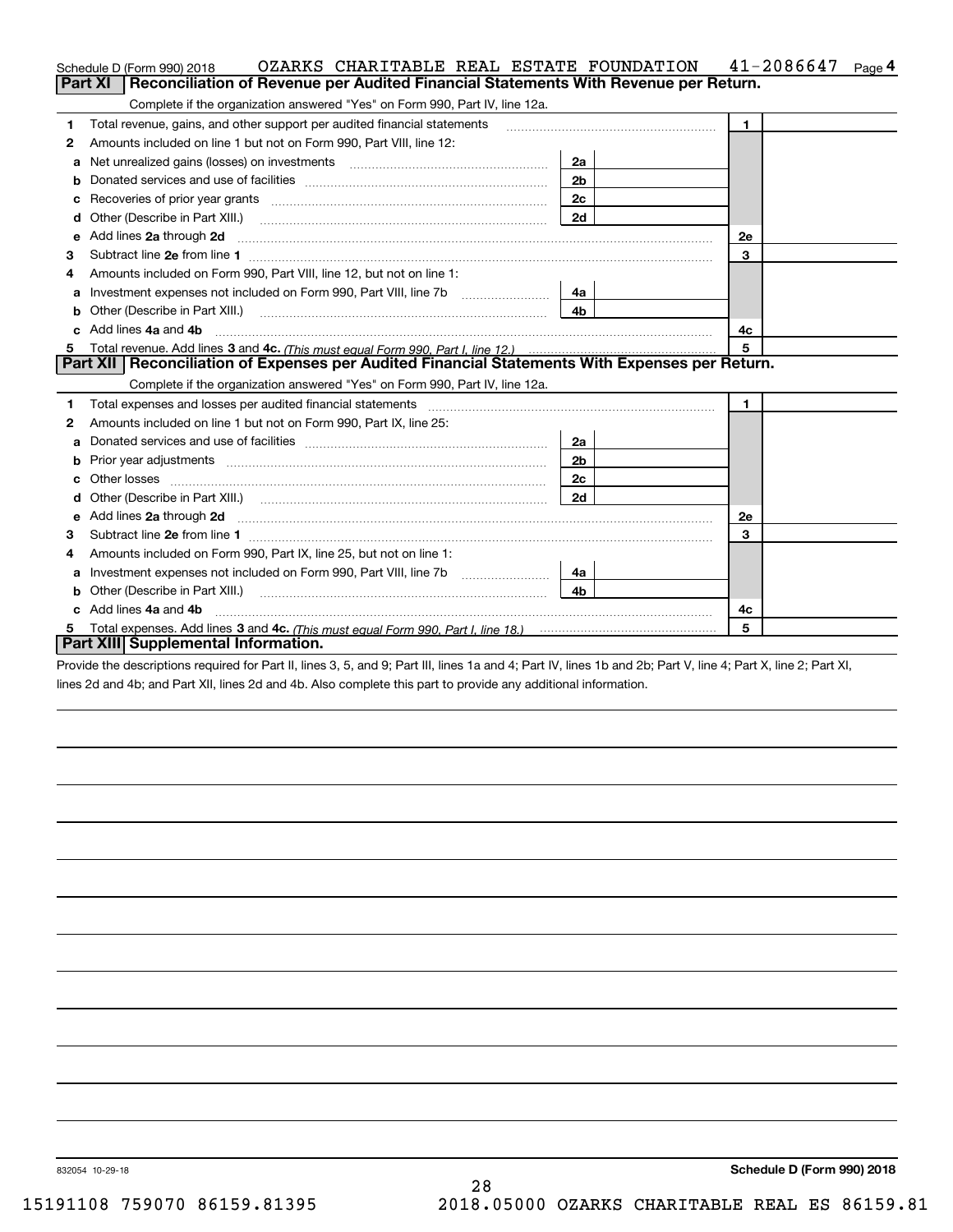#### **SCHEDULE M (Form 990)**

# **Noncash Contributions**

OMB No. 1545-0047

| Department of the Treasury |
|----------------------------|
| Internal Revenue Service   |

**Complete if the organizations answered "Yes" on Form 990, Part IV, lines 29 or 30.** <sup>J</sup>**2018 Attach to Form 990.** J

**Open to Public Inspection**

**Employer identification number**

41-2086647

|  | Name of the organization |
|--|--------------------------|
|--|--------------------------|

 **Go to www.irs.gov/Form990 for instructions and the latest information.** J

#### **Part I Types of Property** OZARKS CHARITABLE REAL ESTATE FOUNDATION

|    |                                                                                                                                                                                                                                     | (a)<br>Check if | (b)<br>Number of | (c)<br>Noncash contribution                                           | (d)<br>Method of determining |     |    |
|----|-------------------------------------------------------------------------------------------------------------------------------------------------------------------------------------------------------------------------------------|-----------------|------------------|-----------------------------------------------------------------------|------------------------------|-----|----|
|    |                                                                                                                                                                                                                                     | applicable      | contributions or | amounts reported on<br>items contributed Form 990, Part VIII, line 1g | noncash contribution amounts |     |    |
| 1. |                                                                                                                                                                                                                                     |                 |                  |                                                                       |                              |     |    |
| 2  |                                                                                                                                                                                                                                     |                 |                  |                                                                       |                              |     |    |
| З  |                                                                                                                                                                                                                                     |                 |                  |                                                                       |                              |     |    |
| 4  |                                                                                                                                                                                                                                     |                 |                  |                                                                       |                              |     |    |
| 5  | Clothing and household goods                                                                                                                                                                                                        |                 |                  |                                                                       |                              |     |    |
| 6  |                                                                                                                                                                                                                                     |                 |                  |                                                                       |                              |     |    |
| 7  |                                                                                                                                                                                                                                     |                 |                  |                                                                       |                              |     |    |
| 8  | Intellectual property                                                                                                                                                                                                               |                 |                  |                                                                       |                              |     |    |
| 9  |                                                                                                                                                                                                                                     |                 |                  |                                                                       |                              |     |    |
| 10 | Securities - Closely held stock                                                                                                                                                                                                     |                 |                  |                                                                       |                              |     |    |
| 11 | Securities - Partnership, LLC, or                                                                                                                                                                                                   |                 |                  |                                                                       |                              |     |    |
|    | trust interests                                                                                                                                                                                                                     |                 |                  |                                                                       |                              |     |    |
| 12 | Securities - Miscellaneous                                                                                                                                                                                                          |                 |                  |                                                                       |                              |     |    |
| 13 | Qualified conservation contribution -                                                                                                                                                                                               |                 |                  |                                                                       |                              |     |    |
|    | Historic structures                                                                                                                                                                                                                 |                 |                  |                                                                       |                              |     |    |
| 14 | Qualified conservation contribution - Other                                                                                                                                                                                         |                 |                  |                                                                       |                              |     |    |
| 15 | Real estate - Residential                                                                                                                                                                                                           |                 |                  |                                                                       |                              |     |    |
| 16 |                                                                                                                                                                                                                                     |                 |                  |                                                                       |                              |     |    |
| 17 |                                                                                                                                                                                                                                     | X               | 2                | 349,600.FMV                                                           |                              |     |    |
| 18 |                                                                                                                                                                                                                                     |                 |                  |                                                                       |                              |     |    |
| 19 |                                                                                                                                                                                                                                     |                 |                  |                                                                       |                              |     |    |
| 20 |                                                                                                                                                                                                                                     |                 |                  |                                                                       |                              |     |    |
| 21 |                                                                                                                                                                                                                                     |                 |                  |                                                                       |                              |     |    |
| 22 |                                                                                                                                                                                                                                     |                 |                  |                                                                       |                              |     |    |
| 23 |                                                                                                                                                                                                                                     |                 |                  |                                                                       |                              |     |    |
| 24 |                                                                                                                                                                                                                                     |                 |                  |                                                                       |                              |     |    |
| 25 | Other $\blacktriangleright$                                                                                                                                                                                                         |                 |                  |                                                                       |                              |     |    |
| 26 | Other $\blacktriangleright$                                                                                                                                                                                                         |                 |                  |                                                                       |                              |     |    |
| 27 | $\overline{\phantom{a}}$ )<br>Other $\blacktriangleright$                                                                                                                                                                           |                 |                  |                                                                       |                              |     |    |
| 28 | Other                                                                                                                                                                                                                               |                 |                  |                                                                       |                              |     |    |
| 29 | Number of Forms 8283 received by the organization during the tax year for contributions                                                                                                                                             |                 |                  |                                                                       |                              |     |    |
|    | for which the organization completed Form 8283, Part IV, Donee Acknowledgement                                                                                                                                                      |                 |                  | 29                                                                    |                              |     |    |
|    |                                                                                                                                                                                                                                     |                 |                  |                                                                       |                              | Yes | No |
|    | 30a During the year, did the organization receive by contribution any property reported in Part I, lines 1 through 28, that it                                                                                                      |                 |                  |                                                                       |                              |     |    |
|    | must hold for at least three years from the date of the initial contribution, and which isn't required to be used for                                                                                                               |                 |                  |                                                                       |                              |     |    |
|    | exempt purposes for the entire holding period?                                                                                                                                                                                      |                 |                  |                                                                       |                              | 30a | x  |
| b  | If "Yes," describe the arrangement in Part II.                                                                                                                                                                                      |                 |                  |                                                                       |                              | х   |    |
| 31 | Does the organization have a gift acceptance policy that requires the review of any nonstandard contributions?<br>32a Does the organization hire or use third parties or related organizations to solicit, process, or sell noncash |                 |                  |                                                                       |                              | 31  |    |
|    | contributions?                                                                                                                                                                                                                      |                 |                  |                                                                       |                              |     | x  |
|    | <b>b</b> If "Yes," describe in Part II.                                                                                                                                                                                             |                 |                  |                                                                       |                              | 32a |    |
| 33 | If the organization didn't report an amount in column (c) for a type of property for which column (a) is checked,                                                                                                                   |                 |                  |                                                                       |                              |     |    |

**For Paperwork Reduction Act Notice, see the Instructions for Form 990. Schedule M (Form 990) 2018** LHA

832141 10-18-18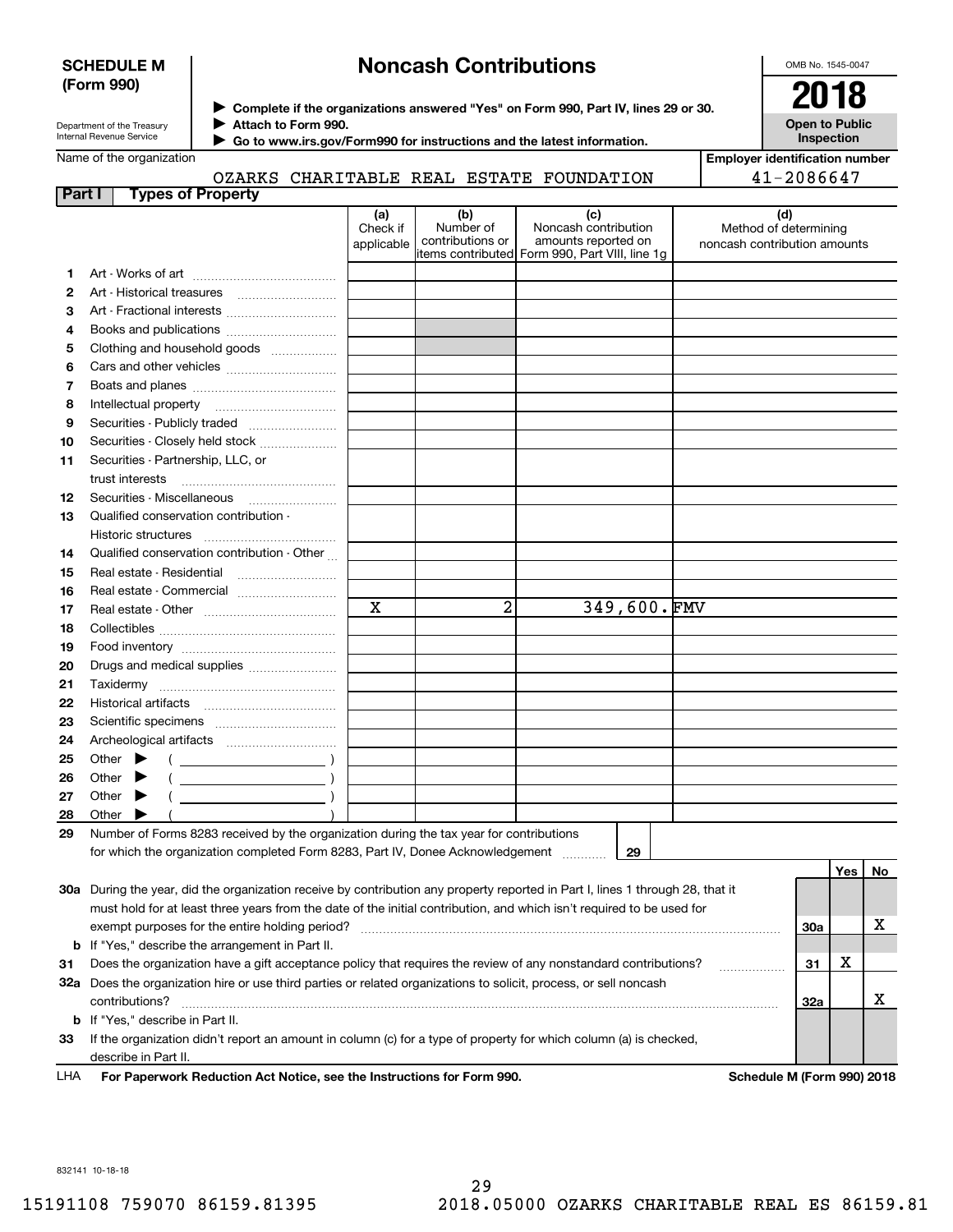|                 | Schedule M (Form 990) 2018                |  |    | OZARKS CHARITABLE REAL ESTATE FOUNDATION | $41 - 2086647$                                                                                                                                                                                                                                                       | Page 2 |
|-----------------|-------------------------------------------|--|----|------------------------------------------|----------------------------------------------------------------------------------------------------------------------------------------------------------------------------------------------------------------------------------------------------------------------|--------|
| <b>Part II</b>  | this part for any additional information. |  |    |                                          | Supplemental Information. Provide the information required by Part I, lines 30b, 32b, and 33, and whether the organization<br>is reporting in Part I, column (b), the number of contributions, the number of items received, or a combination of both. Also complete |        |
|                 |                                           |  |    |                                          |                                                                                                                                                                                                                                                                      |        |
|                 |                                           |  |    |                                          |                                                                                                                                                                                                                                                                      |        |
|                 |                                           |  |    |                                          |                                                                                                                                                                                                                                                                      |        |
|                 |                                           |  |    |                                          |                                                                                                                                                                                                                                                                      |        |
|                 |                                           |  |    |                                          |                                                                                                                                                                                                                                                                      |        |
|                 |                                           |  |    |                                          |                                                                                                                                                                                                                                                                      |        |
|                 |                                           |  |    |                                          |                                                                                                                                                                                                                                                                      |        |
|                 |                                           |  |    |                                          |                                                                                                                                                                                                                                                                      |        |
|                 |                                           |  |    |                                          |                                                                                                                                                                                                                                                                      |        |
|                 |                                           |  |    |                                          |                                                                                                                                                                                                                                                                      |        |
|                 |                                           |  |    |                                          |                                                                                                                                                                                                                                                                      |        |
|                 |                                           |  |    |                                          |                                                                                                                                                                                                                                                                      |        |
|                 |                                           |  |    |                                          |                                                                                                                                                                                                                                                                      |        |
|                 |                                           |  |    |                                          |                                                                                                                                                                                                                                                                      |        |
|                 |                                           |  |    |                                          |                                                                                                                                                                                                                                                                      |        |
|                 |                                           |  |    |                                          |                                                                                                                                                                                                                                                                      |        |
|                 |                                           |  |    |                                          |                                                                                                                                                                                                                                                                      |        |
|                 |                                           |  |    |                                          |                                                                                                                                                                                                                                                                      |        |
|                 |                                           |  |    |                                          |                                                                                                                                                                                                                                                                      |        |
|                 |                                           |  |    |                                          |                                                                                                                                                                                                                                                                      |        |
|                 |                                           |  |    |                                          |                                                                                                                                                                                                                                                                      |        |
|                 |                                           |  |    |                                          |                                                                                                                                                                                                                                                                      |        |
|                 |                                           |  |    |                                          |                                                                                                                                                                                                                                                                      |        |
|                 |                                           |  |    |                                          |                                                                                                                                                                                                                                                                      |        |
|                 |                                           |  |    |                                          |                                                                                                                                                                                                                                                                      |        |
|                 |                                           |  |    |                                          |                                                                                                                                                                                                                                                                      |        |
|                 |                                           |  |    |                                          |                                                                                                                                                                                                                                                                      |        |
|                 |                                           |  |    |                                          |                                                                                                                                                                                                                                                                      |        |
|                 |                                           |  |    |                                          |                                                                                                                                                                                                                                                                      |        |
|                 |                                           |  |    |                                          |                                                                                                                                                                                                                                                                      |        |
|                 |                                           |  |    |                                          |                                                                                                                                                                                                                                                                      |        |
| 832142 10-18-18 |                                           |  |    |                                          | Schedule M (Form 990) 2018                                                                                                                                                                                                                                           |        |
|                 |                                           |  |    |                                          |                                                                                                                                                                                                                                                                      |        |
|                 |                                           |  | 30 |                                          |                                                                                                                                                                                                                                                                      |        |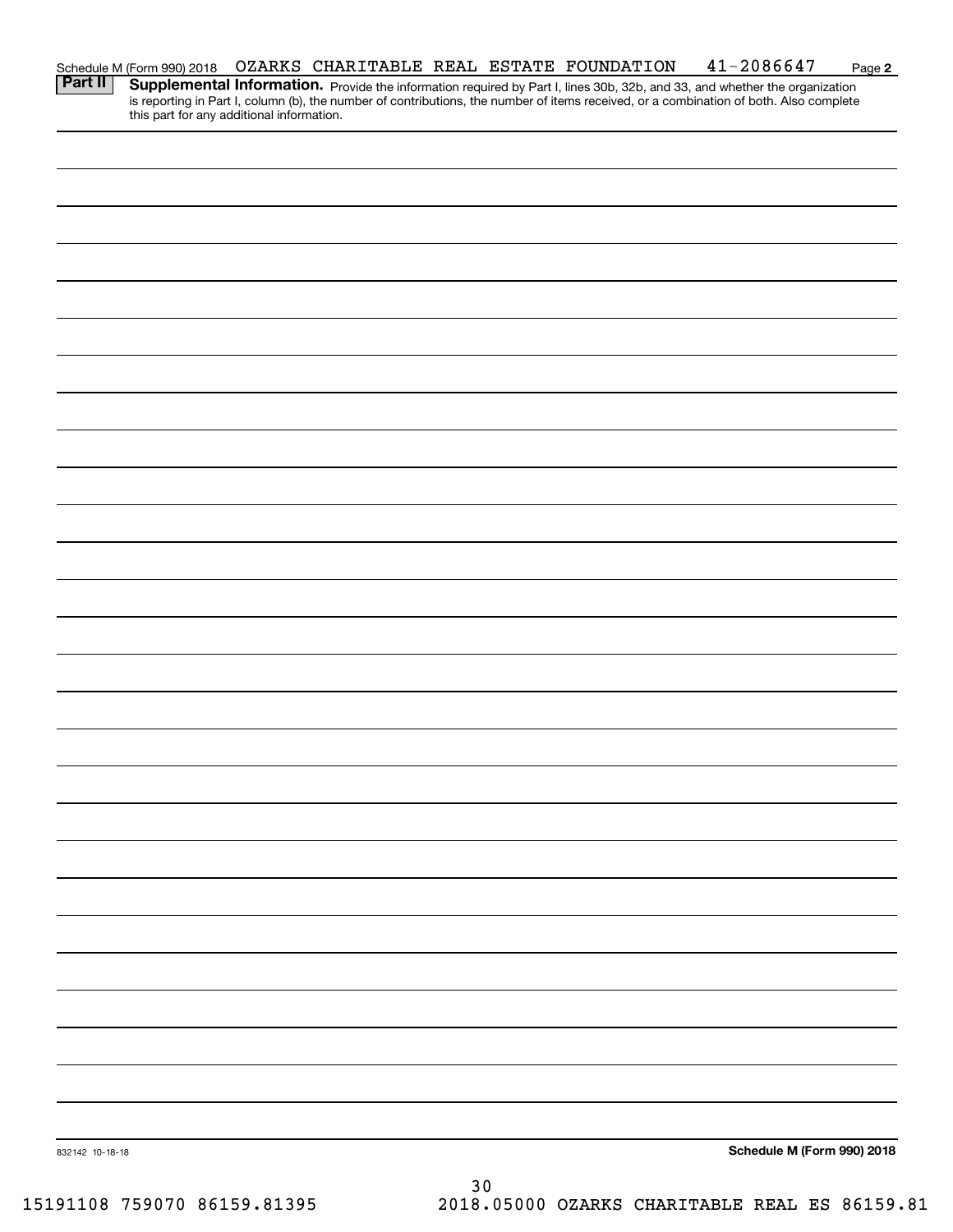**(Form 990 or 990-EZ)**

Department of the Treasury Internal Revenue Service Name of the organization

# **SCHEDULE O Supplemental Information to Form 990 or 990-EZ**

**Complete to provide information for responses to specific questions on Form 990 or 990-EZ or to provide any additional information. | Attach to Form 990 or 990-EZ. | Go to www.irs.gov/Form990 for the latest information.**

**Open to Public Inspection2018**

OMB No. 1545-0047

OZARKS CHARITABLE REAL ESTATE FOUNDATION | 41-2086647

**Employer identification number**

### FORM 990, ITEM K, OTHER FORM OF ORGANIZATION:

LIMITED LIABILITY COMPANY

FORM 990, PART I, LINE 1, DESCRIPTION OF ORGANIZATION MISSION:

OZARKS INC.

FORM 990, PART VI, SECTION B, LINE 11B:

RETURN IS REVIEWED BY THE CHIEF FINANCIAL OFFICER

FORM 990, PART VI, SECTION B, LINE 12C:

CONFLICT OF INTEREST FORMS MUST BE COMPLETED BY BOARD MEMBERS AND STAFF

31

FORM 990, PART VI, SECTION C, LINE 19:

GOVERNING DOCUMENTS AVAILABLE UPON REQUEST

FORM 990, PART XI, LINE 9, CHANGES IN NET ASSETS:

CHANGE IN PRESENT VALUE OF LIFE ESTATES **1998** 23,150.

832211 10-10-18 LHA For Paperwork Reduction Act Notice, see the Instructions for Form 990 or 990-EZ. Schedule O (Form 990 or 990-EZ) (2018)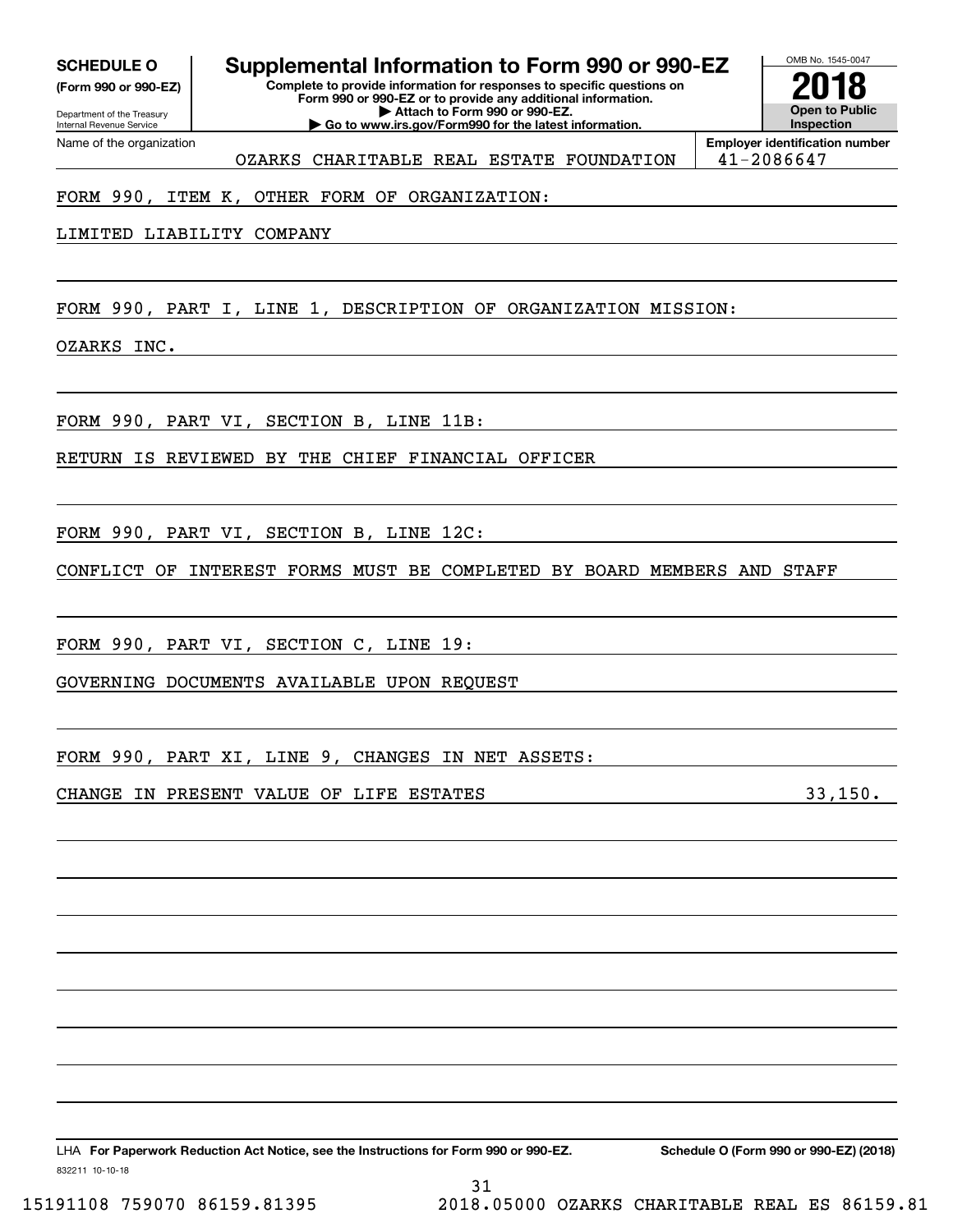| <b>SCHEDULE R</b> |  |
|-------------------|--|
| (Form 990)        |  |

# **Related Organizations and Unrelated Partnerships**

**Complete if the organization answered "Yes" on Form 990, Part IV, line 33, 34, 35b, 36, or 37.** |

**Attach to Form 990.**  |

OMB No. 1545-0047

**Open to Public | Go to www.irs.gov/Form990 for instructions and the latest information. Inspection 2018**

Department of the Treasury Internal Revenue Service Name of the organization

# OZARKS CHARITABLE REAL ESTATE FOUNDATION

**Employer identification number** 41-2086647

**Part I Identification of Disregarded Entities.**  Complete if the organization answered "Yes" on Form 990, Part IV, line 33.

| (a)<br>Name, address, and EIN (if applicable)<br>of disregarded entity | (b)<br>Primary activity | (c)<br>Legal domicile (state or<br>foreign country) | (d)<br>Total income | (e)<br>End-of-year assets | (f)<br>Direct controlling<br>entity |
|------------------------------------------------------------------------|-------------------------|-----------------------------------------------------|---------------------|---------------------------|-------------------------------------|
|                                                                        |                         |                                                     |                     |                           |                                     |
|                                                                        |                         |                                                     |                     |                           |                                     |
|                                                                        |                         |                                                     |                     |                           |                                     |
|                                                                        |                         |                                                     |                     |                           |                                     |

#### **Identification of Related Tax-Exempt Organizations.** Complete if the organization answered "Yes" on Form 990, Part IV, line 34, because it had one or more related tax-exempt **Part II** organizations during the tax year.

| (a)<br>Name, address, and EIN<br>of related organization | (b)<br>Primary activity   | (c)<br>Legal domicile (state or<br>foreign country) | (d)<br>Exempt Code<br>section | (e)<br>Public charity<br>status (if section | (f)<br>Direct controlling<br>entity | $(g)$<br>Section 512(b)(13)<br>controlled<br>entity? |    |
|----------------------------------------------------------|---------------------------|-----------------------------------------------------|-------------------------------|---------------------------------------------|-------------------------------------|------------------------------------------------------|----|
|                                                          |                           |                                                     |                               | 501(c)(3))                                  |                                     | Yes                                                  | No |
| COMMUNITY FOUNDATION OF THE OZARKS, INC. -               |                           |                                                     |                               |                                             |                                     |                                                      |    |
| 23-7290968, 425 E TRAFFICWAY, SPRINGFIELD,               | TO ENHANCE THE QUALITY OF |                                                     |                               |                                             |                                     |                                                      |    |
| MO 65806                                                 | LIFE FOR OUR CITIZENS     | MISSOURI                                            | 501(C)(3)                     |                                             |                                     |                                                      | x  |
|                                                          |                           |                                                     |                               |                                             |                                     |                                                      |    |
|                                                          |                           |                                                     |                               |                                             |                                     |                                                      |    |
|                                                          |                           |                                                     |                               |                                             |                                     |                                                      |    |

**For Paperwork Reduction Act Notice, see the Instructions for Form 990. Schedule R (Form 990) 2018**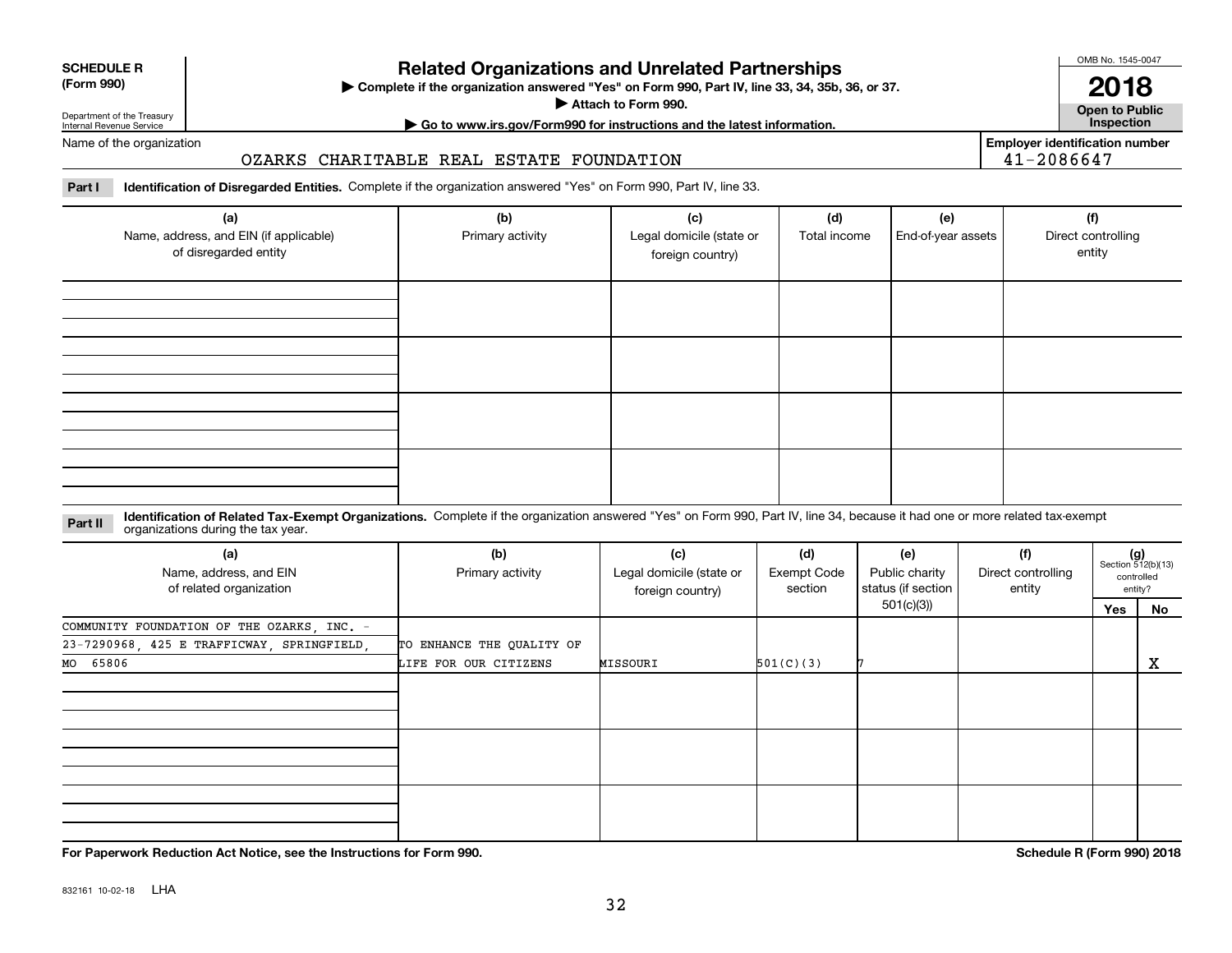#### Schedule R (Form 990) 2018 OZARKS CHARITABLE REAL ESTATE FOUNDATION 41-2086647 <sub>Page</sub>

**2**

**Identification of Related Organizations Taxable as a Partnership.** Complete if the organization answered "Yes" on Form 990, Part IV, line 34, because it had one or more related **Part III** organizations treated as a partnership during the tax year.

| (a)                     | (b)              | (c)                  | (d)                | (e)                                                                 | (f)            | (g)                   |              | (h)              | (i)                                      | (j) | (k)                                                       |
|-------------------------|------------------|----------------------|--------------------|---------------------------------------------------------------------|----------------|-----------------------|--------------|------------------|------------------------------------------|-----|-----------------------------------------------------------|
| Name, address, and EIN  | Primary activity | Legal<br>domicile    | Direct controlling | Predominant income                                                  | Share of total | Share of              |              | Disproportionate | Code V-UBI<br>amount in box              |     | General or Percentage<br>managing<br>partner?<br>partner? |
| of related organization |                  | (state or<br>foreign | entity             | related, unrelated,<br>excluded from tax under<br>sections 512-514) | income         | end-of-year<br>assets | allocations? |                  | 20 of Schedule<br>K-1 (Form 1065) Yes No |     |                                                           |
|                         |                  | country)             |                    |                                                                     |                |                       |              | Yes   No         |                                          |     |                                                           |
|                         |                  |                      |                    |                                                                     |                |                       |              |                  |                                          |     |                                                           |
|                         |                  |                      |                    |                                                                     |                |                       |              |                  |                                          |     |                                                           |
|                         |                  |                      |                    |                                                                     |                |                       |              |                  |                                          |     |                                                           |
|                         |                  |                      |                    |                                                                     |                |                       |              |                  |                                          |     |                                                           |
|                         |                  |                      |                    |                                                                     |                |                       |              |                  |                                          |     |                                                           |
|                         |                  |                      |                    |                                                                     |                |                       |              |                  |                                          |     |                                                           |
|                         |                  |                      |                    |                                                                     |                |                       |              |                  |                                          |     |                                                           |
|                         |                  |                      |                    |                                                                     |                |                       |              |                  |                                          |     |                                                           |
|                         |                  |                      |                    |                                                                     |                |                       |              |                  |                                          |     |                                                           |
|                         |                  |                      |                    |                                                                     |                |                       |              |                  |                                          |     |                                                           |
|                         |                  |                      |                    |                                                                     |                |                       |              |                  |                                          |     |                                                           |
|                         |                  |                      |                    |                                                                     |                |                       |              |                  |                                          |     |                                                           |
|                         |                  |                      |                    |                                                                     |                |                       |              |                  |                                          |     |                                                           |
|                         |                  |                      |                    |                                                                     |                |                       |              |                  |                                          |     |                                                           |
|                         |                  |                      |                    |                                                                     |                |                       |              |                  |                                          |     |                                                           |
|                         |                  |                      |                    |                                                                     |                |                       |              |                  |                                          |     |                                                           |
|                         |                  |                      |                    |                                                                     |                |                       |              |                  |                                          |     |                                                           |

**Identification of Related Organizations Taxable as a Corporation or Trust.** Complete if the organization answered "Yes" on Form 990, Part IV, line 34, because it had one or more related **Part IV** organizations treated as a corporation or trust during the tax year.

| (a)<br>Name, address, and EIN<br>of related organization | (b)<br>Primary activity | (c)<br>Legal domicile<br>state or<br>foreign | (d)<br>Direct controlling<br>entity | (e)<br>Type of entity<br>(C corp, S corp,<br>or trust) | (f)<br>Share of total<br>income | (g)<br>Share of<br>end-of-year<br>assets | (h)<br>Percentage<br>ownership | (i)<br>Section<br>$512(b)(13)$<br>controlled<br>entity? |        |
|----------------------------------------------------------|-------------------------|----------------------------------------------|-------------------------------------|--------------------------------------------------------|---------------------------------|------------------------------------------|--------------------------------|---------------------------------------------------------|--------|
|                                                          |                         | country)                                     |                                     |                                                        |                                 |                                          |                                |                                                         | Yes No |
|                                                          |                         |                                              |                                     |                                                        |                                 |                                          |                                |                                                         |        |
|                                                          |                         |                                              |                                     |                                                        |                                 |                                          |                                |                                                         |        |
|                                                          |                         |                                              |                                     |                                                        |                                 |                                          |                                |                                                         |        |
|                                                          |                         |                                              |                                     |                                                        |                                 |                                          |                                |                                                         |        |
|                                                          |                         |                                              |                                     |                                                        |                                 |                                          |                                |                                                         |        |
|                                                          |                         |                                              |                                     |                                                        |                                 |                                          |                                |                                                         |        |
|                                                          |                         |                                              |                                     |                                                        |                                 |                                          |                                |                                                         |        |
|                                                          |                         |                                              |                                     |                                                        |                                 |                                          |                                |                                                         |        |
|                                                          |                         |                                              |                                     |                                                        |                                 |                                          |                                |                                                         |        |
|                                                          |                         |                                              |                                     |                                                        |                                 |                                          |                                |                                                         |        |
|                                                          |                         |                                              |                                     |                                                        |                                 |                                          |                                |                                                         |        |
|                                                          |                         |                                              |                                     |                                                        |                                 |                                          |                                |                                                         |        |
|                                                          |                         |                                              |                                     |                                                        |                                 |                                          |                                |                                                         |        |
|                                                          |                         |                                              |                                     |                                                        |                                 |                                          |                                |                                                         |        |
|                                                          |                         |                                              |                                     |                                                        |                                 |                                          |                                |                                                         |        |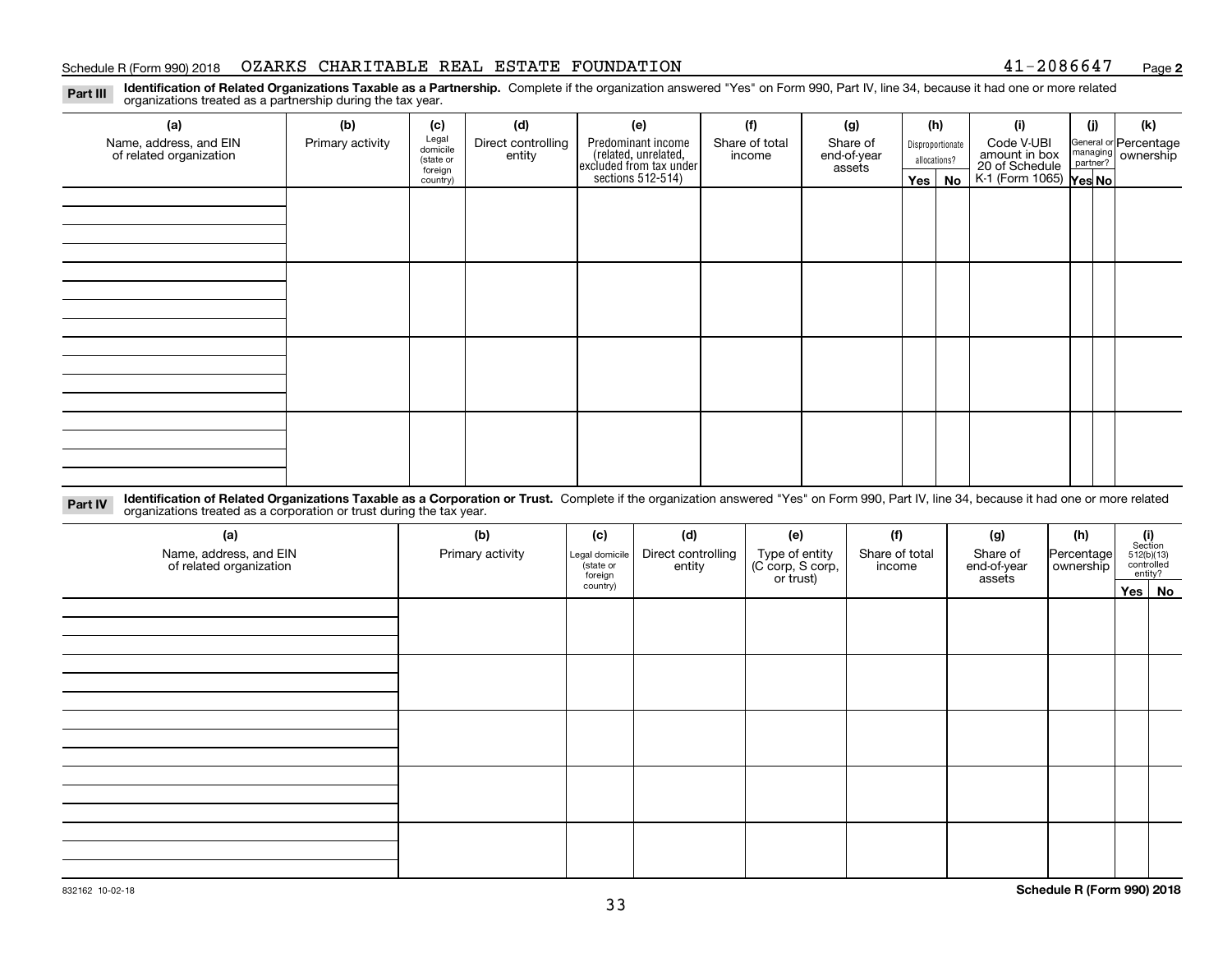#### Schedule R (Form 990) 2018 OZARKS CHARITABLE REAL ESTATE FOUNDATION 41-2086647 <sub>Page</sub>

#### **Part V** T**ransactions With Related Organizations.** Complete if the organization answered "Yes" on Form 990, Part IV, line 34, 35b, or 36.

| Note: Complete line 1 if any entity is listed in Parts II, III, or IV of this schedule.                                                                                                                                        |     | <b>Yes</b> | No          |
|--------------------------------------------------------------------------------------------------------------------------------------------------------------------------------------------------------------------------------|-----|------------|-------------|
| During the tax year, did the organization engage in any of the following transactions with one or more related organizations listed in Parts II-IV?                                                                            |     |            |             |
|                                                                                                                                                                                                                                |     |            | х           |
|                                                                                                                                                                                                                                | 1b  |            | $\mathbf X$ |
| c Gift, grant, or capital contribution from related organization(s) material content and contribution from related organization(s) material content and content and contribution from related organization(s) material content |     |            | X           |
|                                                                                                                                                                                                                                | 1d  |            | $\mathbf X$ |
| e Loans or loan quarantees by related organization(s)                                                                                                                                                                          | 1e  |            | X           |
|                                                                                                                                                                                                                                |     |            |             |
| f Dividends from related organization(s) material contracts and contracts are contracted as a contract of the contract of the contract of the contract of the contract of the contract of the contract of the contract of the  | 1f  |            | X           |
|                                                                                                                                                                                                                                | 1g  |            | X           |
| h Purchase of assets from related organization(s) www.assettion.com/www.assettion.com/www.assettion.com/www.assettion.com/www.assettion.com/www.assettion.com/www.assettion.com/www.assettion.com/www.assettion.com/www.assett | 1h  |            | х           |
|                                                                                                                                                                                                                                | 1i. |            | х           |
|                                                                                                                                                                                                                                | 1i. |            | x           |
|                                                                                                                                                                                                                                |     |            |             |
|                                                                                                                                                                                                                                | 1k. |            | х           |
| Performance of services or membership or fundraising solicitations for related organization(s)                                                                                                                                 | 11  |            | X           |
| m Performance of services or membership or fundraising solicitations by related organization(s)                                                                                                                                | 1m  |            | $\mathbf X$ |
|                                                                                                                                                                                                                                | 1n  |            | $\mathbf X$ |
| o Sharing of paid employees with related organization(s) manufactured and content to the content of the content of the content of the content of the content of the content of the content of the content of the content of th | 10  |            | X           |
|                                                                                                                                                                                                                                |     |            |             |
| p Reimbursement paid to related organization(s) for expenses [111] production in the content of the content of the content of the content of the content of the content of the content of the content of the content of the co | 1o  |            | х           |
|                                                                                                                                                                                                                                | 1a  |            | x           |
|                                                                                                                                                                                                                                |     |            |             |
|                                                                                                                                                                                                                                | 1r  |            | х           |
|                                                                                                                                                                                                                                | 1s  |            | X           |

**2**If the answer to any of the above is "Yes," see the instructions for information on who must complete this line, including covered relationships and transaction thresholds.

|     | (a)<br>Name of related organization | (b)<br>Transaction<br>type (a-s) | (c)<br>Amount involved | (d)<br>Method of determining amount involved |
|-----|-------------------------------------|----------------------------------|------------------------|----------------------------------------------|
| (1) |                                     |                                  |                        |                                              |
| (2) |                                     |                                  |                        |                                              |
| (3) |                                     |                                  |                        |                                              |
| (4) |                                     |                                  |                        |                                              |
| (5) |                                     |                                  |                        |                                              |
| (6) |                                     |                                  |                        |                                              |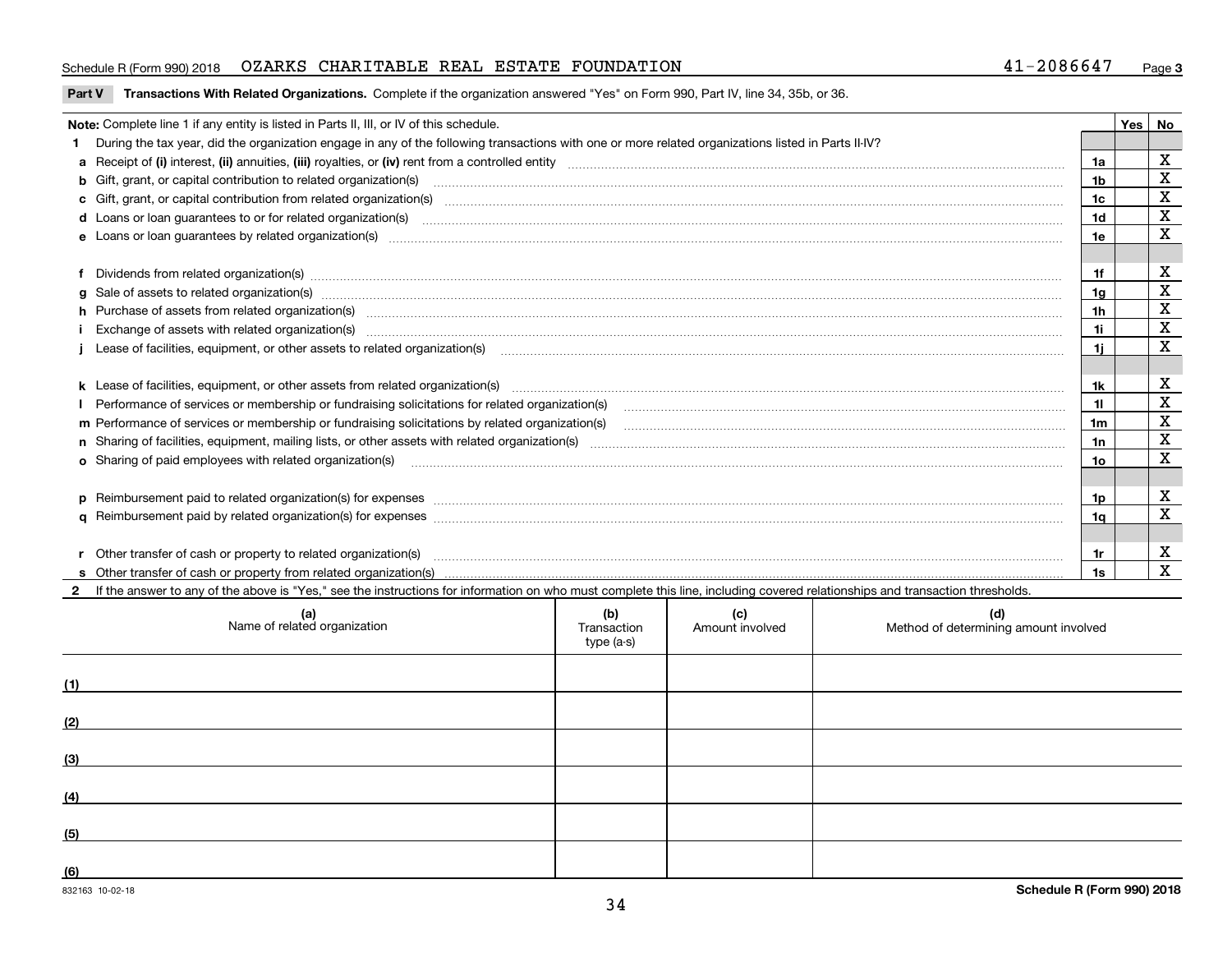#### Schedule R (Form 990) 2018 OZARKS CHARITABLE REAL ESTATE FOUNDATION 41-2086647 <sub>Page</sub>

#### **4**

#### **Part VI Unrelated Organizations Taxable as a Partnership. Complete if the organization answered "Yes" on Form 990, Part IV, line 37.**

Provide the following information for each entity taxed as a partnership through which the organization conducted more than five percent of its activities (measured by total assets or gross revenue) that was not a related organization. See instructions regarding exclusion for certain investment partnerships.

| (a)<br>Name, address, and EIN<br>of entity | $\tilde{}$<br>(b)<br>Primary activity | (c)<br>Legal domicile<br>(state or foreign<br>country) | (d)<br>Predominant income<br>(related, unrelated,<br>excluded from tax under<br>sections 512-514) | $(e)$<br>Are all<br>$\begin{array}{c}\n\text{partners} \sec.\n\\ \n501(c)(3)\n\\ \n0rgs.?\n\end{array}$<br>Yes No | (f)<br>Share of<br>total<br>income | (g)<br>Share of<br>end-of-year<br>assets | (h)<br>Dispropor-<br>tionate<br>allocations?<br>Yes No | (i)<br>Code V-UBI<br>amount in box 20 managing<br>of Schedule K-1<br>(Form 1065)<br>$\overline{Yes}$ No | (i)<br>Yes No | (k) |
|--------------------------------------------|---------------------------------------|--------------------------------------------------------|---------------------------------------------------------------------------------------------------|-------------------------------------------------------------------------------------------------------------------|------------------------------------|------------------------------------------|--------------------------------------------------------|---------------------------------------------------------------------------------------------------------|---------------|-----|
|                                            |                                       |                                                        |                                                                                                   |                                                                                                                   |                                    |                                          |                                                        |                                                                                                         |               |     |
|                                            |                                       |                                                        |                                                                                                   |                                                                                                                   |                                    |                                          |                                                        |                                                                                                         |               |     |
|                                            |                                       |                                                        |                                                                                                   |                                                                                                                   |                                    |                                          |                                                        |                                                                                                         |               |     |
|                                            |                                       |                                                        |                                                                                                   |                                                                                                                   |                                    |                                          |                                                        |                                                                                                         |               |     |
|                                            |                                       |                                                        |                                                                                                   |                                                                                                                   |                                    |                                          |                                                        |                                                                                                         |               |     |
|                                            |                                       |                                                        |                                                                                                   |                                                                                                                   |                                    |                                          |                                                        |                                                                                                         |               |     |
|                                            |                                       |                                                        |                                                                                                   |                                                                                                                   |                                    |                                          |                                                        |                                                                                                         |               |     |
|                                            |                                       |                                                        |                                                                                                   |                                                                                                                   |                                    |                                          |                                                        |                                                                                                         |               |     |

**Schedule R (Form 990) 2018**